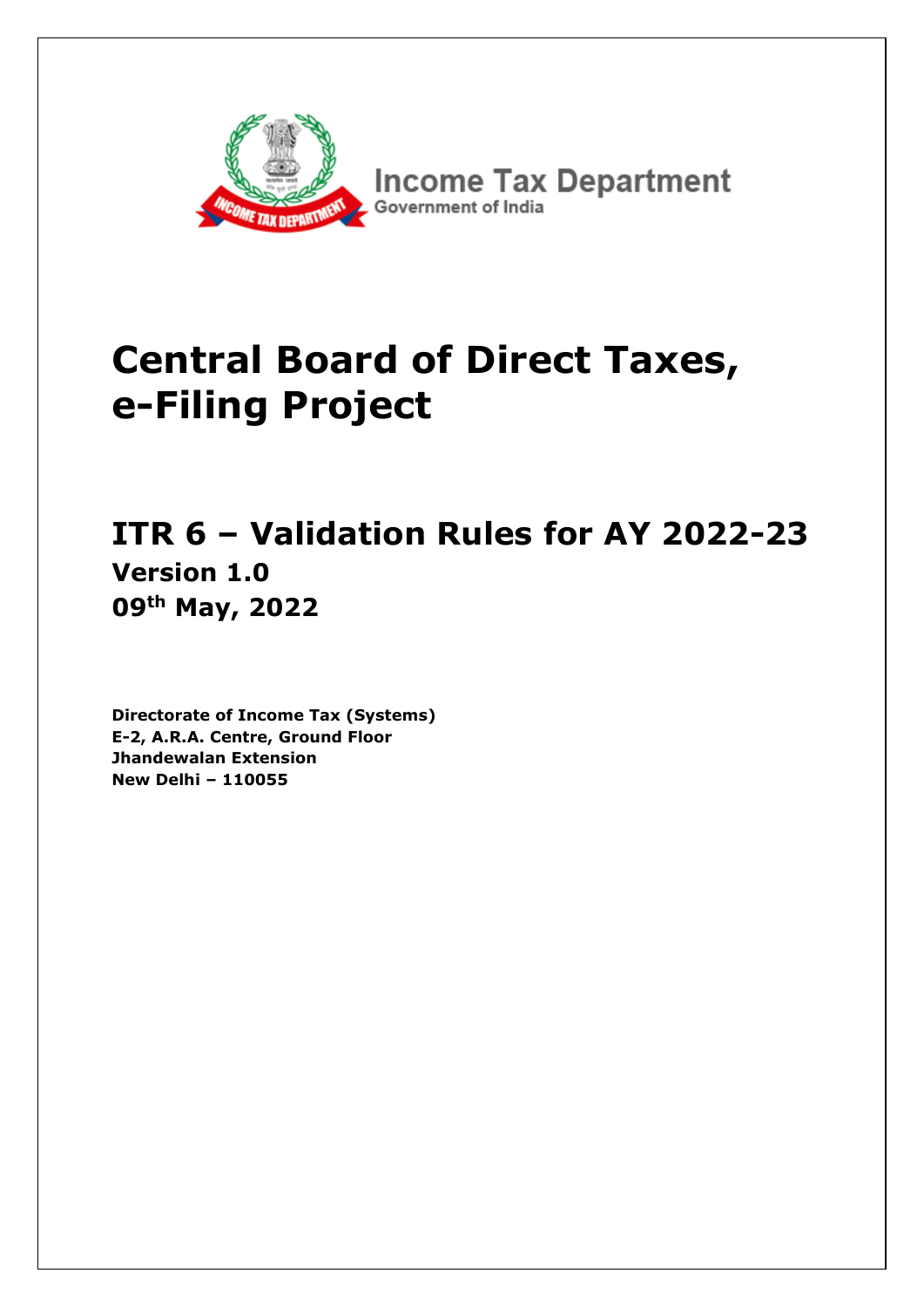## **Document Revision List**

**Document Name:** ITR 6 – Validation Rules for AY 2022-23

#### **Version Number: 1.0**

#### **Revision Details**

| <b>Version</b><br>No. | <b>Revision</b><br><b>Date</b> | <b>Revision Description</b>      | Page Number |
|-----------------------|--------------------------------|----------------------------------|-------------|
| 1.0                   |                                | $9th$ May 2022   Initial Release | NΑ          |

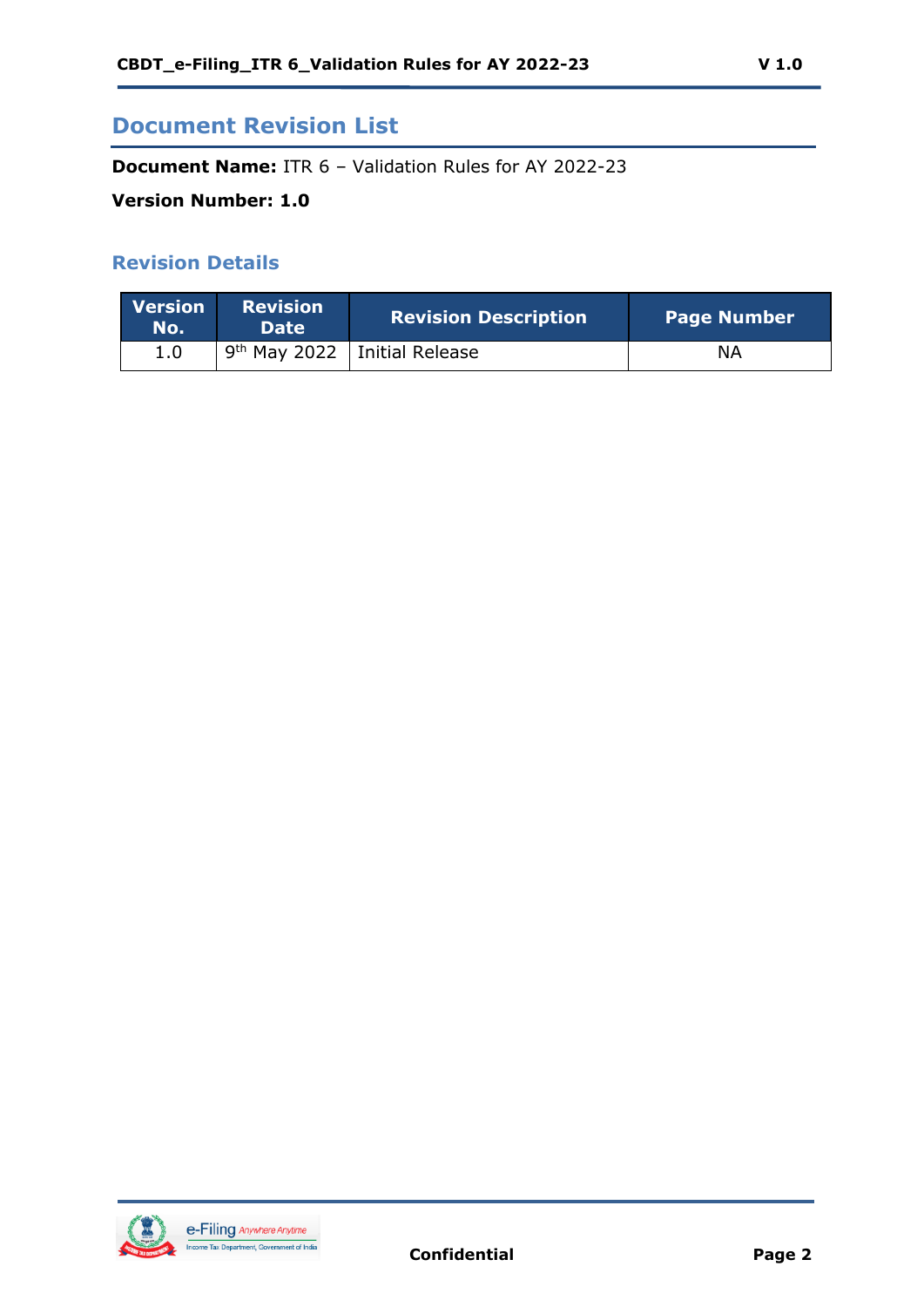# **Contents**

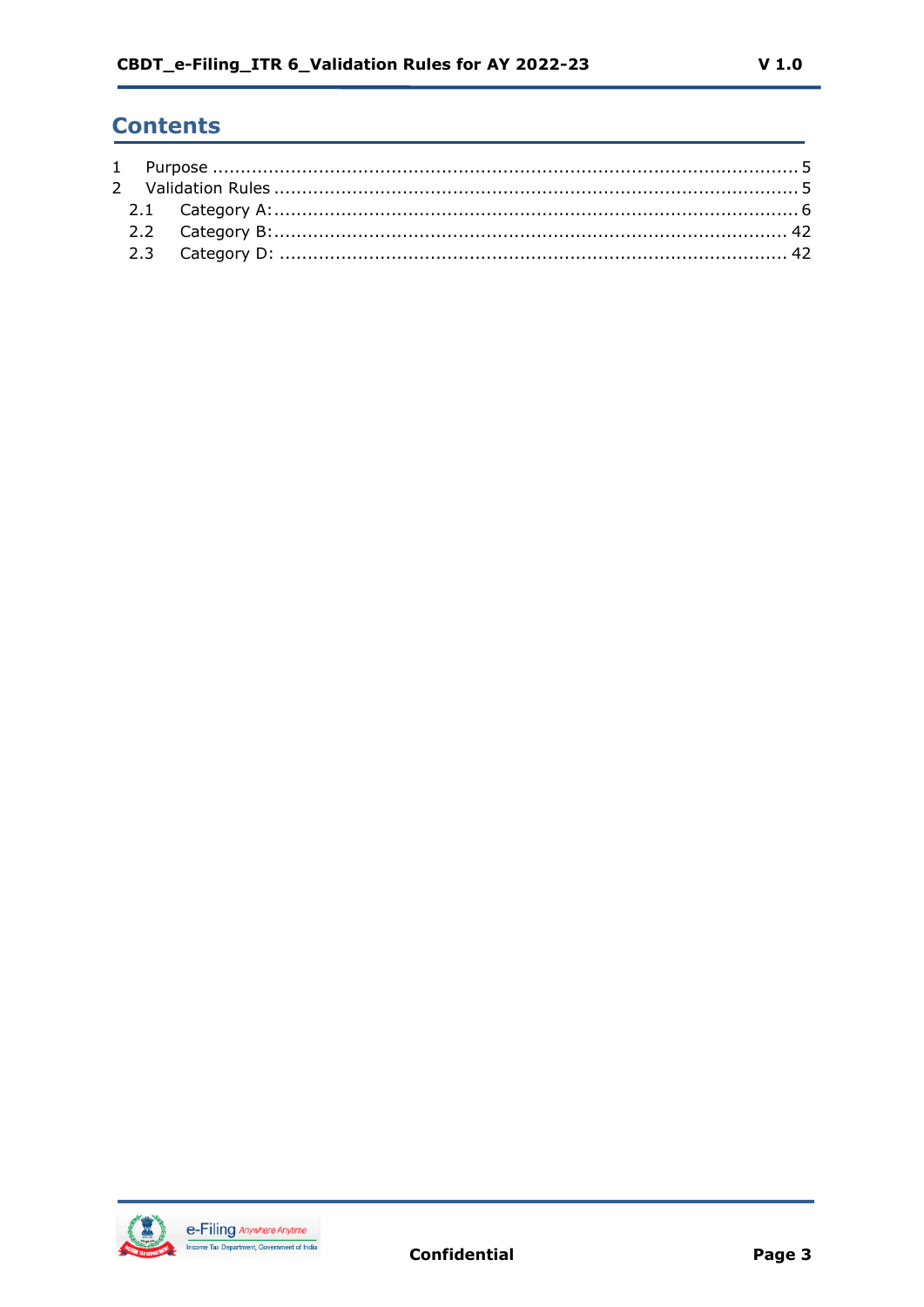# **List of Tables**

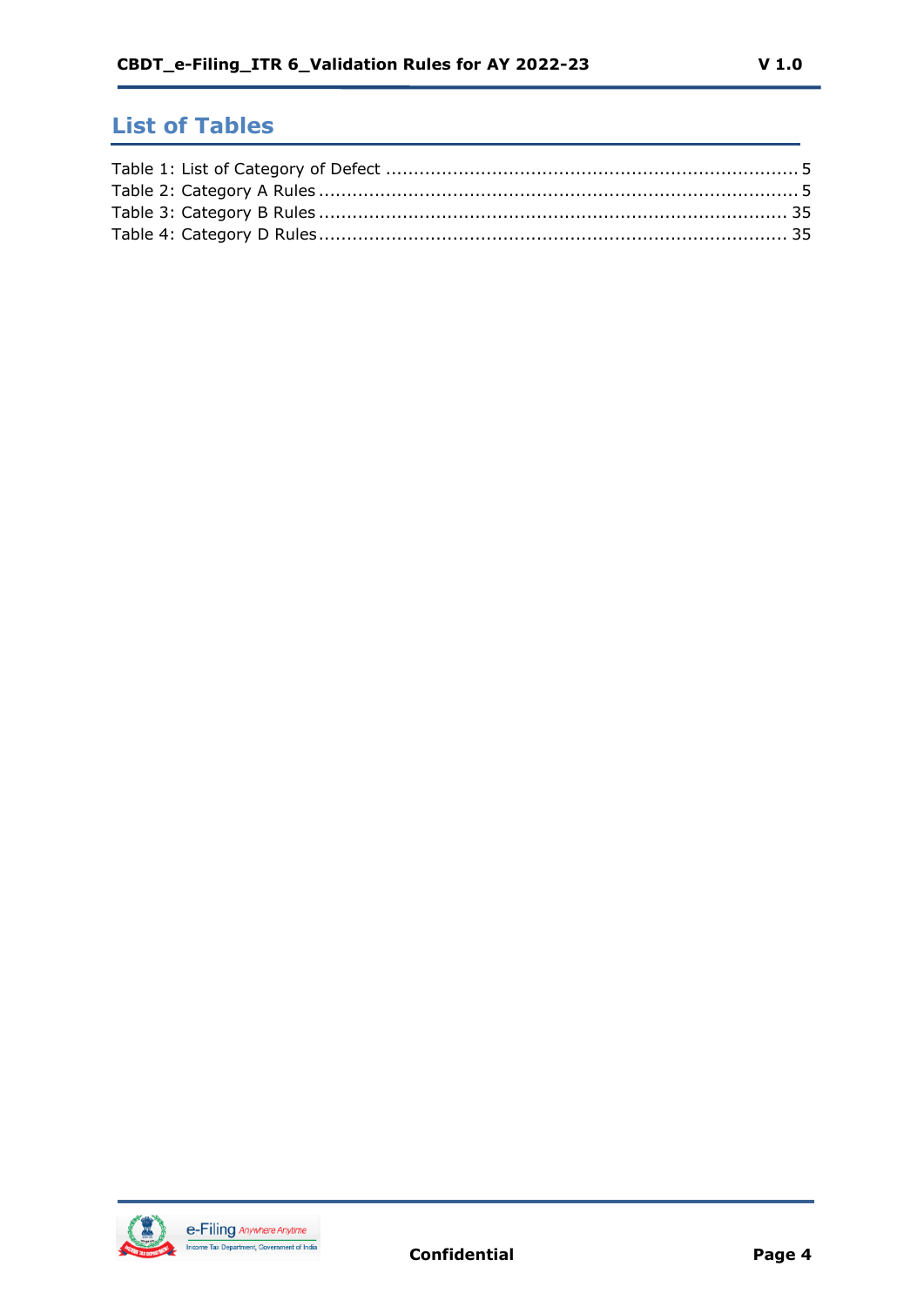#### <span id="page-4-0"></span>**1 Purpose**

The Income Tax Department has provided free return preparation software in downloads page which are fully compliant with data quality requirements. However, there are certain commercially available software or websites that offer return preparation facilities as well. In order to ensure the data quality of ITRs prepared through such commercially available software, various types of validation rules are being deployed in the e-Filing portal, so that the data which is being uploaded are accurate and compliant to the validation rules to a large extent. The taxpayers are advised to review these validation rules to ensure that the software used by them is compliant with these requirements, to avoid rejection of return due to poor data quality or mistakes in the return.

The software providers are strictly advised to adhere to these rules to avoid inconvenience to the taxpayers, who may use their software. Software providers may please note that these validation rules will be strictly monitored and enforced and each rule will have to be complied strictly. In case of violations, the concerned return preparation utility/ software is liable to be blacklisted without any notice and such blacklisting will be published on the efiling website. No return using blacklisted software will be permitted to be uploaded till the time the software provider is able to provide details of correction in software. This may cause avoidable inconvenience to the taxpayers and loss of reputation to software providers for which the Income Tax Department will not be responsible.

# <span id="page-4-1"></span>**2 Validation Rules**

The validation process at e-Filing/CPC end is to be carried out in ITR 6 for each defect as categorized below:

| <b>Categor</b><br>$\overline{y}$ of<br>defect | <b>Action to be taken</b>                                                                                                                                                                                                                                                     |
|-----------------------------------------------|-------------------------------------------------------------------------------------------------------------------------------------------------------------------------------------------------------------------------------------------------------------------------------|
| A                                             | Return will not be allowed to be uploaded. Error message will be<br>displayed.                                                                                                                                                                                                |
| B                                             | Return data will be allowed to be uploaded but the taxpayer uploading<br>the return will be informed of a possible defect present in the return<br>u/s 139(9). Appropriate notices/ communications will be issued from<br>CPC.                                                |
| D                                             | Return data will be allowed to be uploaded but the taxpayer uploading<br>the return will be informed of a possibility of some of the deduction or<br>claim not to be allowed or entertained unless the return is<br>accompanied by the respective claim forms or particulars. |

#### **Table 1: List of Category of Defect**

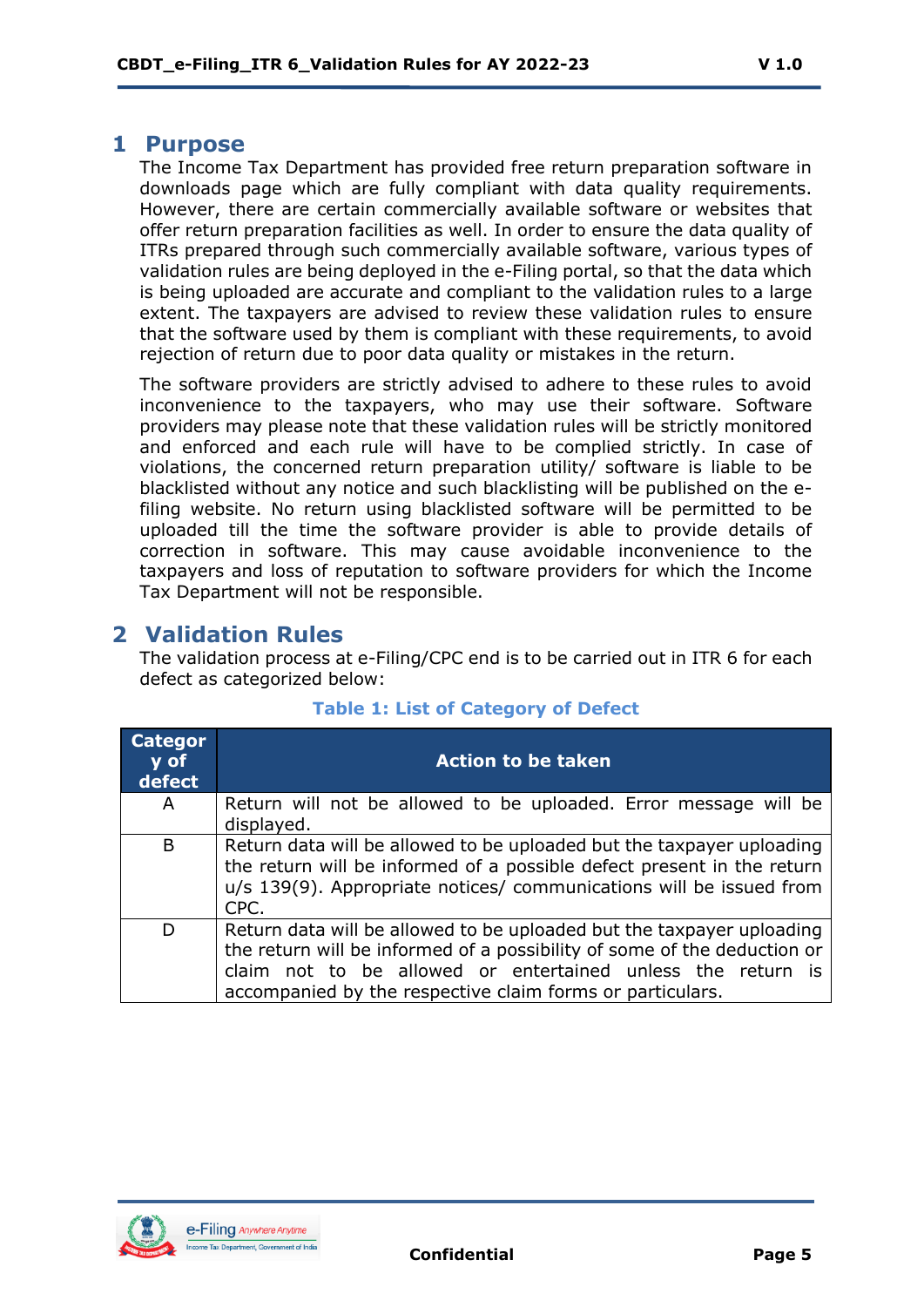#### <span id="page-5-0"></span>**2.1 Category A:**

#### **Table 2: Category A Rules**

| S.<br>No.      | <b>Schedule</b>                | <b>Scenarios</b>                                                                                                                                                                                                                                                                                                                                                                                   |
|----------------|--------------------------------|----------------------------------------------------------------------------------------------------------------------------------------------------------------------------------------------------------------------------------------------------------------------------------------------------------------------------------------------------------------------------------------------------|
| $\mathbf{1}$   | Part A- General<br>Information | Assessee mentioned country as India<br>in the<br>"Personal<br>Information" then user should not quote mobile number less<br>than or more than 10 digits                                                                                                                                                                                                                                            |
| $\overline{2}$ | Part A- General<br>Information | If Assessee is liable for audit u/s 44AB and the flag is Y for<br>accounts have been audited by an accountant, information<br>relating to auditor and audit report should be furnished                                                                                                                                                                                                             |
| 3              | Part A- General<br>Information | Field Whether assessee is declaring income only under section<br>44AE/44B/44BB/44BBA/44BBB cannot be blank                                                                                                                                                                                                                                                                                         |
| 4              | Part A- General<br>Information | If Assessee selects field Whether assessee is declaring income<br>only under section 44AE/44B/44BB/44BBA/44BBB as no, then<br>a2i, a2ii and a2iii cannot be left blank                                                                                                                                                                                                                             |
| 5              | Part A- General<br>Information | If Assessee selects field, whether during the year total<br>sales/turnover/gross receipts of business exceeds 1 Crore Rupees<br>but does not exceed 10 Crore Rupees as Yes, a2ii & a2iii cannot<br>be left blank                                                                                                                                                                                   |
| 6              | Part A- General<br>Information | In part A general, Date of audit report cannot be greater than<br>system date                                                                                                                                                                                                                                                                                                                      |
| $\overline{7}$ | Part A- General<br>Information | Type of company is selected as foreign company then Section<br>115BA/115BAA/115BAB is not applicable.                                                                                                                                                                                                                                                                                              |
| 8              | Part A- General<br>Information | Once opted for taxation u/s 115BA/115BAA/115BAB, assessee<br>can't opt out from above in subsequent years.                                                                                                                                                                                                                                                                                         |
| 9              | Part A- General<br>Information | Domestic company cannot be a non-resident                                                                                                                                                                                                                                                                                                                                                          |
| 10             | Part A- General<br>Information | Once a proceeding is initiated u/s148, 153A or 153C, the original<br>return filed u/s 139 cannot be revised                                                                                                                                                                                                                                                                                        |
| 11             | Part A- General<br>Information | If 'Yes' is selected for the question 'Whether the financial<br>statements of the company are drawn up in compliance to the<br>Indian Accounting Standards specified in Annexure to the<br>companies (Indian Accounting Standards) Rules, 2015' from Part<br>A general 1 then Manufacturing A/c, Trading A/c, Profit & loss A/c<br>& Balance sheet cannot be filled                                |
| 12             | Part A- General<br>Information | If 'No' is selected for the question 'Whether the financial<br>statements of the company are drawn up in compliance to the<br>Indian Accounting Standards specified in Annexure to the<br>companies (Indian Accounting Standards) Rules, 2015' from Part<br>A general 1 then Manufacturing A/c -Ind As, Trading A/c - Ind As,<br>Profit & loss A/c-Ind As & Balance sheet -Ind As cannot be filled |
| 13             | Part A-Balance<br>sheet        | If Assessee is liable for audit u/s 44AB, Part A BS and Part A P&L<br>cannot be blank                                                                                                                                                                                                                                                                                                              |
| 14             | Part A-Balance<br>sheet        | In Balance Sheet total of Equity & Liability should be equal to total<br>of assets.                                                                                                                                                                                                                                                                                                                |

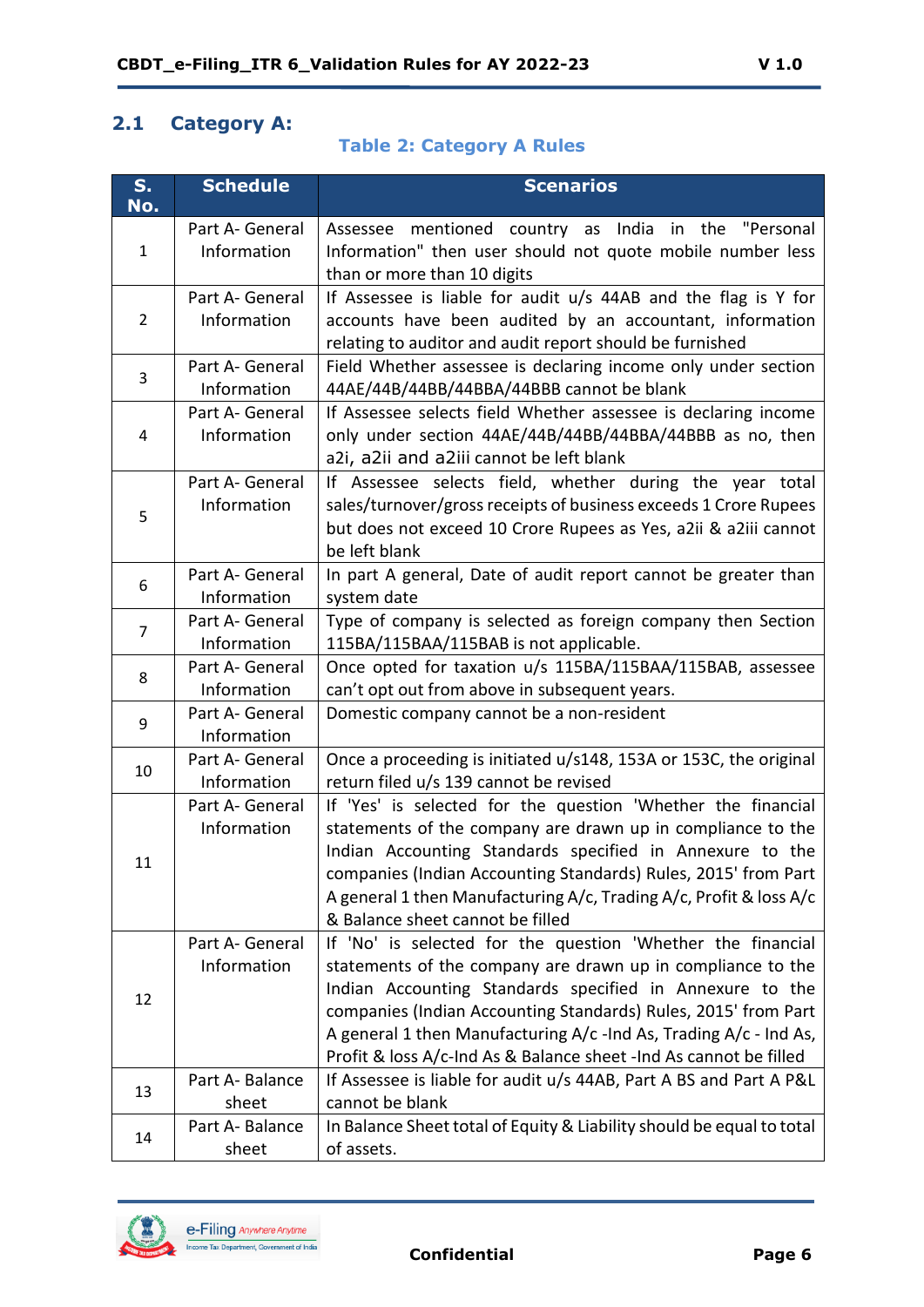|    | Part A-Balance            | Arithmetical check In Part A-BS, SI. No. 1Bix should be equal to (Bi                      |
|----|---------------------------|-------------------------------------------------------------------------------------------|
| 15 | sheet                     | + Bii + Biii + Biv + Bv + Bvi + Bvii + Bviii)                                             |
|    | Part A-Balance            | Arithmetical check In Part A-BS SI. No. 2iii should be equal to                           |
| 16 | sheet                     | $2i+2ii$                                                                                  |
|    | Part A-Balance            | Arithmetical check In Part A-BS "Equity and liabilities " SI. No. 3E                      |
| 17 | sheet                     | should be equal to $(3A + 3B + 3C + 3D)$                                                  |
|    | Part A-Balance            | Arithmetical check In Part A-BS, SI. No. 4E should be equal to (4A                        |
| 18 | sheet                     | $+4B + 4C + 4D$                                                                           |
|    |                           |                                                                                           |
| 19 | Part A-Balance            | Arithmetical check In Part A-BS, Total of equity and liabilities                          |
|    | sheet                     | should be equal to $(1D + 2iii + 3E + 4E)$                                                |
|    | Part A-Balance            | Arithmetical check In Part A-BS "Non-Current Assets" Total of                             |
| 20 | sheet                     | fixed assets, SI. No. 1Av should be equal to $1(id + iid + iii + iv)$                     |
|    | Part A-Balance            | Arithmetical check In Part A-BS "Non-Current Assets" Total of                             |
| 21 | sheet                     | non-current investment, Sl. No. 1B ix should be equal to (i + iic +                       |
|    |                           | $iii + iv + v + vi + vii + viii)$                                                         |
|    | Part A-Balance            | Arithmetical check In Part A-BS, Sl. No. 1F should be equal to (Av                        |
| 22 | sheet                     | $+ Bix + C + Dv + Eiii)$                                                                  |
|    | Part A-Balance            | Arithmetical check In Part A-BS, Sr no 2Aviii should be equal to 2A                       |
| 23 | sheet                     | $(ic + ii + iii + iv + v + vi + vii)$                                                     |
|    |                           |                                                                                           |
| 24 | Part A-Balance            | Arithmetical check In Part A-BS, SI. No. 2Bviii should be equal to                        |
|    | sheet                     | $2b$ (i + ii + iii + iv + v + vi + vii)                                                   |
| 25 | Part A-Balance            | Arithmetical check In Part A-BS, Sl. No. 2Ciii should be equal to 2C                      |
|    | sheet                     | $(i + ii)$                                                                                |
|    | Part A-Balance            | Arithmetical check In Part A-BS, SI. No. 2Dv should be equal to 2D                        |
| 26 | sheet                     | $(i + ii + iii + iv)$                                                                     |
|    | Part A-Balance            | Arithmetical check In Part A-BS, SI. No. 2G should be equal to                            |
| 27 | sheet                     | 2(Aviii + Bviii + Ciii + Dv + Eiii + F)                                                   |
|    | Part A-Balance            | Arithmetical check In Part A-BS, Total of assets should be equal to                       |
| 28 | sheet                     | Se 1F+2G                                                                                  |
| 29 | Part A-Balance            | In Part A-BS IND AS, SI. No. 1Aiv should be equal to 1iv (Aii + Aiii)                     |
|    | $sheet - Ind As$          |                                                                                           |
| 30 | Part A-Balance            | In Part A-BS IND AS, SI. No. 1C should be equal to 1 (Aiv + Biii)                         |
|    | $sheet - Ind As$          |                                                                                           |
| 31 | Part A-Balance            | In Part A-BS IND AS, Total non-current liabilities should be equal                        |
|    | sheet $-$ Ind As          | to $($ ii +  j +  k +  lC +  l  +  Vc)                                                    |
| 32 | Part A-Balance            | In Part A-BS IND AS, Total of equity and liabilities should be equal                      |
|    | sheet $-$ Ind As          | to $(1C + 2A + 2B)$                                                                       |
| 33 | Part A-Balance            | In Part A-BS IND AS, Total of non-current assets should be equal                          |
|    | sheet $-$ Ind As          | to $(Ad + B + Cd + Dc + Ed + F + Gc + HI + HII + HIII + HIV + I + J)$                     |
| 34 | Part A-Balance            | Part A-BS IND AS "ASSETS" Total of Current assets should be equal                         |
|    |                           |                                                                                           |
|    | sheet $-$ Ind As          | to II(2A + 2B + 2C + 2D)                                                                  |
| 35 | Part A-Trading<br>Account | In Trading Account, value at SI. No. 4Aiii(c) should be equal to<br>$4Aiii(a) + 4Aiii(b)$ |

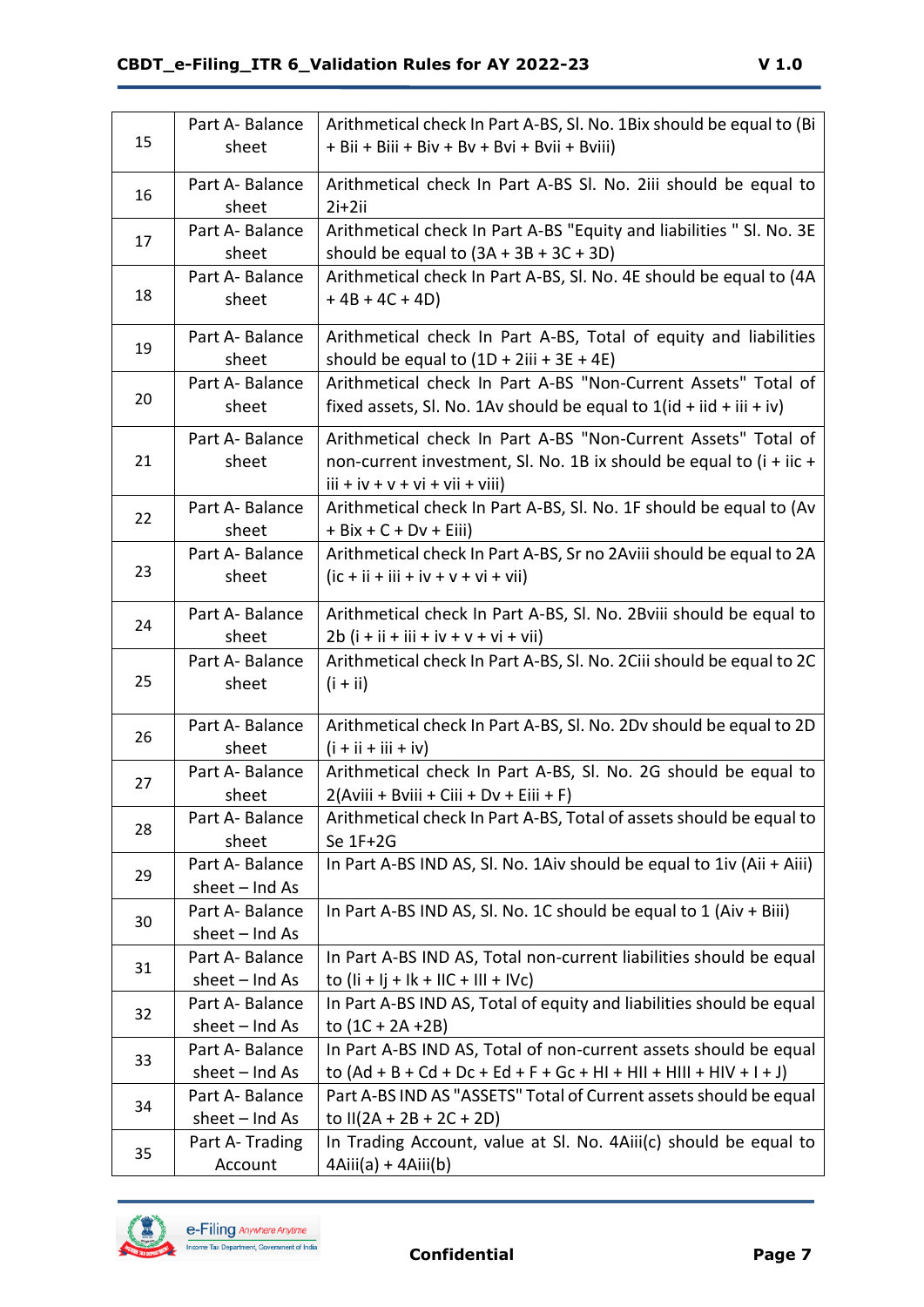| 36 | Part A- Trading  | In Part A-Trading Account, SI. No. 4A(iv) "total (i + ii + iiic)" should                                      |
|----|------------------|---------------------------------------------------------------------------------------------------------------|
|    | Account          | be equal to sum of SI. No. $4A(i) + 4A(ii) + 4A(iii)$ .                                                       |
| 37 | Part A-Trading   | In Part A-Trading Account, SI. No. 4A(Cix) should be equal to total                                           |
|    | Account          | of SI. No. 4Ci + 4Cii + 4Ciii + 4Civ + 4Cv + 4Cvi + 4Cvii + 4Cviii                                            |
|    | Part A- Trading  | In Part A-Trading Account, SI. No. 4D-Total Revenue from                                                      |
| 38 | Account          | operations (Aiv + B + Cix) should be equal to the sum of (Aiv + B +                                           |
|    |                  | Cix)                                                                                                          |
|    | Part A-Trading   | In "Schedule Trading Account" Total of Direct Expenses at SI. No.                                             |
| 39 | Account          | 9 should be equal to the sum of 9i+9ii+9iii                                                                   |
|    | Part A-Trading   | In "Schedule Trading Account" '10' Total should be equal to the                                               |
| 40 | Account          | sum of (10i + 10ii + 10iii + 10iv + 10v + 10vi + 10vii + 10viii + 10ix                                        |
|    |                  | $+10x + 10xi)$                                                                                                |
| 41 | Part A-Trading   | In Trading Account, value at SI. No. 12 should be equal to sum of                                             |
|    | Account          | SI. No. (6-7-8-9-10xii-11)                                                                                    |
| 42 | Part A-Trading   | Value at " SI. No. 11" of Part A trading Account should be equal                                              |
|    | Account          | to SI. No. 3 of Part A Manufacturing Account                                                                  |
| 43 | Part A-Trading   | In Trading Account-Ind As, value at SI. No. 4Aiii(c) should be equal                                          |
|    | Account - Ind As | to $4Aiii(a) + 4Aiii(b)$                                                                                      |
| 44 | Part A-Trading   | In Part A-Trading Account-Ind As, SI. No. $4A(iv)$ "total (i + ii + iiic)"                                    |
|    | Account - Ind As | should be equal to sum of SI. No. 4A(i) + 4A(ii) + 4A(iiic).                                                  |
|    | Part A-Trading   | In Part A-Trading Account-Ind As, SI. No. 4A(Cix) should be equal                                             |
| 45 | Account - Ind As | to total of SI. No. 4Ci + 4Cii + 4Ciii + 4Civ + 4Cv + 4Cvi + 4Cvii +                                          |
|    |                  | 4Cviii                                                                                                        |
|    | Part A-Trading   | In Part A-Trading Account-Ind As, SI. No. 4D-Total Revenue from                                               |
| 46 | Account - Ind As | operations (Aiv + B + Cix) should be equal to the sum of (Aiv + B +                                           |
|    |                  | Cix)                                                                                                          |
| 47 | Part A-Trading   | In "Schedule Trading Account-Ind As" Total of Direct Expenses at                                              |
|    | Account - Ind As | SI. No. 9 should be equal to the sum of 9i+9ii+9iii                                                           |
| 48 | Part A-Trading   | In "Schedule Trading Account-Ind As" SI. No. 10 Total should be                                               |
|    | Account – Ind As | equal to the sum of (10i + 10ii + 10iii + 10iv + 10v + 10vi + 10vii +<br>$10$ viii + $10$ ix + $10x + 10x$ i) |
|    | Part A-Trading   | In Trading Account-Ind As, value at SI. No. 12 should be equal to                                             |
| 49 | Account - Ind As | sum of SI. No. (6-7-8-9-10xii-11)                                                                             |
|    | Part A-Trading   | SI. No. 11 of Part A Trading Account-Ind As "Cost of goods                                                    |
|    | Account - Ind As | produced - Transferred from Manufacturing Account" should be                                                  |
| 50 |                  | equal to Part A Manufacturing Account, SI. No. 3 Cost of Goods                                                |
|    |                  | Produced - transferred to Trading Account-Ind As                                                              |
|    | Part A-          | In "Schedule Manufacturing Account" Total of Opening Inventory                                                |
| 51 | Manufacturing    | SI. No. 1Aiii should be equal to 1Ai+1Aii                                                                     |
|    | Account          |                                                                                                               |
|    | Part A-          | In "Schedule Manufacturing Account" at SI. No. 1 Total Direct                                                 |
| 52 | Manufacturing    | expenses should be equal to the sum of values at 1Di + 1Dii + 1Diii                                           |
|    | Account          |                                                                                                               |
|    | Part A-          | In "Schedule Manufacturing Account" Total Factory Overheads at                                                |
| 53 | Manufacturing    | SI. No. 1Evii should be equal to the sum of values at SI. No. (Ei +                                           |
|    | Account          | $Eii + Eiii + Eiv + Ev + Evi)$                                                                                |

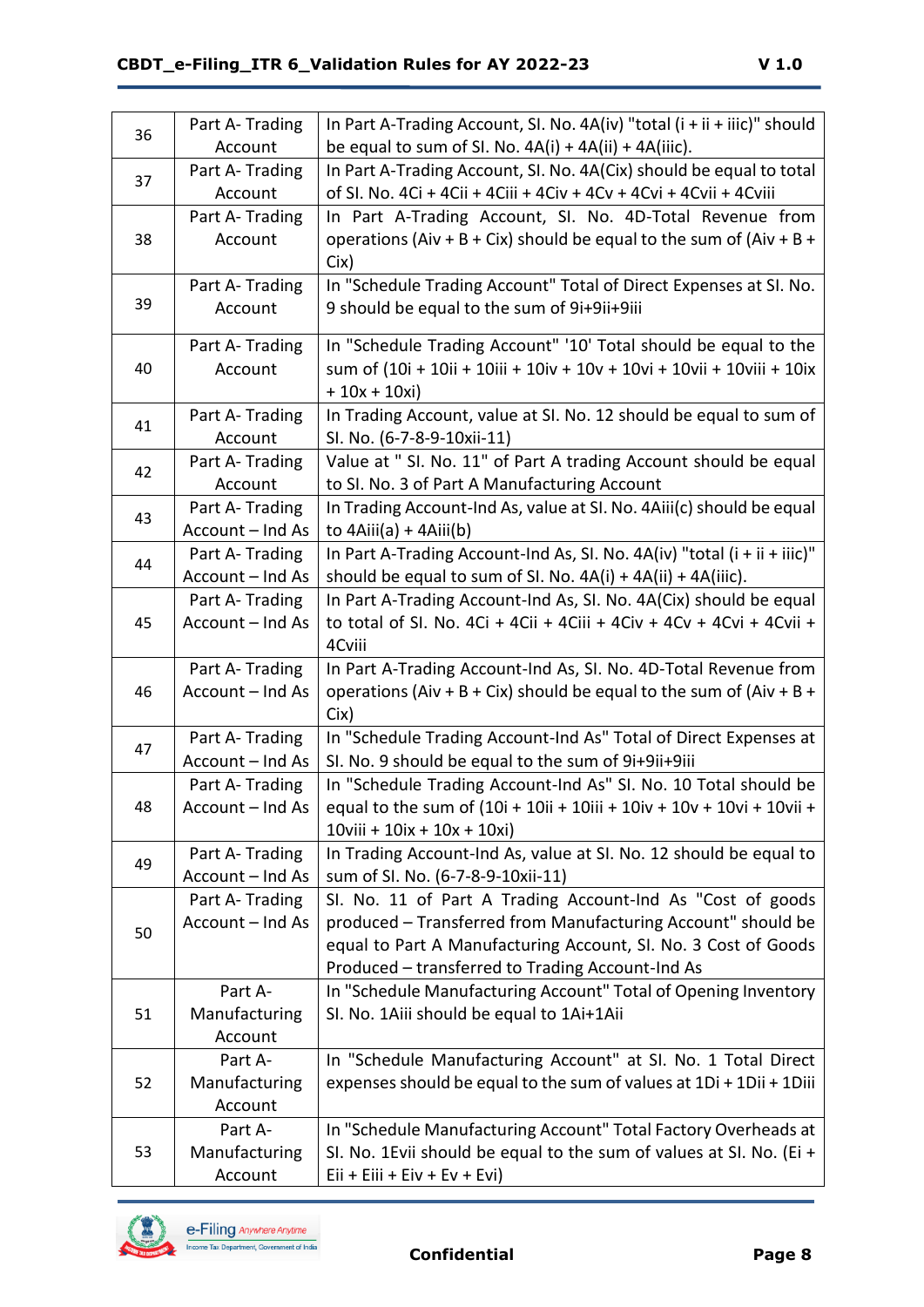|    | Part A-               | In "Schedule Manufacturing Account" Total of Debits to                     |
|----|-----------------------|----------------------------------------------------------------------------|
| 54 | Manufacturing         | Manufacturing Account at SI. No. 1F should be equal to the sum             |
|    | Account               | of $(Aiii + B + C + D + Evii)$                                             |
|    | Part A-               | In "Schedule Manufacturing Account", Total Closing Stock at SI.            |
| 55 | Manufacturing         | No. 2 should be equal to the sum of values at SI. No. 2i + 2ii             |
|    | Account               |                                                                            |
|    | Part A-               | In Manufacturing Account, value at SI. No. 3 should be equal to            |
| 56 | Manufacturing         | $1F - 2$                                                                   |
|    | Account               |                                                                            |
|    | Part A-               | Part A Manufacturing Account, Negative signs should not be                 |
| 57 | Manufacturing         | allowed other than in SI. No. 3                                            |
|    | Account               |                                                                            |
|    | Part A-               | In "Schedule Manufacturing Account-Ind As" Total of Opening                |
| 58 | Manufacturing         | Inventory SI. No. 1Aiii should be equal to 1Ai + 1Aii                      |
|    | <b>Account-Ind As</b> |                                                                            |
|    | Part A-               | In "Schedule Manufacturing Account-Ind As" at SI. No. 1 Total              |
| 59 | Manufacturing         | Direct expenses should be equal to the sum of values at 1Di + 1Dii         |
|    | Account-Ind As        | + 1Diii                                                                    |
|    | Part A-               | In "Schedule Manufacturing Account-Ind As" Total Factory                   |
| 60 | Manufacturing         | Overheads at SI. No. 1Evii should be equal to the sum of values at         |
|    | Account-Ind As        | SI. No. (Ei + Eii + Eiii + Eiv + Ev + Evi)                                 |
|    | Part A-               | In "Schedule Manufacturing Account-Ind As" Total of Debits to              |
| 61 | Manufacturing         | Manufacturing Account-Ind As at SI. No. 1F should be equal to the          |
|    | Account-Ind As        | sum of $(Aiii + B + C + D + Evii)$                                         |
|    | Part A-               | In "Schedule Manufacturing Account-Ind As", Total Closing Stock            |
| 62 | Manufacturing         | at SI. No. 2 should be equal to the sum of values at SI. No. 2i + 2ii      |
|    | Account-Ind As        |                                                                            |
|    | Part A-               | In Manufacturing Account-Ind As, value at SI. No. 3 should be              |
| 63 | Manufacturing         | equal to 1F-2                                                              |
|    | Account-Ind As        |                                                                            |
|    | Part A-               | Part A Manufacturing Account-Ind As, Negative signs should not             |
| 64 | Manufacturing         | be allowed other than in SI. No. 3                                         |
|    | Account-Ind As        |                                                                            |
|    | Part A-P & L          | Part A P & L, SI. No. 13 Gross profit transferred from Trading             |
| 65 |                       | should be equal to SI. No. 12 (Gross Profit from<br>Account                |
|    |                       | Business/Profession - transferred to Profit and Loss account) + SI.        |
|    |                       | No. 12b " Income from Intraday Trading' of Part A trading account          |
|    | Part A-P & L          | In schedule Part A-P & L, the breakup of Any Other Income                  |
| 66 |                       | (Specify Nature and Amount) at Sl. No. 14.xic shall be equal to            |
|    |                       | sum of Sl. No. $14x$ (ia + ib)                                             |
|    | Part A-P & L          | Sum of other income at Sl. No. 14 (i + ii + iii + iv + v + vi + vii + viii |
| 67 |                       | $+$ ix $+$ x $+$ xin) should be equal to total of other income at Sl. No.  |
|    |                       | 14 in Schedule Part A- P&L                                                 |
| 68 | Part A-P & L          | Part A P&L, SI. No. 15 Total of credits to profit and loss account         |
|    |                       | (13 + 14xii) should be equal to the sum of SI. No. 13+14xii                |
| 69 | Part A-P & L          | Part A P&L, If SI. No. 22xiia is yes then SI. No. 22xiib cannot be         |
|    |                       | Zero or null or blank                                                      |

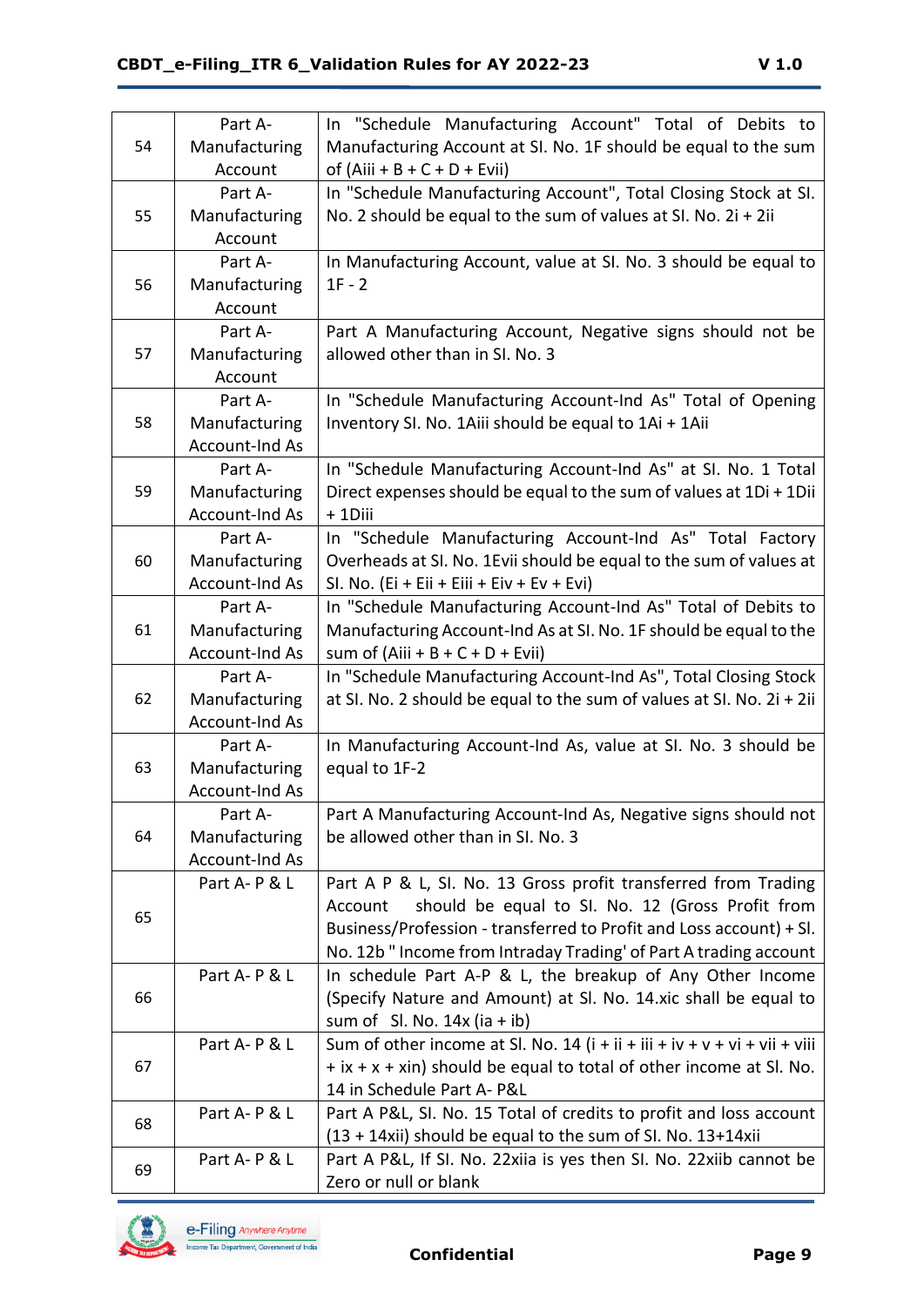| 70 | Part A-P & L | Part A P&L, SI. No. 22xi Compensation to employees should be                                                                        |
|----|--------------|-------------------------------------------------------------------------------------------------------------------------------------|
|    |              | equal to sum of 22i to 22x                                                                                                          |
| 71 | Part A-P & L | In Part A-P&L, Sl. No. 23v 'Total expenditure on insurance' should                                                                  |
|    |              | be equal to amounts at Sl. No. (23i+23ii+23iii+23iv)                                                                                |
| 72 | Part A-P & L | Part A P&L, SI. No. 30iii Total of commission should be equal to                                                                    |
|    |              | SI. No. 30i + 30ii                                                                                                                  |
| 73 | Part A-P & L | Part A P&L, SI. No. 31iii Royalty should be equal to SI. No. 31i +<br>31ii                                                          |
|    | Part A-P & L | Part A P&L, SI. No. 32iii Professional / Consultancy fees / Fee for                                                                 |
| 74 |              | technical services should be equal to SI. No. 32i + 32ii                                                                            |
|    | Part A-P & L | In Part A -P&L, Sl. No. 44x 'Total rates and taxes paid or payable'                                                                 |
| 75 |              | should be equal to amounts at Sl. No. $44(l + ii + iii + iv + v + vi + vi)$                                                         |
|    |              | $+$ viii $+$ ix).                                                                                                                   |
| 76 | Part A-P & L | Part A P&L, SI. No. 46 Other expenses, total should be equal to                                                                     |
|    |              | sum of individual figures                                                                                                           |
| 77 | Part A-P & L | In Sch P&L, breakup of Bad debts shall be consistent with total                                                                     |
|    | Part A-P & L | Part A P&L, SI. No. 50 Profit before interest, depreciation and                                                                     |
| 78 |              | taxes should be equal to sum of SI. No. $15 - (16$ to $21 + 22xi + 23v$                                                             |
|    |              | + 24 to 29 + 30iii + 31iii + 32iii + 33 to 43 + 44x + 45 + 46iii + 47iv                                                             |
|    |              | $+48+49$                                                                                                                            |
| 79 | Part A-P & L | Part A P&L, SI. No. 51iii interest should be equal to SI. No. 51i+51ii                                                              |
| 80 | Part A-P & L | Part A P&L, SI. No. 53 Net profit before taxes should be equal to                                                                   |
|    |              | SI. No. 50 - 51iii - 52                                                                                                             |
| 81 | Part A-P & L | Part A P&L, SI. No. 56 Profit after tax should be equal to SI. No. 53                                                               |
|    |              | $-54 - 55$                                                                                                                          |
| 82 | Part A-P & L | Part A P&L, SI. No. 58 Amount available for appropriation, should                                                                   |
|    |              | be equal to SI. No. $56 + 57$                                                                                                       |
| 83 | Part A-P & L | Part A P&L, SI. No. 60 Balance carried to balance sheet should be                                                                   |
|    |              | equal to SI. No. 58 -59                                                                                                             |
| 84 | Part A-P & L | If "business code" u/s 44AE is selected, then it is mandatory to                                                                    |
|    |              | declare income u/s 44AE.                                                                                                            |
|    | Part A-P & L | In "Schedule Profit & Loss A/c" field 61(ii) "Total presumptive                                                                     |
| 85 |              | income from goods carriage u/s 44AE" should be equal to the                                                                         |
|    |              | value entered in [total of column (5)].                                                                                             |
|    | Part A-P & L | In "Schedule Profit & Loss A/c" in table 61(i) of 44AE, total of                                                                    |
| 86 |              | column 4 "Number of months for which goods carriage was                                                                             |
|    |              | owned / leased / hired by assessee" shall not exceed 120.                                                                           |
| 87 | Part A-P & L | Tonnage capacity cannot exceed 100MT in Sl. No. 61 of Profit &                                                                      |
|    | Part A-P & L | Loss account                                                                                                                        |
|    |              | In profit & loss Account, Presumptive income u/s 44AE should be:<br>1.- Tonnage <= 12MT-Rs. 7500 *no. of months or higher of amount |
| 88 |              | entered                                                                                                                             |
|    |              | 2.-Tonnage >12MT-Tonnage *1000*no. of months or higher of                                                                           |
|    |              | amount entered                                                                                                                      |

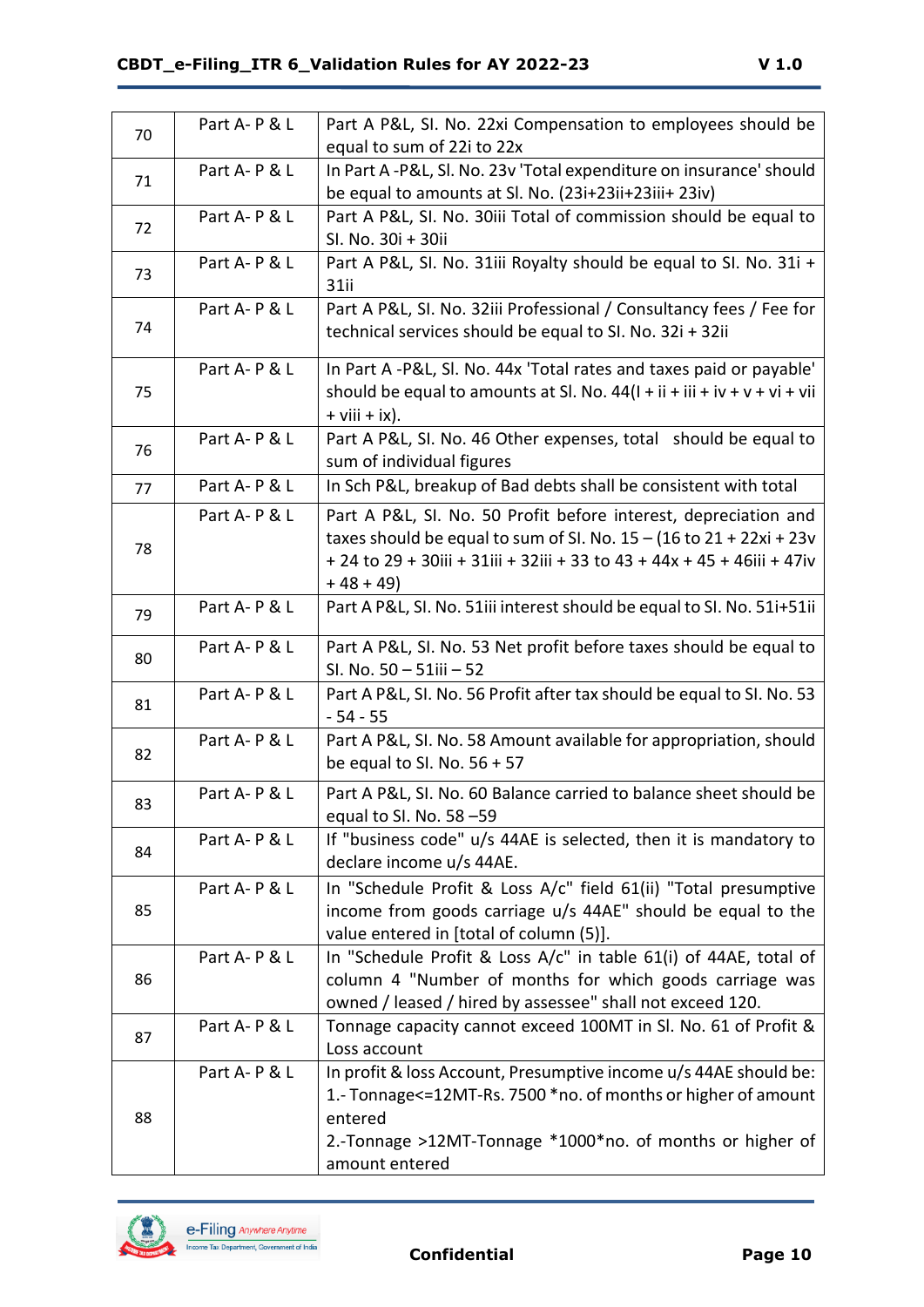| 89  | Part A-P & L             | If income is declared u/s 44AE then it is mandatory to select<br>"Business code" u/s 44AE.                                                                                                                                                                                               |
|-----|--------------------------|------------------------------------------------------------------------------------------------------------------------------------------------------------------------------------------------------------------------------------------------------------------------------------------|
| 90  | Part A-P & L             | In schedule Part A-P & L Ind As, Sl. No. 14 should be equal to sum<br>of values at SI. No. $14(i + ii + iii + iv + v + vi + vii + viii + ix + x + xic)$                                                                                                                                  |
| 91  | Part A-P & L             | Part A P&L, SI. No. 59Vi Total of Appropriation should be equal to<br>sum of break-up of appropriation                                                                                                                                                                                   |
| 92  | Part A-P & L             | Part A P&L, the value at filed "61(ii)" is greater than zero then it<br>is mandatory to fill details in table at Sl. No. 61                                                                                                                                                              |
| 93  | Part A-P & L             | Assessee is having presumptive income but Part-B of P&L (Profit<br>and Loss) A/c has not been filled                                                                                                                                                                                     |
| 94  | Part A-P & L             | In Part A P&L, if assessee has opted for taxation u/s 44B, SI. No.<br>62b "Net Profit" cannot be less than 7.5% of " Gross receipts<br>/turnover                                                                                                                                         |
| 95  | Part A-P & L             | In Part A P&L, if assessee has opted for taxation u/s 44BB, SI. No.<br>62b "Net Profit " cannot be less than 10% of " Gross receipts<br>/turnover                                                                                                                                        |
| 96  | Part A-P & L             | In Part A P&L, if assessee has opted for taxation u/s 44BBA, SI.<br>No. 62b "Net Profit " cannot be less than 5% of " Gross receipts<br>/turnover                                                                                                                                        |
| 97  | Part A-P & L             | In Part A P&L, if assessee has opted for taxation u/s 44BBB, SI. No.<br>62b "Net Profit" cannot be less than 10% of "Gross receipts<br>/turnover"                                                                                                                                        |
| 98  | Part A-P & L             | In Part A P&L, if assessee has opted for taxation u/s 44D, SI. No.<br>62b "Net Profit " cannot be less than 80% of " Gross receipts<br>/turnover                                                                                                                                         |
| 99  | Part A-P & L             | In P&L, for 44AE same registration number of good carriages<br>cannot be entered more than once.                                                                                                                                                                                         |
| 100 | Part A-P & L             | In Part A P&L, Sl. No. 62b "Net Profit" should be equal to sum of<br>net profit of all the sections                                                                                                                                                                                      |
| 101 | Part A- P & L-<br>Ind As | Part A P&L-Ind AS, SI. No. 13 Gross profit transferred from Trading<br>should be equal to SI. No. 12 (Gross Profit from<br>Account<br>Business/Profession - transferred to Profit and Loss account) + SI.<br>No. 12b " Income from Intraday Trading' of Part A trading account<br>Ind As |
| 102 | Part A- P & L-<br>Ind As | In schedule Part A-P & L Ind As, sum of individual of Any Other<br>Income at Sl. No. 14.xi shall be equal total amount of "any other<br>income"                                                                                                                                          |
| 103 | Part A- P & L-<br>Ind As | Part A P&L-Ind AS, SI. No. 15 Total of credits to profit and loss<br>account (13+14xii) should be equal to the sum of SI. No. 13+14xii                                                                                                                                                   |
| 104 | Part A-P & L-<br>Ind As  | Part A P&L-Ind AS, If Si no 22xiia is yes then SI. No. 22xiib cannot<br>be Zero or null or blank                                                                                                                                                                                         |
| 105 | Part A- P & L-<br>Ind As | Part A P&L-Ind AS SI. No. 22xi Compensation to employees should<br>be equal to sum of 22i to 22x                                                                                                                                                                                         |
| 106 | Part A- P & L-<br>Ind As | Part A P&L-Ind AS value at SI. No. 23i to 23iv should be equal to<br>SI. No. 23v                                                                                                                                                                                                         |

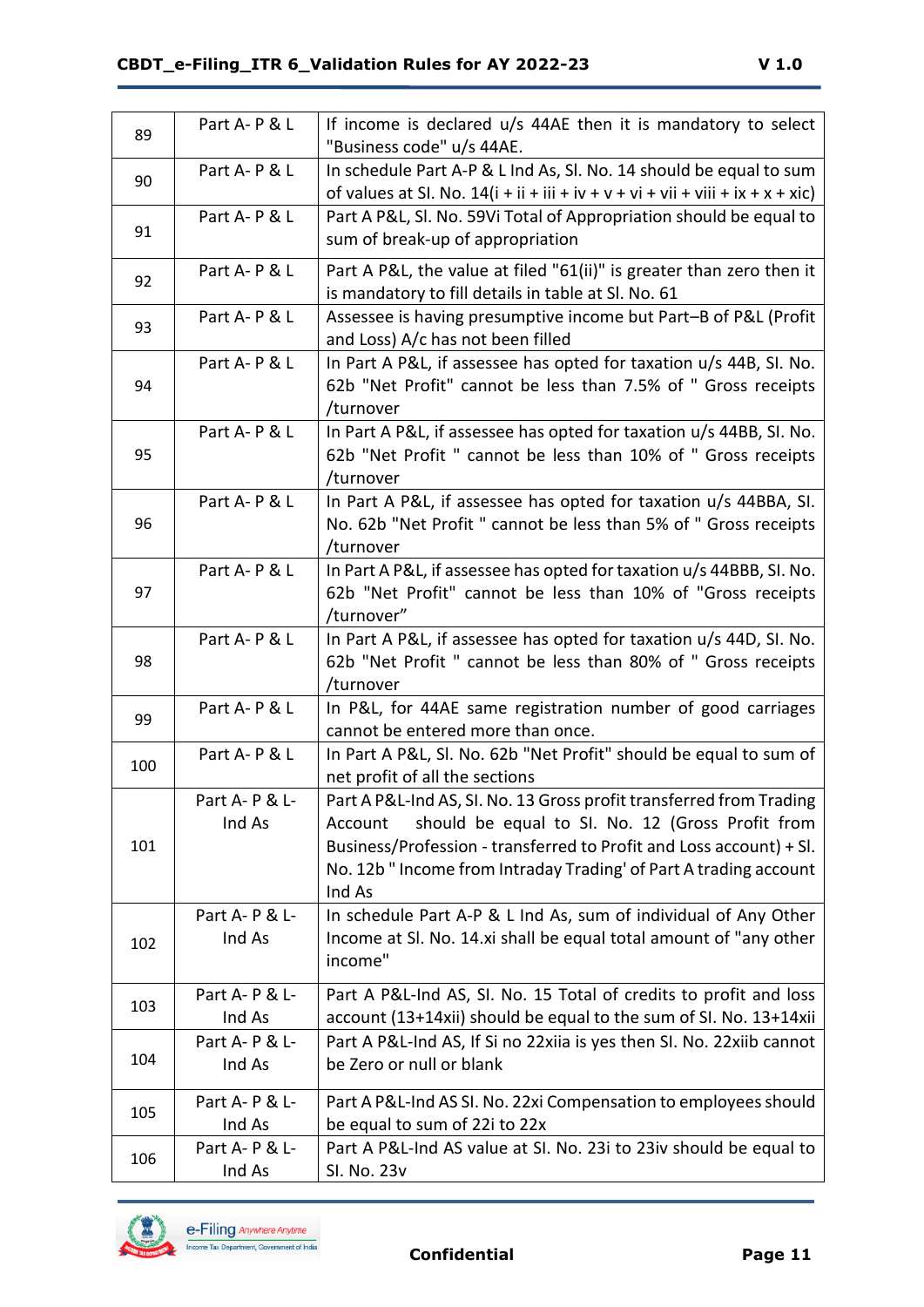| 107 | Part A- P & L- | Part A P&L-Ind AS, SI. No. 30iii Total of commission should be           |
|-----|----------------|--------------------------------------------------------------------------|
|     | Ind As         | equal to SI. No. 30i+30ii                                                |
| 108 | Part A- P & L- | Part A P&L-Ind AS, SI. No. 31iii Royalty should be equal to SI. No.      |
|     | Ind As         | 31i+31ii                                                                 |
| 109 | Part A-P & L-  | Part A P&L-Ind AS, SI. No. 32iii Professional / Consultancy fees /       |
|     | Ind As         | Fee for technical services should be equal to SI. No. 32i+32ii           |
| 110 | Part A- P & L- | In Sch P&L-Ind AS, breakup of Rates and taxes paid or payable to         |
|     | Ind As         | govt or any local body shall be consistent with total                    |
| 111 | Part A- P & L- | Part A P&L-Ind AS, SI. No. 46 Other expenses, total should be            |
|     | Ind As         | equal to sum of individual figures                                       |
|     | Part A-P & L-  | Part A P&L-Ind AS, the sum of Bad Debts, amount entered in SI.           |
| 112 | Ind As         | No. 47i + 47ii + 47iii shall be consistent with total of Sl. No. 47iv.   |
|     |                | <b>Total Bad Debt</b>                                                    |
|     | Part A- P & L- | Part A P&L-Ind AS, SI. No. 50 Profit before interest, depreciation       |
| 113 | Ind As         | and taxes should be equal to sum of SI. No. $15 - (16$ to $21 + 22xi$    |
|     |                | + 23v + 24 to 29 + 30iii + 31iii + 32iii + 33 to 43 + 44x + 45 + 46iii + |
|     |                | $47iv + 48 + 49$                                                         |
| 114 | Part A- P & L- | Part A P&L-Ind AS, SI. No. 51iii interest should be equal to SI. No.     |
|     | Ind As         | 51i+51ii                                                                 |
| 115 | Part A-P & L-  | Part A P&L-Ind AS, SI. No. 53 Net profit before taxes should be          |
|     | Ind As         | equal to SI. No. 50 - 51iii - 52                                         |
| 116 | Part A- P & L- | Part A P&L-Ind AS, SI. No. 56 Profit after tax should be equal to SI.    |
|     | Ind As         | No. 53 - 54 - 55                                                         |
| 117 | Part A-P & L-  | Part A P&L-Ind AS, SI. No. 58 Amount available for appropriation,        |
|     | Ind As         | should be equal to SI. No. $56 + 57$                                     |
| 118 | Part A- P & L- | Part A P&L-Ind AS, SI. No. 59Vi Total of Appropriation should be         |
|     | Ind As         | equal to sum of break-up of appropriation                                |
| 119 | Part A-P & L-  | Part A P&L-Ind AS, SI. No. 60 Balance carried to balance sheet           |
|     | Ind As         | should be equal to SI. No. 58 -59                                        |
| 120 | Part A- P & L- | Part A P&L IND AS, SI. No. 61AViii items that will be reclassified to    |
|     | Ind As         | P&L should be equal to sum of SI. No. 61Ai to 61Avii                     |
| 121 | Part A-P & L-  | Part A P&L IND AS, SI. No. 61BVii items that will be reclassified to     |
|     | Ind As         | P&L should be equal to sum of SI. No. 61Bi to 61Bvi                      |
| 122 | Part A-P & L-  | Part A P&L IND AS, SI. No. 62 Total comprehensive income                 |
|     | Ind As         | should be equal to sum of SI. No. $(56 + 61A + 61B)$                     |
| 123 | Part A-OI      | Part A OI SI. No. 3a should be equal to column 11a(iii) of schedule      |
|     |                | <b>ICDS</b>                                                              |
| 124 | Part A-OI      | Part A OI SI. No. 3b should be equal to column 11b(iii) of schedule      |
|     |                | <b>ICDS</b>                                                              |
|     | Part A-OI      | In Part A OI, SI. No. 5f Total of amounts not credited to profit and     |
| 125 |                | loss account should be equal to sum of SI. No. 5a + 5b + 5c + 5d +       |
|     |                | 5e                                                                       |
|     | Part A-OI      | In Schedule Part A-OI, SI. No. 6, Total amount disallowable under        |
| 126 |                | section 36 should be equal to sum of individual amounts at SI. No.       |
|     |                | 6.                                                                       |

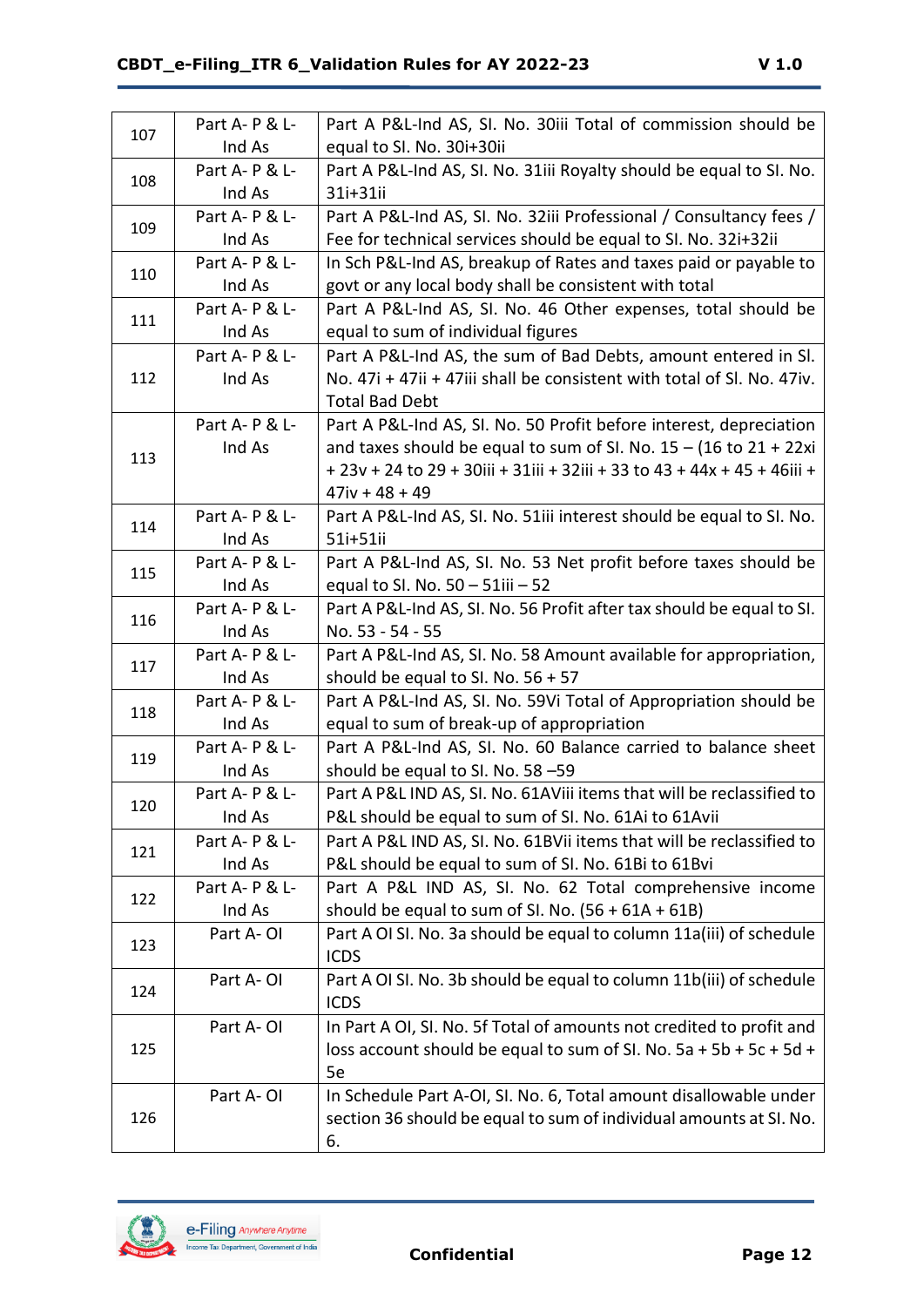|     | Part A-OI   | In Schedule Part A-OI, SI. No. 7 Total amount disallowable under      |
|-----|-------------|-----------------------------------------------------------------------|
| 127 |             | section 37 should be equal to sum of individual amounts at SI. No     |
|     |             | 7.                                                                    |
|     | Part A-OI   | In Schedule Part A-OI, Sl. No. 8A.j. Total amount disallowable        |
| 128 |             | under section 40 should be equal to sum of Sl.no.8A.a to Sl.No.8Ai    |
|     | Part A-OI   | In Schedule Part A-OI, Sl. No. 9 Total amount disallowable under      |
| 129 |             | section 40A should be equal to sum of individual amounts at           |
|     |             | Sl.no.9                                                               |
|     | Part A-OI   | In Schedule Part A-OI, SI. No. 10h. Total amount allowable under      |
| 130 |             | section 43B should be equal to sum of amounts at                      |
|     |             | Sl. No. 10a to Sl. No. 10                                             |
|     | Part A-OI   | In Schedule Part A-OI, Sl. No. 11h Total amount disallowable          |
| 131 |             | under section 43B should be equal to sum of SI. No. 11a to SI. No.    |
|     |             | 11g                                                                   |
|     | Part A-OI   | In Schedule OI, SI. No. 12i should be equal to sum of SI. No. 12a     |
| 132 |             | to 12h                                                                |
|     | Part A-OL   | If assessee is company under liquidation, then schedule OL            |
| 133 |             | should be mandatory                                                   |
|     | Schedule HP | In Schedule HP Standard deduction allowed on House property           |
| 134 |             | should be equal to 30% of Annual value.                               |
|     | Schedule HP | In case of Co-owned property, the total of assessee's share and       |
|     |             | should<br>co-owner's<br>share<br>be<br>equal<br>100%<br>to            |
| 135 |             | and                                                                   |
|     |             | In schedule HP, Assessee PAN & Co-Owner's PAN cannot be same.         |
|     | Schedule HP | In Schedule HP, In case of co-owned property Annual value of the      |
| 136 |             | property owned should be own percentage share *Annual value.          |
|     | Schedule HP | Assessee share of co-owned property is zero then interest on          |
| 137 |             | borrowed capital cannot be more than zero'.                           |
|     | Schedule HP | In Schedule HP, if annual value lettable value is zero or null then   |
| 138 |             | assessee cannot claim municipal tax '.                                |
|     | Schedule HP | Interest on borrowed capital of HP should not be greater than         |
| 139 |             | 2,00,000 in case where property is self-occupied.                     |
|     | Schedule HP | Total of House property should match with total of individual         |
| 140 |             | values.                                                               |
|     | Schedule HP | if Type of property is let-out or deemed let out then Gross rent      |
| 141 |             | received/ receivable/ lettable value at SI. No. "a" of schedule HP    |
|     |             | cannot be 0.                                                          |
|     | Schedule HP | In Schedule HP, SI. No. 1e - Annual Value should be equal to SI.      |
| 142 |             | No. (1a-1d)                                                           |
|     | Schedule HP | In Schedule HP, SI. No. 1d - Total should be equal to SI. No. (1b+1c) |
| 143 |             |                                                                       |
|     | Schedule HP | In Schedule HP, SI. No. 1i - Total should be equal to SI. No. (1g+1h) |
| 144 |             |                                                                       |
| 145 | Schedule HP | In Schedule HP - SI. No. 1k Income from House Property should         |
|     |             | be equal to sum of $1f - 1i + 1j$                                     |

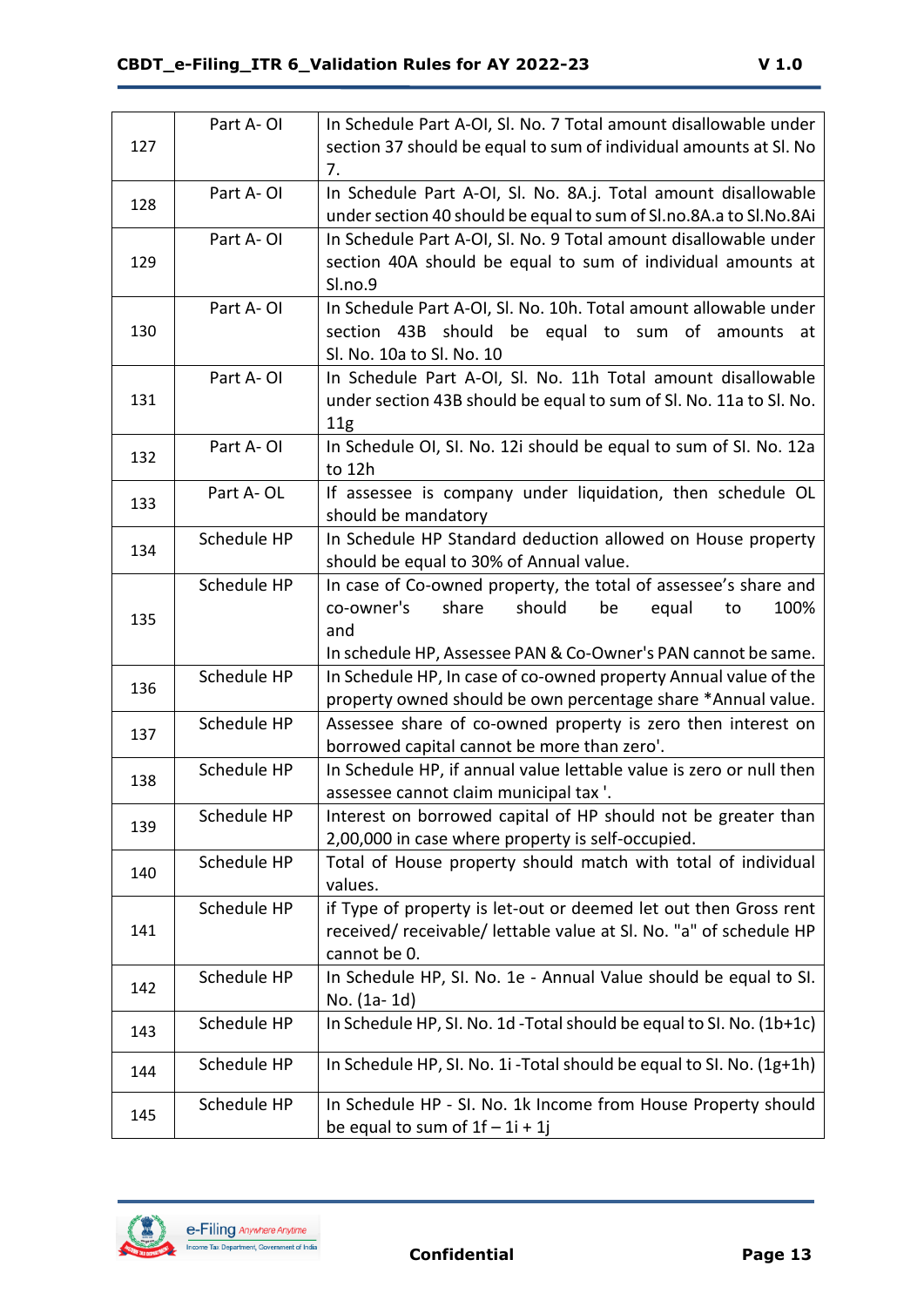|     | Schedule HP | In Schedule HP, SI. No. 3 Pass through income should be equal to     |
|-----|-------------|----------------------------------------------------------------------|
| 146 |             | equal to the amount of net income/ loss of HP mentioned in           |
|     |             | Schedule PTI                                                         |
|     | Schedule HP | In Schedule HP, more than two house cannot be claimed as self-       |
| 147 |             | occupied                                                             |
|     | Schedule HP | In Schedule HP Standard deduction u/s 24(a) will not be allowed      |
| 148 |             | in case in assessee has opted for taxation u/s 115BAB                |
|     | Schedule HP | In Schedule HP Interest payable on borrowed capital<br>$u/s$ 24(b)   |
| 149 |             | will not be allowed in case in assessee has opted for taxation u/s   |
|     |             | 115BAB                                                               |
|     | Schedule BP | In Such BP Pt A1 "Profit before Tax as per Profit & Loss A/c" should |
| 150 |             | be equal to sum of (item 53 and 61(ii) and 62(b) of Part A-P&L) or   |
|     |             | (item 53 of Part A-P&L – Ind AS) (as applicable)                     |
|     | Schedule BP | Schedule BP- The value in pt. 12(i) "Depreciation allowable under    |
| 151 |             | section 32(1)(ii) and 32(1)(iia)" should be equal to value in item 6 |
|     |             | of Schedule-DEP                                                      |
|     | Schedule BP | The value at field (A25) of schedule BP should be equal to sum       |
| 152 |             | total of Column 3a + 4d of Part A-OI.                                |
|     | Schedule BP | In Schedule BP, Income reduced from Row no A3 to be offered          |
| 153 |             | under schedule HP - receipts shown in schedule HP should not be      |
|     |             | less than amount reduced from schedule BP A3                         |
|     | Schedule BP | In Schedule BP, Income reduced from Row no A3 to be offered          |
| 154 |             | under schedule HP- receipts shown in schedule HP should not be       |
|     |             | less than amount reduced from schedule BP A3                         |
|     | Schedule BP | In Schedule BP, Income reduced from Row no A3b to be offered         |
| 155 |             | under schedule CG - receipts shown in schedule CG should not be      |
|     |             | less than amount reduced from schedule BP A3b.                       |
|     | Schedule BP | In Schedule BP, Income reduced from Row no A3c to be offered         |
| 156 |             | under schedule OS- receipts shown in schedule OS should not be       |
|     |             | less than amount reduced from schedule BP A3c.                       |
|     | Schedule BP | In Schedule BP, Income reduced from Row no A3c (i) "Dividend         |
|     |             | Income" to be offered under schedule OS- Income reduced              |
| 157 |             | should not be more than dividend income offered in Sl. No. 14(iii)   |
|     |             | Of P & L /P & L Ind As                                               |
|     | Schedule BP | In schedule BP, Sl. No. A6. should be equal to the sum of Sl. No.    |
| 158 |             | (1-2a-2b - 3a -3b -3c -3d-3e-4a -4b-4c-5d). Are inconsistent         |
|     | Schedule BP | In schedule BP, Sl. No. A10 Adjusted profit or loss $(6+9)$ and the  |
| 159 |             | sum of amount entered in Sl. No. 6 + Sl. No. 9 are inconsistent      |
|     | Schedule BP | SI. No. A12iii should be equal to sum of SI. No. A (12i + 12ii)      |
| 160 |             |                                                                      |
|     | Schedule BP | In schedule BP, SI. No. A13 Profit or loss after adjustment for      |
| 161 |             | depreciation should be equal to sum of amount entered in Sl. No.     |
|     |             | $(10+11-12iii)$                                                      |
|     | Schedule BP | In schedule BP, Sl. No. A26 should be equal to sum of Sl. No. (14    |
| 162 |             | $+ 15 + 16 + 17 + 18 + 19 + 20 + 21 + 22 + 23 + 24 + 25$             |
|     | Schedule BP | The value at field (A14) of schedule BP should be equal to the       |
| 163 |             | value at SI. No. 6s of schedule OI.                                  |

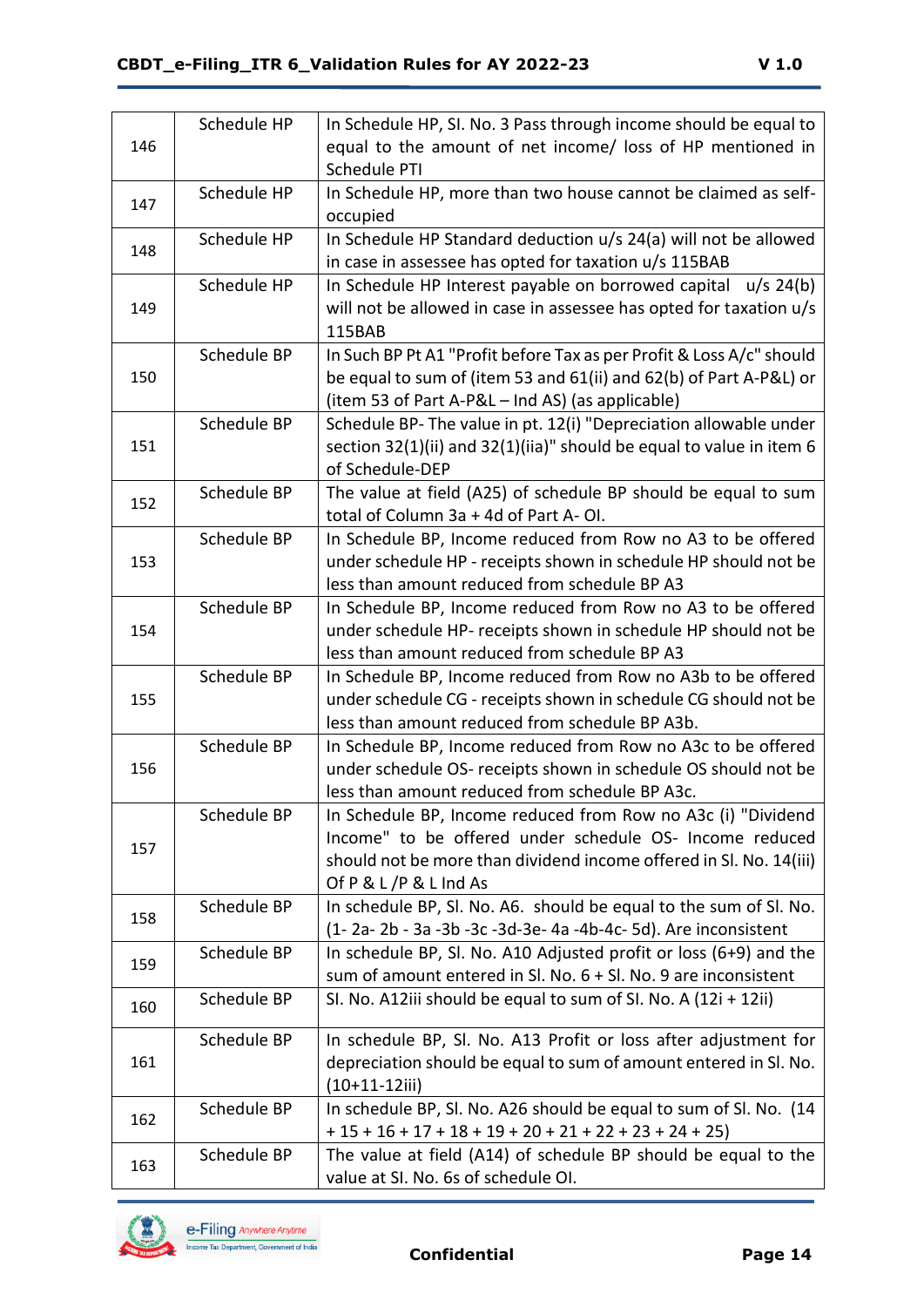| 164 | Schedule BP | The value at field (A15) of schedule BP should be equal to the       |
|-----|-------------|----------------------------------------------------------------------|
|     |             | value at SI. No. 7k of schedule OI.                                  |
| 165 | Schedule BP | The value at field (A16) of schedule BP should be equal to the       |
|     |             | value at SI. No. 8Aj of schedule OI.                                 |
|     | Schedule BP | The value at field (A17) of schedule BP should be equal to the       |
| 166 |             | value at SI. No. 9F of schedule Part A-OI.                           |
|     | Schedule BP | The value at field (A18) of schedule BP should be equal to the       |
| 167 |             | value at SI. No. 11h of schedule Part A-OI.                          |
|     | Schedule BP | In schedule BP value at field A30 should be equal to total of        |
| 168 |             | column (4) of Schedule ESR.                                          |
|     | Schedule BP | In Such BP, SI. No. A31 should be equal to SI. No. 8B of Such Part-  |
| 169 |             | A OI                                                                 |
|     | Schedule BP | The value at field (A32) of schedule BP should be equal to the       |
| 170 |             | value at SI. No. 10h of schedule Part A - OI.                        |
|     | Schedule BP | The value at field (A34) of schedule BP should be equal to sum       |
| 171 |             | total of Column 3b + 4e of Part A-OI.                                |
|     | Schedule BP | The value at SI. No. (11) of schedule BP should be equal to value    |
| 172 |             | of (1Evi of Manufacturing account+ (52) of PART-A-P&L) or SI. No.    |
|     |             | 1Evi of Manufacturing account Ind AS+ SI. No. 52of Part A P&L-       |
|     |             | Ind AS)                                                              |
| 173 | Schedule BP | In schedule BP, SI. No. A5d should be equal to A $(5a + 5b + 5cn)$   |
|     | Schedule BP | In "Schedule BP" in Table E Business income remaining after set      |
| 174 |             | off should be equal to the value of (Income of current year)-        |
|     |             | (Business loss set off)                                              |
| 175 | Schedule BP | In schedule BP, SI. No. 37(i) should be equal to SI. No. 61(ii) of   |
|     |             | schedule P&L                                                         |
| 176 | Schedule BP | In schedule BP, SI. No. 37(ii) should be equal to SI. No. 62(b)"Net  |
|     |             | Profit u/s 44B" of schedule P&L                                      |
| 177 | Schedule BP | In schedule BP, SI. No. 37(iii) should be equal to SI. No. 62(b)"Net |
|     |             | Profit u/s 44BB" of schedule P&L                                     |
| 178 | Schedule BP | In schedule BP, SI. No. 37(iv) should be equal to 62(b)"Net Profit   |
|     |             | u/s 44BBA" of schedule P&L                                           |
| 179 | Schedule BP | In schedule BP, SI. No. 37(v) should be equal to SI. No. 62(b)"Net   |
|     |             | Profit u/s 44BBB" of schedule P&L                                    |
| 180 | Schedule BP | In schedule BP, SI. No. 37(vi) should be equal to SI. No. 62(b)"Net  |
|     |             | Profit u/s 44AD" of schedule P&L                                     |
| 181 | Schedule BP | In schedule BP "SI. No. 28 Deduction allowable under section         |
|     |             | 32AD" cannot be more than "0"                                        |
|     | Schedule BP | In Such BP Pt 8b "Expenses debited to profit and loss account        |
| 182 |             | which relate to exempt income and disallowed u/s 14A " should        |
|     |             | be equal to 16 of Part A-OI                                          |
| 183 | Schedule BP | In Schedule BP, "Depreciation allowable under section 32(1)(i)",     |
|     |             | can be claimed only if "Nature of business" mentioned by the         |
|     |             | taxpayer pertains to power sector.                                   |
| 184 | Schedule BP | In schedule BP, If income/ loss from specified business is entered   |
|     |             | then nature of specified business cannot be blank                    |

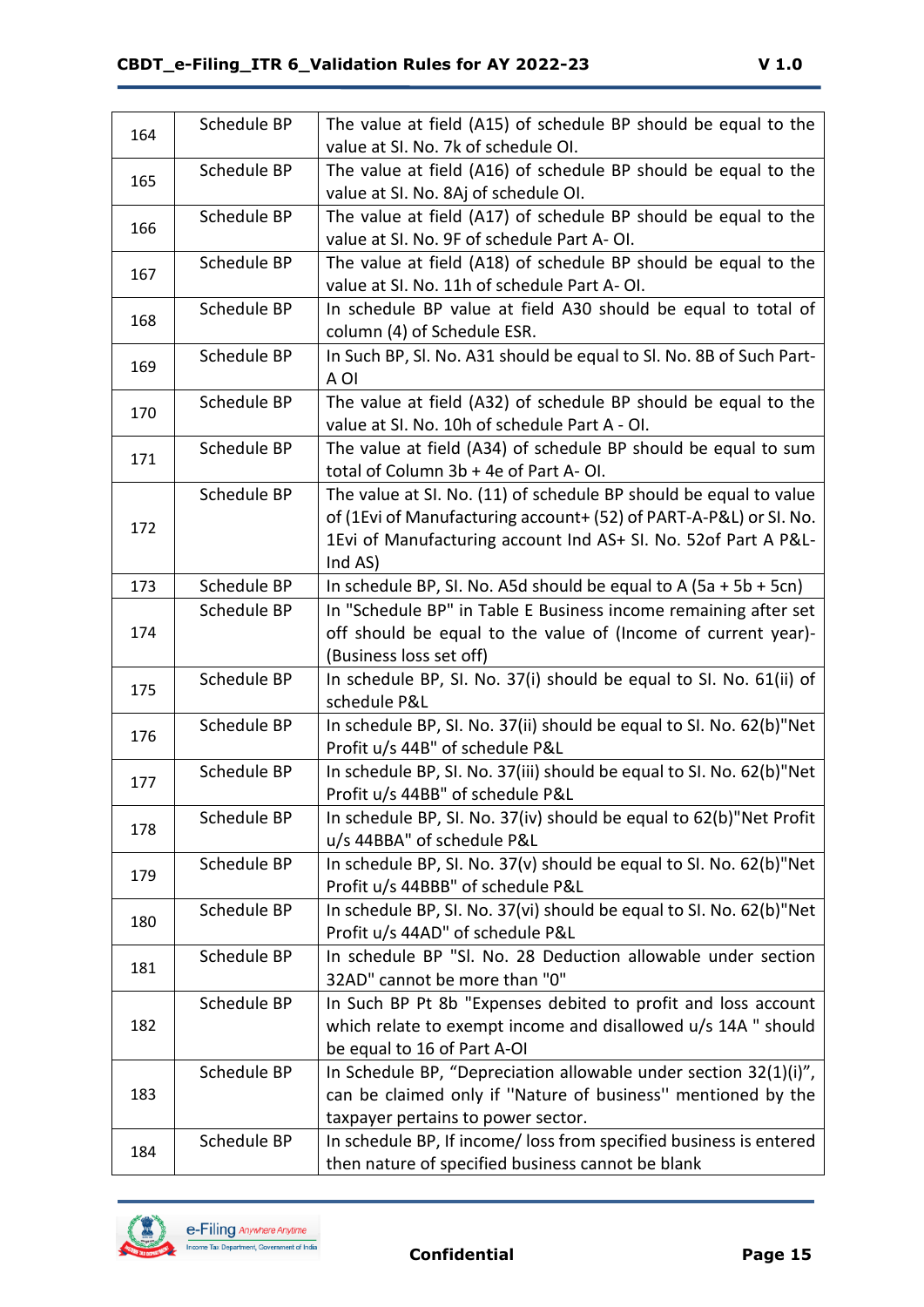| 185 | Schedule BP | The Income/receipts, that have been reduced at SI. No. 3 and/or<br>SI. No. 5 of schedule BP cannot be higher than the<br>Income/receipts that have been credited to the P and L A/c./ P<br>and L Ind As',                       |
|-----|-------------|---------------------------------------------------------------------------------------------------------------------------------------------------------------------------------------------------------------------------------|
| 186 | Schedule BP | Non-resident taxpayer cannot offer income u/s 115BBF                                                                                                                                                                            |
| 187 | Schedule BP | In Schedule BP, Income reduced from Row no A5 to be offered<br>under schedule EI- receipts shown in schedule EI should not be<br>less than amount reduced from schedule BP A5                                                   |
| 188 | Schedule BP | In Schedule BP, value at SI. No. A21 should be equal to sum of<br>values at SI. No. A (21a + 21b + 21c + 21d + 21e + 21f + 21g + 21h<br>$+ 21i + 21j + 21k + 21i)$                                                              |
| 189 | Schedule BP | The value at field A24 of schedule BP should be equal to sum of<br>SI. No. 24 $(a + b + c + d + e)$                                                                                                                             |
| 190 | Schedule BP | Schedule BP, SI. No. 24(e) should be minimum of Absolute value<br>of total of negative values of "col 3 - col 2" of all fields in Schedule<br><b>ESR</b>                                                                        |
| 191 | Schedule BP | The value at field (A20) of schedule BP should be equal to the<br>value at SI. No. 14 of schedule OI                                                                                                                            |
| 192 | Schedule BP | If in schedule SI, benefit of Income from Insurance Business u/s<br>115B is claimed then it is mandatory to fill Sl. No. 4b of schedule<br>BP                                                                                   |
| 193 | Schedule BP | In schedule BP, SI. No. A.9 should be equal to the sum of amount<br>entered in Sl. No. $(7a + 7b + 7c + 7d + 7e + 8a + 8b)$                                                                                                     |
| 194 | Schedule BP | The value at field (A35) of schedule BP should be equal to sum of<br>Sl. No. A $(27 + 28 + 29 + 30 + 31 + 32 + 33 + 34)$                                                                                                        |
| 195 | Schedule BP | The value at field (A36) of schedule BP should be equal to sum of<br>SI. No. A $(13 + 26 - 35)$                                                                                                                                 |
| 196 | Schedule BP | The value at field (A37x) of schedule BP should be equal to sum<br>of values in SI. No. A (37i to 37ix).                                                                                                                        |
| 197 | Schedule BP | The value at field (A38) of schedule BP should be equal to sum of<br>SI. No. A(36) & A(37x).                                                                                                                                    |
| 198 | Schedule BP | SI. No. 39 of sch BP should be equal to sum of (39a+39b +39c +<br>$39d + 39e + 39f$                                                                                                                                             |
| 199 | Schedule BP | The value at field (B44) of schedule BP should be equal to sum of<br>SI. No. B41 + B42 - B43                                                                                                                                    |
| 200 | Schedule BP | The value at field C48 of schedule BP should be equal to sum of SI.<br>No. $C(45 + 46 - 47)$                                                                                                                                    |
| 201 | Schedule BP | The value at field C50 of schedule BP should be equal to sum of<br>SI. No. C(48 - 49)                                                                                                                                           |
| 202 | Schedule BP | In schedule BP, Sl. No. D "Income chargeable under the head<br>'Profits and gains from Business or Profession' should be equal to<br>the sum of amount entered in Sl. No A39 + B44 + C50 (provided<br>B44 & C50 is more than 0) |
| 203 | Schedule BP | The sum of Values at fields SI. No. A(4a) should be equal to values<br>at field SI. No. A (37x).                                                                                                                                |

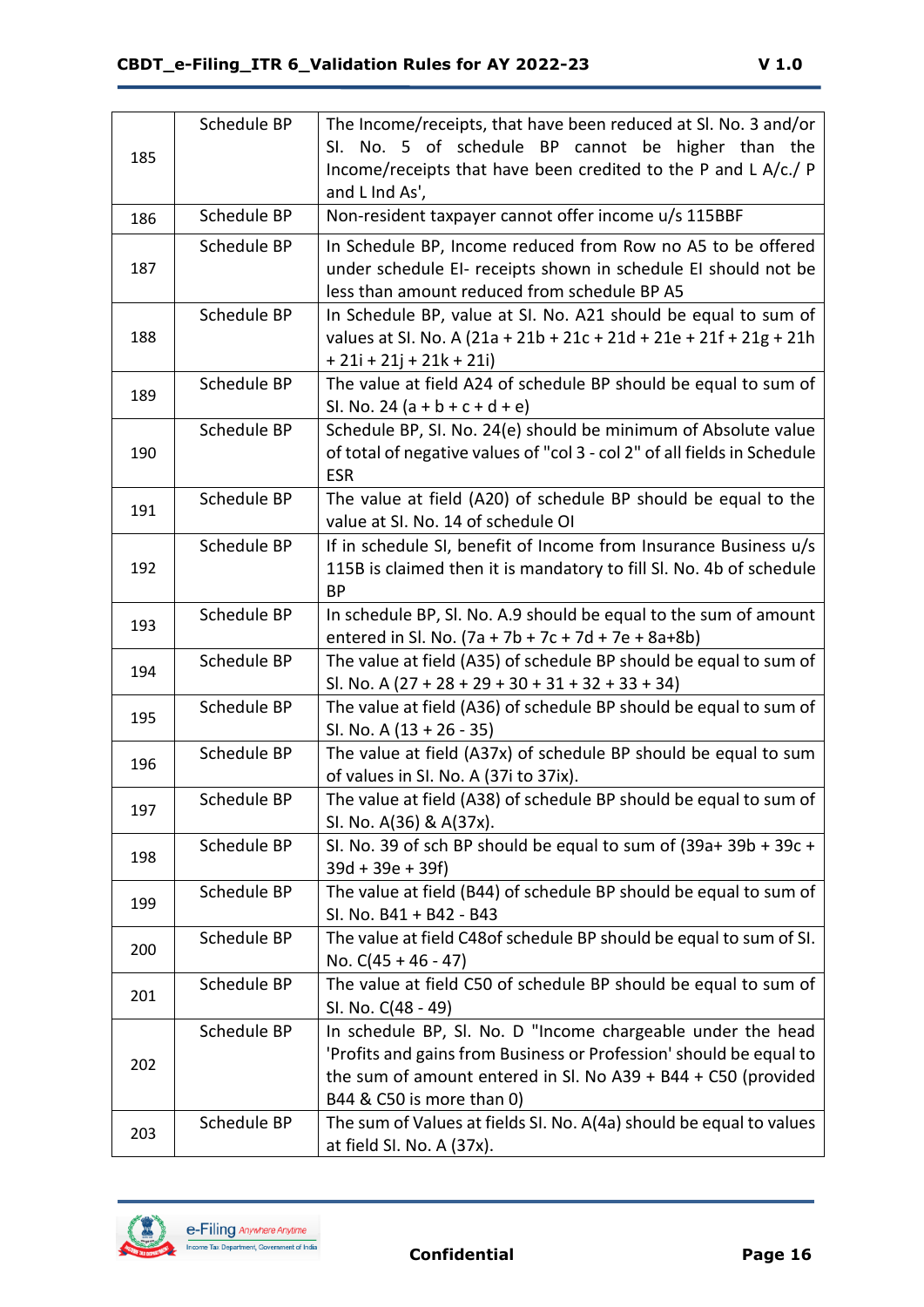| 204 | Schedule BP  | In "Schedule BP" value at field A40 should be equal to the sum of                           |
|-----|--------------|---------------------------------------------------------------------------------------------|
|     |              | $[4c-(39a + 39b + 39c + 39d + 39e)]$                                                        |
| 205 | Schedule BP  | In "Schedule BP", value at field Ev should be equal to sum of SI.                           |
|     |              | No. Eii + Eiii + Eiv                                                                        |
| 206 | Schedule BP  | In Schedule BP SI. No. Evi should be equal to SI. No. Ei-Ev                                 |
| 207 | Schedule BP  | In Such BP SI. No. B41 should be equal to Pt 2a "Net profit or loss                         |
|     |              | from speculative business"                                                                  |
|     | Schedule BP  | Amount can be reduced from schedule BP at SI. No. A4c i.e. Profit                           |
| 208 |              | from activities covered under rule 7A, 7B(1), 7B(1A) and 8 only if                          |
|     |              | business code is selected as 1003, 1002, 1001 respectively                                  |
|     | Schedule BP  | opted for benefit of lower rate of taxation<br>١f<br>u/s                                    |
| 209 |              | 115BAB/115BA/115BAA, deduction u/s 35AD (Sl. No. 49) in                                     |
|     |              | schedule BP                                                                                 |
|     | Schedule BP  | In schedule BP, "Deductions in accordance with section 35AD(1)"                             |
| 210 |              | or In schedule ESR deduction u/s 35(1)(ii), 35(1)(iia),                                     |
|     |              | 35(1)(iii),35(2AA) or 35CCCcannot be claimed if 115BAA or                                   |
|     |              | 115BAB is opted                                                                             |
| 211 | Schedule BP  | Values at field 33AB, 33ABA and 33AC at schedule OI at SI. No. 13                           |
|     | Schedule BP  | should match with respective values in Schedule BP at SI. No. 21                            |
| 212 |              | In schedule BP, SI. No. A3c should be equal to SI. No. $A3(c)(i) + sl$ .<br>No. $A3(c)(ii)$ |
|     | Schedule BP  | In Schedule BP, value at SI. No. 3ci cannot be more than value                              |
| 213 |              | entered in SI. No. 14iii of Schedule Profit and Loss A/c / Profit and                       |
|     |              | Loss $A/c$ - Ind As                                                                         |
|     | Schedule BP  | In Schedule BP, sum of values entered from 37(i) to 37(ix) should                           |
| 214 |              | match with sum of values declared at SI. No. 4a(i) to 4a(ix)                                |
|     |              |                                                                                             |
| 215 | Schedule BP  | In Sch BP, SI. No. 23 should be min of sum of amounts entered at                            |
|     |              | SI. No. 5a to 5d of part A OI                                                               |
| 216 | Schedule BP  | In schedule BP "SI. No. 28 Deduction allowable under section                                |
|     |              | 32AD" cannot be claimed for current Assessment year                                         |
| 217 | Schedule BP  | In schedule BP, SI. No. 37(vi) should be equal to SI. No. 62(b)"Net                         |
|     |              | Profit u/s 44D" of schedule P&L                                                             |
| 218 | Schedule DPM | Schedule DPM, SI. No. 6 should be equal to sum of SI. No. $3 + 4 -$                         |
|     |              | 5, or 0 if the value is negative                                                            |
|     | Schedule DPM | Schedule DPM, SI. No. 9 should be equal to difference between                               |
| 219 |              | SI. No. 7-8 or 0 if the value is negative                                                   |
|     | Schedule DPM | SI. No. 15 in Schedule DPM should be sum of SI. No. $(10 + 11 + 12)$                        |
| 220 |              | $+13 + 14$                                                                                  |
| 221 | Schedule DPM | SI. No. 17 in Schedule DPM should be sum of SI. No. (15-16)                                 |
|     | Schedule DPM | In schedule DPM, additional depreciation is not allowed, if opted                           |
| 222 |              | for lower taxation u/s 115BA or 115BAA or 115BAB                                            |
|     | Schedule DPM | In schedule DPM, assessee cannot claim depreciation more than                               |
| 223 |              | 40% if opted for lower taxation u/s 115BA or 115BAA or 115BAB                               |

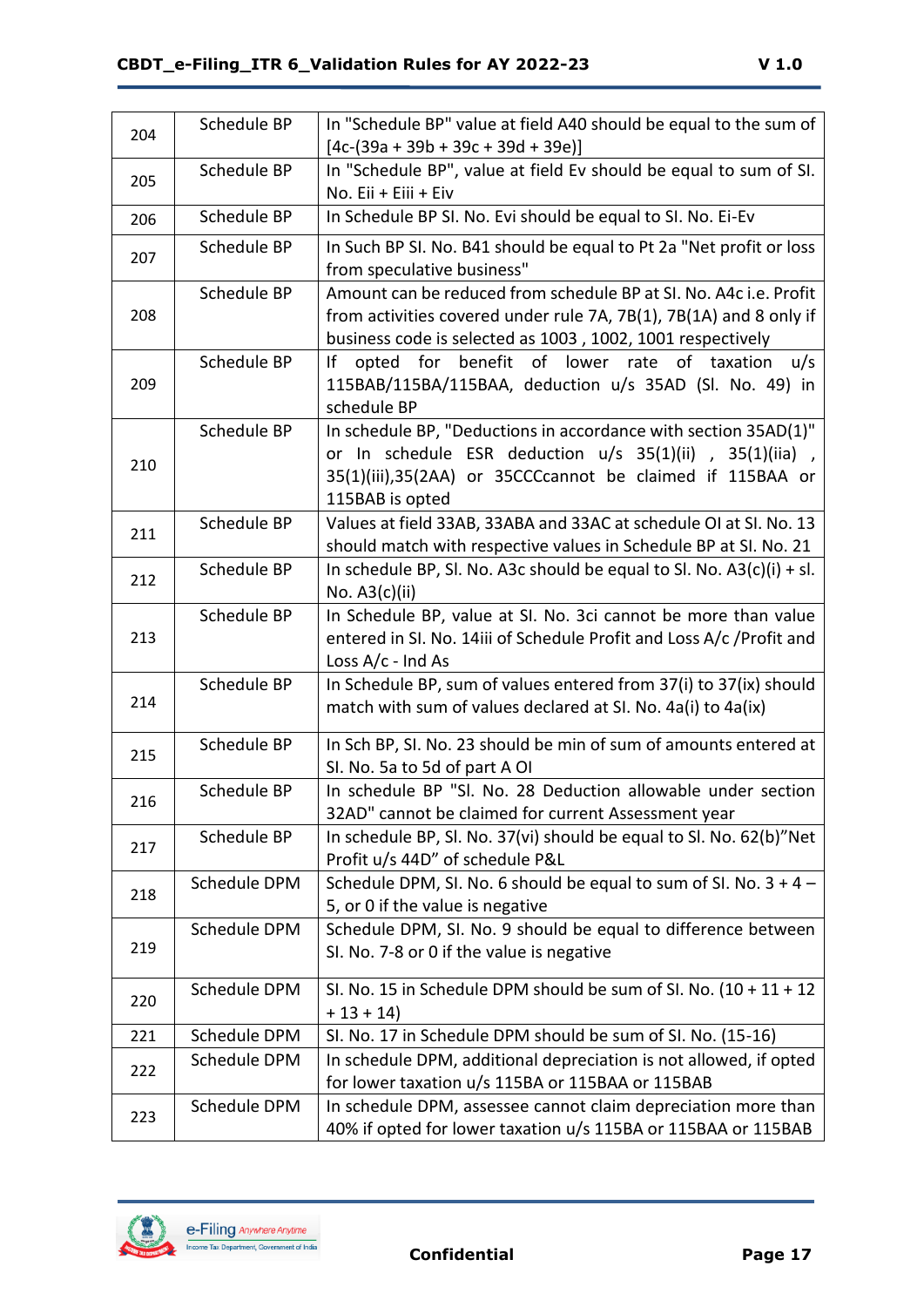|     | Schedule DOA | Schedule DOA Amount on which depreciation at full rate to be        |
|-----|--------------|---------------------------------------------------------------------|
| 224 |              | allowed should be equal to SI. No. $3 + 4 - 5$ or 0 if the value is |
|     |              | negative                                                            |
|     | Schedule DOA | Schedule DOA, SI. No. 9 should be equal to difference between       |
| 225 |              | SI. No. 7-8 or 0 if the value is negative                           |
| 226 | Schedule DOA | SI. No. 12 in Schedule DOA should be sum of SI. No. (10+11)         |
| 227 | Schedule DOA | SI. No. 14 in Schedule DOA should be equal to SI. No. 12-13         |
|     |              |                                                                     |
| 228 | Schedule DEP | Schedule DEP, Total depreciation on plant and machinery should      |
|     |              | be equal to sum of SI. No. $1a + 1b + 1c + 1d$                      |
| 229 | Schedule DEP | Schedule DEP, total depreciation on building should be equal to     |
|     |              | sum of SI. No. $2a + 2b + 2c$                                       |
| 230 | Schedule DEP | Schedule DEP, total depreciation should be equal to sum of SI.      |
|     |              | No. $1e + 2d + 3 + 4 + 5$                                           |
|     | Schedule DEP | Schedule DEP, block of plant and machinery entitled for             |
| 231 |              | depreciation @ 15% should be equal to SI. No. 17i or 18i of         |
|     |              | schedule DPM as applicable                                          |
|     | Schedule DEP | Schedule DEP, block of plant and machinery entitled for             |
| 232 |              | depreciation @ 30% should be equal to SI. No. 17ii or 18ii of       |
|     |              | schedule DPM as applicable                                          |
|     | Schedule DEP | Schedule DEP, block of plant and machinery entitled for             |
| 233 |              | depreciation @ 40% should be equal to SI. No. 17iii or 18iii of     |
|     |              | schedule DPM as applicable                                          |
|     | Schedule DEP | Schedule DEP, block of plant and machinery entitled for             |
| 234 |              | depreciation @ 45% should be equal to SI. No. 17iv or 18iv of       |
|     |              | schedule DPM as applicable                                          |
|     | Schedule DEP | Schedule DEP, block of Building entitled for depreciation @ 5%      |
| 235 |              | should be equal to SI. No. 14ii or 15ii of schedule DOA as          |
|     |              | applicable                                                          |
|     | Schedule DEP | Schedule DEP, block of Building entitled for depreciation @ 10%     |
| 236 |              | should be equal to SI. No. 14iii or 15iii of schedule DOA as        |
|     |              | applicable                                                          |
|     | Schedule DEP | Schedule DEP, block of Building entitled for depreciation @ 40%     |
| 237 |              | should be equal to SI. No. 14iv or 15iv of schedule DOA as          |
|     |              | applicable                                                          |
|     | Schedule DEP | Schedule DEP block of furniture and fittings should be equal to SI. |
| 238 |              | No. 14v or 15v of schedule DOA as applicable                        |
|     | Schedule DEP | Schedule DEP block of intangible assets should be equal to SI. No.  |
| 239 |              | 14vi or 15vi of schedule DOA as applicable                          |
|     | Schedule DEP | Schedule DEP block of ships should be equal to SI. No. 14vii or     |
| 240 |              | 15 vii of schedule DOA as applicable                                |
|     | Schedule DCG | Schedule DCG, Total deemed capital gains on sale of plant and       |
| 241 |              | machinery should be equal to sum of SI. No. $1a + 1b + 1c + 1d$     |
|     | Schedule DCG | Schedule DCG, total deemed capital gains on sale of building        |
| 242 |              | should be equal to sum of SI. No. $2a + 2b + 2c$                    |
|     | Schedule DCG | Schedule DCG, total deemed capital gains on sale of depreciable     |
| 243 |              | assets should be equal to sum of SI. No. 1e+2d+3+4+5                |

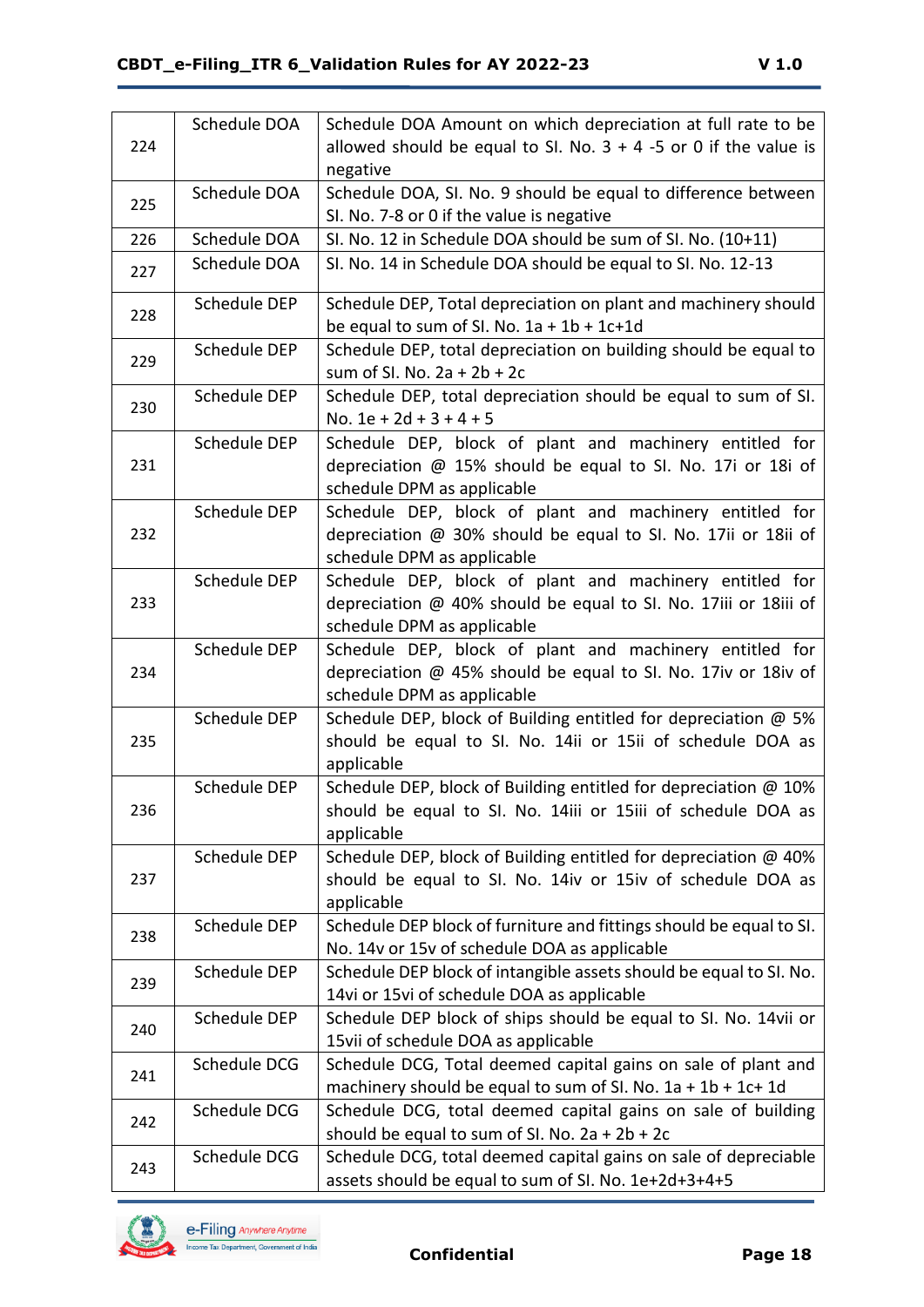| 244 | Schedule DCG        | Schedule DCG plant and machinery block entitled for<br>depreciation at 15% should be equal to SI. No. 20i of schedule<br><b>DPM</b>                                                      |
|-----|---------------------|------------------------------------------------------------------------------------------------------------------------------------------------------------------------------------------|
| 245 | Schedule DCG        | Schedule DCG plant and machinery block entitled for<br>depreciation at 30% should be equal to SI. No. 20ii of schedule<br><b>DPM</b>                                                     |
| 246 | Schedule DCG        | plant and machinery block entitled for<br>Schedule DCG<br>depreciation at 40% should be equal to SI. No. 20iii of schedule<br><b>DPM</b>                                                 |
| 247 | Schedule DCG        | Schedule DCG plant and machinery block entitled for<br>depreciation at 45% should be equal to SI. No. 20iv of schedule<br><b>DPM</b>                                                     |
| 248 | Schedule DCG        | Schedule DCG block of building entitled for depreciation at 5%<br>should be equal to SI. No. 17ii of schedule DOA                                                                        |
| 249 | Schedule DCG        | Schedule DCG block of building entitled for depreciation at 10%<br>should be equal to SI. No. 17iii of schedule DOA                                                                      |
| 250 | Schedule DCG        | Schedule DCG block of building entitled for depreciation at 40%<br>should be equal to SI. No. 17iv of schedule DOA                                                                       |
| 251 | Schedule DCG        | Schedule DCG block of furniture and fittings should be equal to<br>SI. No. 17v of schedule DOA                                                                                           |
| 252 | Schedule DCG        | Schedule DCG block of intangible assets should be equal to SI. No.<br>17vi of schedule DOA                                                                                               |
| 253 | Schedule DCG        | Schedule DCG block of ships should be equal to SI. No. 17vii of<br>schedule DOA                                                                                                          |
| 254 | Schedule ESR        | In Schedule ESR, Sl. No. 4. Amount of deduction in excess of the<br>debited<br>profit<br>to<br>and<br>loss<br>amount<br>account<br>$(4)=(3)-(2)$ and SI. No. $3-2$ should be consistent. |
| 255 | <b>Schedule ESR</b> | Schedule ESR SI. No. x should be equal to sum of SI. No. $\mathbb{O} + i\mathbf{i} +$<br>$iii + iv + v + vi + vii + viii + ix$                                                           |
| 256 | Schedule RA         | Schedule RA, total donation should be equal to donation in cash<br>+ donation in other mode                                                                                              |
| 257 | Schedule RA         | Schedule RA, total donation in cash should be equal to the<br>bifurcation of donation in cash                                                                                            |
| 258 | Schedule RA         | Schedule RA, total donation in other mode should be equal to the<br>bifurcation of donation in other than cash                                                                           |
| 259 | Schedule RA         | Schedule RA, Total donation should be equal to bifurcation of<br>total donation                                                                                                          |
| 260 | Schedule CG         | The Amount claimed in A6e of Schedule CG should be equal to<br>value of pt. 6 of Sch DCG                                                                                                 |
| 261 | Schedule CG         | Value at field "A10" in "Schedule CG" should be equal to the sum<br>of value A1e of all the blocks + A2c + A3e + A4a + A4b + A5e + A6g<br>+ A7 + A8 - A9a of Schedule CG.                |
| 262 | Schedule CG         | Value at field "B13" in "Schedule CG" should be equal to the sum<br>of value B1e of all the blocks + B2e + B3c + B4c + B5 +B6 + B7c +<br>B8 + B9e + B10 + B11 - B12a of Schedule CG.     |

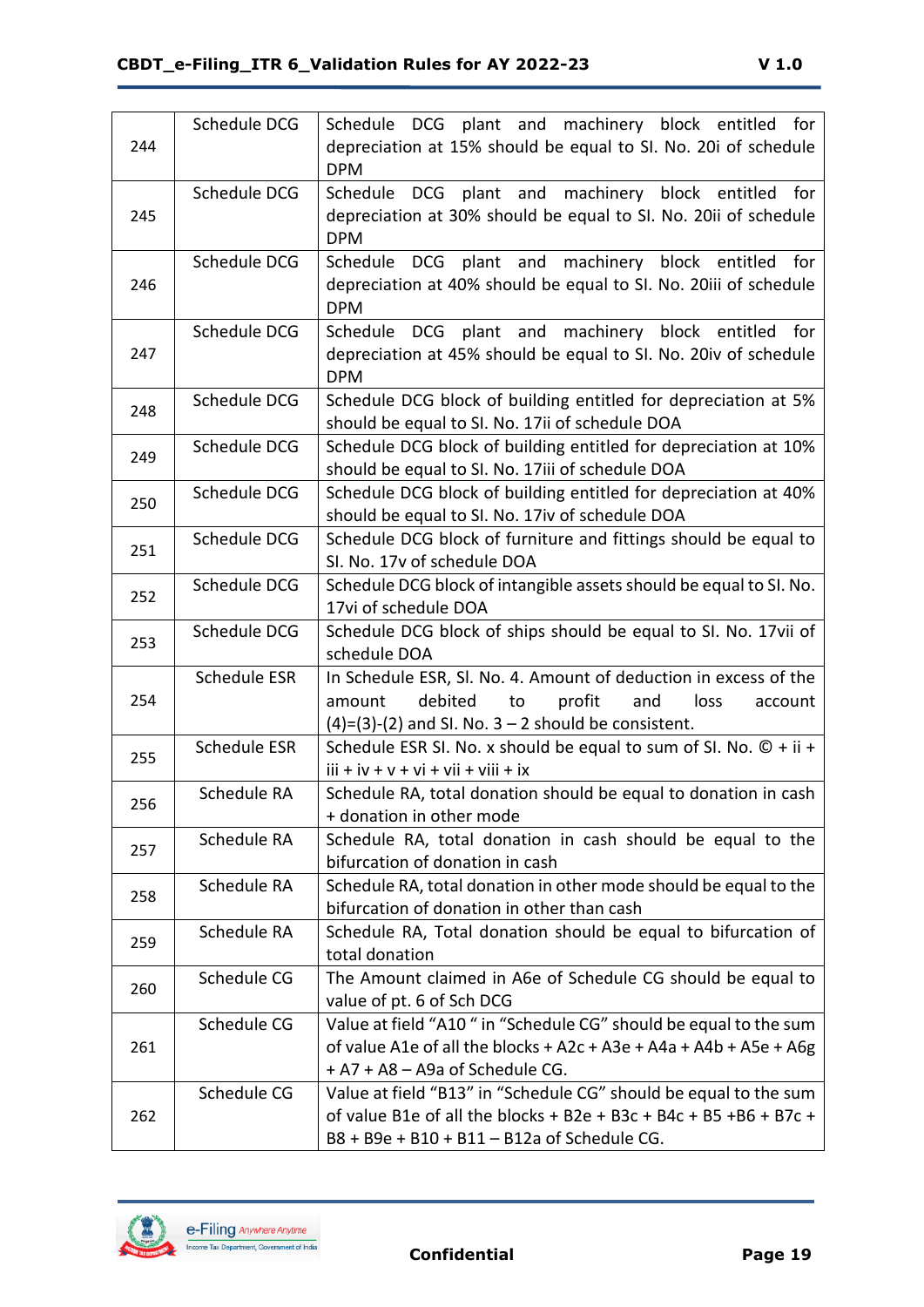|     | Schedule CG | Value at field "C" in "Schedule CG" should be equal to the sum of           |
|-----|-------------|-----------------------------------------------------------------------------|
| 263 |             | of<br>A10<br>$+$<br><b>B13</b><br>Schedule<br>value<br>CG.                  |
|     |             | Note: This rule will applicable only if B13 is positive.                    |
|     | Schedule CG | In Schedule CG, expenses u/s 48 (Sl. No. A1b(iv) cannot be                  |
| 264 |             | claimed, if Full Value of Consideration (Sl. No. A1aiii) is not             |
|     |             | offered to tax                                                              |
|     | Schedule CG | In Schedule CG, expenses u/s 48 (Sl. No. A3b(iv) cannot be                  |
| 265 |             | claimed, if Full Value of Consideration (Sl. No. A3a) is not offered        |
|     |             | to tax                                                                      |
|     | Schedule CG | In Schedule CG, expenses u/s 48 (Sl. No. A5b(iv) cannot be                  |
| 266 |             | claimed, if Full Value of Consideration (Sl. No. A5aiii) is not             |
|     |             | offered to tax                                                              |
|     | Schedule CG | In Schedule CG, expenses u/s 48 Sl. No. A6b(iv) cannot be                   |
| 267 |             | claimed, if Full Value of Consideration (Sl. No. A6aiii) is not             |
|     |             | offered to tax                                                              |
|     | Schedule CG | In Schedule CG, expenses u/s 48 (Sl. No. B1b(iv)) cannot be                 |
| 268 |             | claimed, if Full Value of Consideration (Sl. No. B1aiii) is not             |
|     |             | offered to tax                                                              |
|     | Schedule CG | In Schedule CG, expenses u/s 48 (Sl. No. B3b(iv) cannot be                  |
| 269 |             | claimed, if Full Value of Consideration (Sl. No. B3a) is not offered        |
|     |             | to tax                                                                      |
|     | Schedule CG | In Schedule CG, expenses u/s 48 (Sl. No. B4b(iv)) cannot be                 |
| 270 |             | claimed, if Full Value of Consideration (Sl. No. B4a) is not offered        |
|     |             | to tax                                                                      |
|     | Schedule CG | In Schedule CG, expenses u/s 48 (Sl. No. B7b(iv)) cannot be                 |
| 271 |             | claimed, if Full Value of Consideration (Sl. No. B7aiii) is not             |
|     |             | offered to tax                                                              |
| 272 | Schedule CG | In schedule CG, SI. No. A1 biv of STCG Total should be equal to             |
|     |             | sum of $A1(bi + bi + biii)$                                                 |
| 273 | Schedule CG | In schedule CG, SI. No. A1c of STCG Balance should be equal to              |
|     |             | $A1$ (aiii – biv)                                                           |
|     | Schedule CG | In Schedule CG SI. No. A1e of STCG should be the difference of              |
| 274 |             | $A(1c-1d)$ ,<br>if<br>than<br>only<br>1 <sub>c</sub><br>greater<br>1d<br>is |
|     |             | If A1c-A1d, is negative, then A1e, should be equal to 0                     |
| 275 | Schedule CG | In Schedule CG SI. No. A2c of STCG should be equal to A(2aiii-2b)           |
| 276 | Schedule CG | In schedule CG, Sl. No. A3 biv of STCG Total should be equal to             |
|     |             | sum of A3(bi+bii+biii)                                                      |
| 277 | Schedule CG | In schedule CG, SI. No. A3c of STCG Balance should be equal to              |
|     |             | $A(3a-biv)$                                                                 |
| 278 | Schedule CG | In Schedule CG SI.no. A3e of STCG should be equal to the sum of             |
|     |             | $A(3c+3d)$                                                                  |
| 279 | Schedule CG | In Schedule CG SI.no. A5(a)(ic) should be higher of SI. No. A5(a)(ia)       |
|     |             | or $A5(a)(ib)$                                                              |
| 280 | Schedule CG | In Schedule CG, SI. No. A5(aiii) should be equal to sum of                  |
|     |             | $AS[(a)(ic) + (aii)]$                                                       |

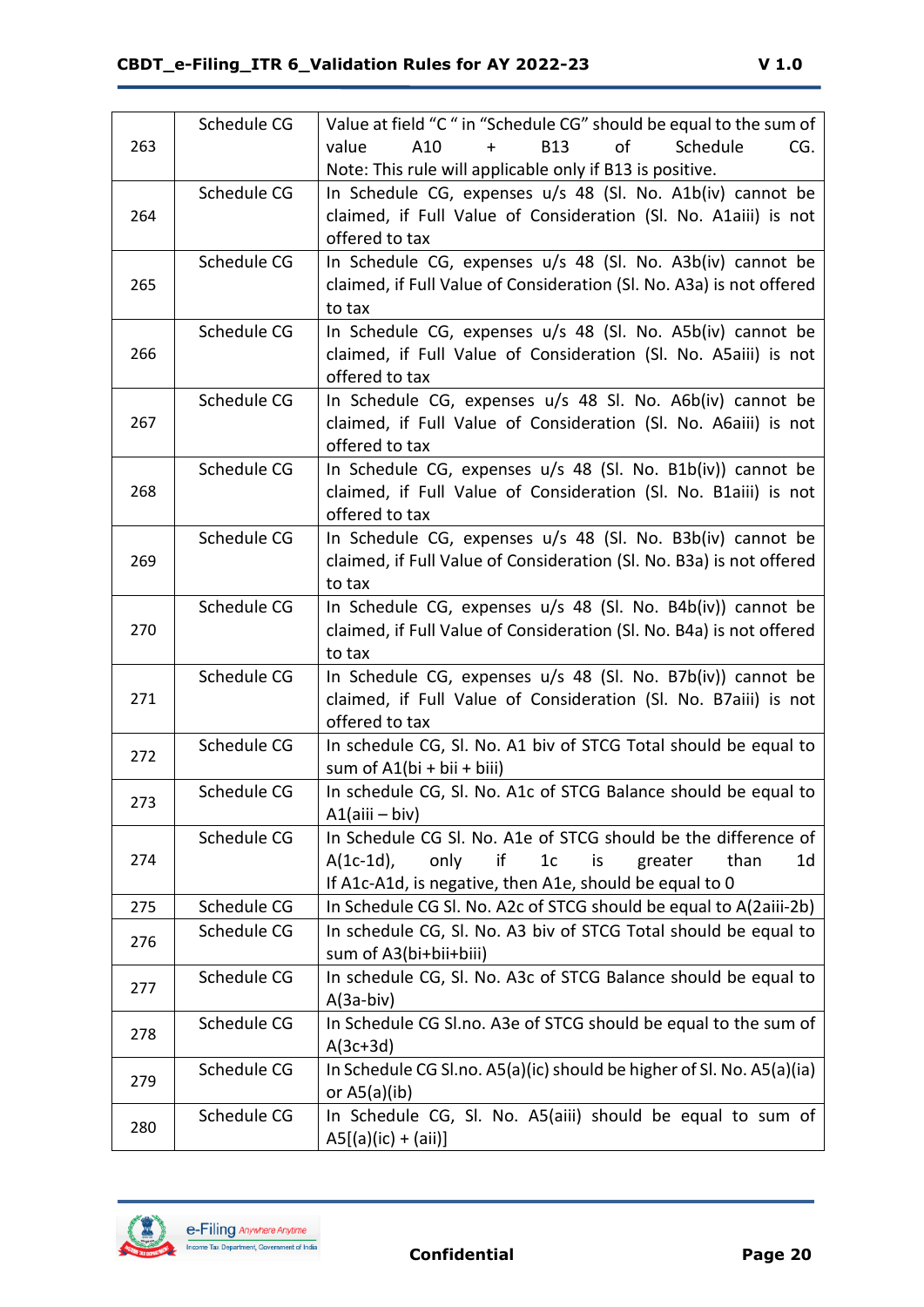| 281 | Schedule CG | In schedule CG, SI. No. A5 biv Total should be equal to sum of<br>$A5(bi + bii + biii)$                                                                                                                 |
|-----|-------------|---------------------------------------------------------------------------------------------------------------------------------------------------------------------------------------------------------|
| 282 | Schedule CG | In schedule CG, SI. No. A5c Balance should be equal to SI. No.<br>A5(aiii-biv)                                                                                                                          |
| 283 | Schedule CG | In Schedule CG SI. No. A5e of STCG should be equal to the sum of<br>Sl. No. A(5c+5d)                                                                                                                    |
| 284 | Schedule CG | In Schedule CG Sl. No. A6(a)(ic) should be higher of Sl. No.<br>$A6(a)(ia)$ or $A6(a)(ib)$                                                                                                              |
| 285 | Schedule CG | In Schedule CG, Sl. No. A6(aiii) should be equal to sum of<br>$A6[(a)(ic)+(ai)]$                                                                                                                        |
| 286 | Schedule CG | In schedule CG, SI. No. A6biv Total should be equal to sum of<br>A6(bi+bii+biii)                                                                                                                        |
| 287 | Schedule CG | In schedule CG, SI. No. A6c Balance should be equal to A6(aiii-biv)                                                                                                                                     |
| 288 | Schedule CG | In Schedule CG SI. No. A6g of STCG should be equal to the sum of<br>$A(6c+6d+6e-6f)$                                                                                                                    |
| 289 | Schedule CG | In Schedule CG SI. No. A7 of STCG should be equal to the sum of<br>$A(aXi + aXn + b)$                                                                                                                   |
| 290 | Schedule CG | In Schedule CG SI. No. A8 of STCG should be equal to the sum of<br>$(A8a + A8b + A8c)$                                                                                                                  |
| 291 | Schedule CG | In schedule CG, SI. No. B1biv of LTCG Total should be equal to sum<br>of B1(biia+21ib+biii)                                                                                                             |
| 292 | Schedule CG | In schedule CG, SI. No. B1c of LTCG Balance should be equal to<br>$B1$ (aiii – biv)                                                                                                                     |
| 293 | Schedule CG | In Schedule CG SI. No. B1e of LTCG should be the difference of<br>if<br>$B(1c-1d)$ ,<br>only<br>1 <sub>c</sub><br>is<br>greater<br>than<br>1d<br>If B (1c-1d) is negative then B1e should be equal to 0 |
| 294 | Schedule CG | In Schedule CG SI. No. B2e of LTCG should be the difference of<br>$B(2c-2d)$                                                                                                                            |
| 295 | Schedule CG | In Schedule CG SI. No. B2c of LTCG should be the difference of<br>$B(2aiii-2b)$                                                                                                                         |
| 296 | Schedule CG | In schedule CG, SI. No. B3biv of LTCG Total should be equal to sum<br>of $B3(bi + bi + biii)$                                                                                                           |
| 297 | Schedule CG | In schedule CG, Sl. No. B3c of LTCG Balance should be equal to<br>$B(3a-biv)$                                                                                                                           |
| 298 | Schedule CG | In schedule CG, Sl. No. B4biv Total should be equal to sum of B4(bi<br>+ bii + biii)                                                                                                                    |
| 299 | Schedule CG | In schedule CG, SI. No. B4c Balance should be equal to B(4a-biv)                                                                                                                                        |
| 300 | Schedule CG | In Schedule CG, Sl. No. B5 LTCG u/s 112A should be equal to total<br>of Col. 14 of Schedule 112A                                                                                                        |
| 301 | Schedule CG | In Schedule CG SI. No. B7(a)(ic) should be higher of B7(a)(ia) or<br>B7(a)(ib)                                                                                                                          |
| 302 | Schedule CG | In schedule CG, Sl. No. B7aiii Total should be equal to sum of<br>$B7(a)(ic+ii)$                                                                                                                        |
| 303 | Schedule CG | In schedule CG, Sl. No. B7biv Total should be equal to sum of<br>B7(bi+bii+biii)                                                                                                                        |

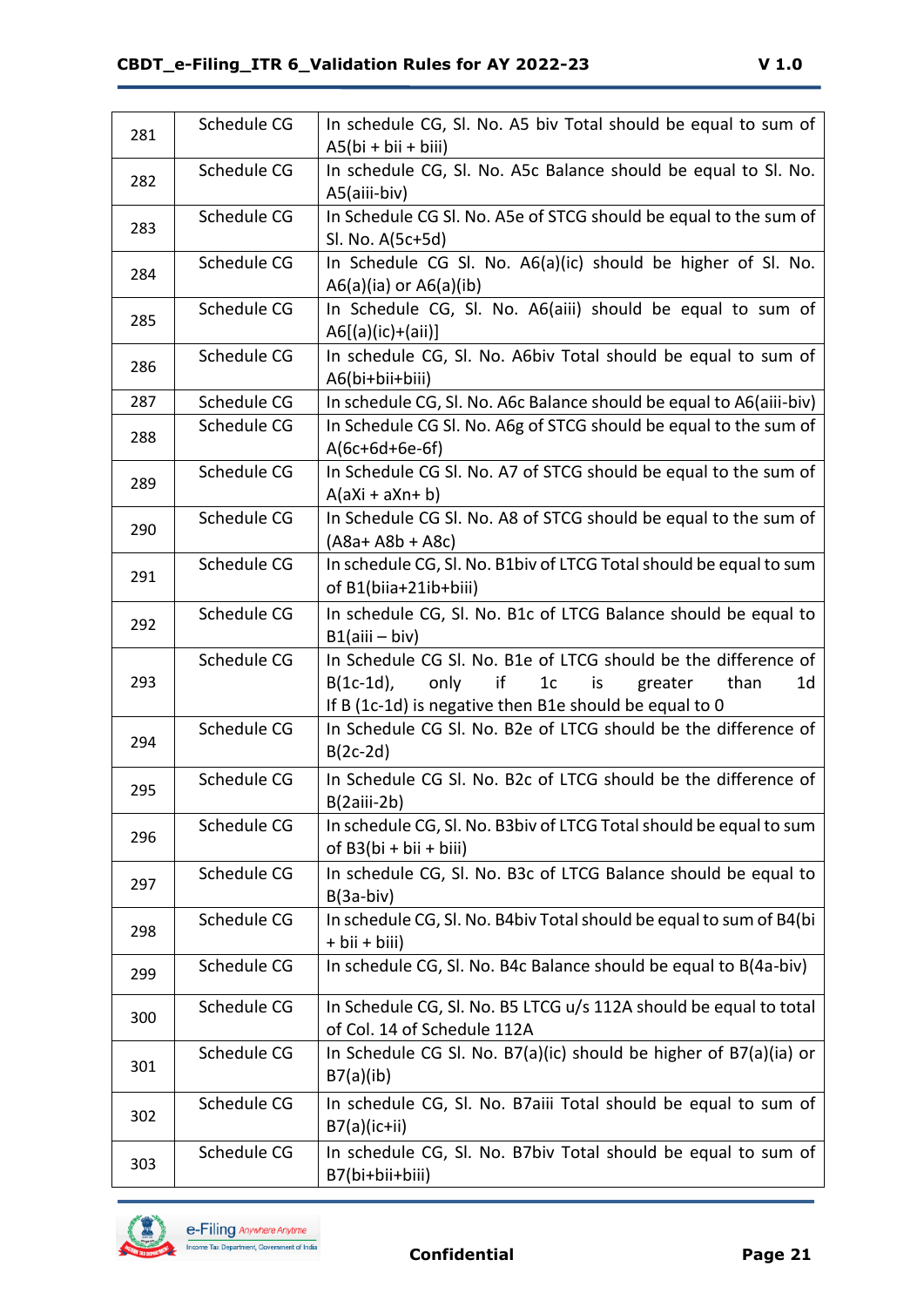| 304 | Schedule CG | In schedule CG, SI. No. B7c Balance should be equal to B(7aiii-biv) |
|-----|-------------|---------------------------------------------------------------------|
| 305 | Schedule CG | In Schedule CG, Sl. No. B8 LTCG u/s 112A should be equal to total   |
|     |             | of Col. 14 of Schedule 115AD(1)(iii)                                |
| 306 | Schedule CG | Schedule CG Sl. No. Eix should be equal to the sum of Sl. No. (ii + |
|     |             | $iii + iv + v + vi + vii + viii)$                                   |
|     | Schedule CG | Schedule CG SI. No. Ex should be equal to difference of i-ix, only  |
| 307 |             | if (i) is greater than (x). This rule will be implemented for all   |
|     |             | columns                                                             |
|     | Schedule CG | Schedule CG Sl. No. Ei2 should be equal to sum of Sl. No. (A3e+     |
| 308 |             | A4a+ A8a) as reduced by the amount of STCG chargeable or not        |
|     |             | chargeable to tax at special rates specified in Sl. No. A9a & A9b,  |
|     |             | which is included therein                                           |
|     | Schedule CG | Schedule CG sl no Ei3 should be equal to sum of Sl. No. (A5e+ A8b)  |
| 309 |             | as reduced by the amount of STCG chargeable or not chargeable       |
|     |             | to tax at special rates specified in sl. No A9a & A9b, which is     |
|     |             | included therein                                                    |
|     | Schedule CG | Schedule CG sl no Ei4 should be equal to sum of Sl. No. (A1e + A2c  |
| 310 |             | + A4b + A6g + A7 + A8c) as reduced by the amount of STCG            |
|     |             | chargeable or not chargeable to tax at special rates specified in   |
|     |             | Sl. No. A9a & A9b, which is included therein                        |
| 311 | Schedule CG | In Schedule CG, Sl. No. Ei5 should be equal to Sl. No. A9b.         |
|     | Schedule CG | Schedule CG Sl. No. Eii should be equal to sum of Sl. No. (A3e +    |
| 312 |             | A4a + A8a) as reduced by the amount of STCG chargeable or not       |
|     |             | chargeable to tax at special rates specified in Sl. No A9a & A9b,   |
|     |             | which is included therein                                           |
|     | Schedule CG | Schedule CG Sl. No. Eiii should be equal to sum of Sl. No.          |
| 313 |             | (A5e+A8b) as reduced by the amount of STCG chargeable or not        |
|     |             | chargeable to tax at special rates specified in sl. No A9a & A9b,   |
|     |             | which is included therein                                           |
|     | Schedule CG | Schedule CG SI. No. Eiv should be equal to sum of SI. No. (A1e +    |
| 314 |             | $A2c + A4b + A6g + A7 + A8c$ as reduced by the amount of STCG       |
|     |             | chargeable or not chargeable to tax at special rates specified in   |
|     |             | Sl. No. A9a & A9b, which is included therein                        |
| 315 | Schedule CG | In Schedule CG, Sl. No. Ev should be equal to Sl. No. A9b.          |
| 316 | Schedule CG | Deductions claimed under respective section in STCG and LTCG        |
|     |             | should match with Table D.                                          |
| 317 | Schedule CG | Schedule CG Col no E9 should be equal to Col no (1-2-3-4-5-6-7-     |
|     |             | 8)                                                                  |
|     | Schedule CG | In Schedule CG, Table F Sl. No. 1 the breakup of all the quarters   |
| 318 |             | should be equal to the value from item 5vi of schedule BFLA         |
| 319 | Schedule CG | In Schedule CG, Table F SI. No. 2 the breakup of all the quarters   |
|     |             | should be equal to the value from item 5vii of schedule BFLA        |
| 320 | Schedule CG | In Schedule CG, Table F SI. No. 3 the breakup of all the quarters   |
|     |             | should be equal to the value from item 5 viii of schedule BFLA      |
|     | Schedule CG | In Schedule CG, Table F SI. No. 4 the breakup of all the quarters   |
| 321 |             | should be equal to the value from item 5ix of schedule BFLA         |

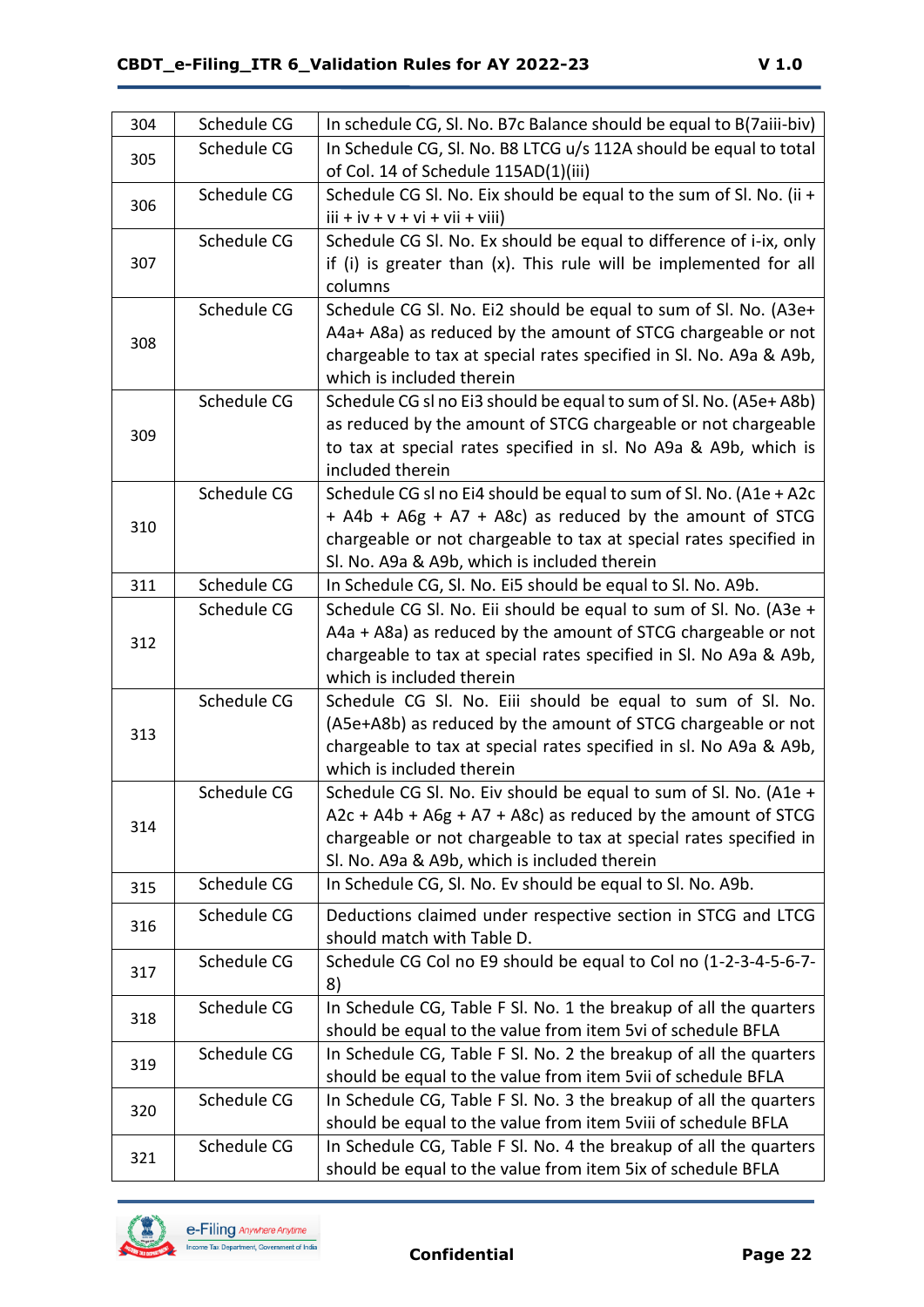| 322 | Schedule CG | In Schedule CG, Table F SI. No. 5 the breakup of all the quarters              |
|-----|-------------|--------------------------------------------------------------------------------|
|     |             | should be equal to the value from item 5x of schedule BFLA                     |
| 323 | Schedule CG | In Schedule CG, Table F SI. No. 6 the breakup of all the quarters              |
|     |             | should be equal to the value from item 5xi of schedule BFLA                    |
| 324 | Schedule CG | In Schedule CG, Table F SI. No. 7 the breakup of all the quarters              |
|     |             | should be equal to the value from item 5xii of schedule BFLA                   |
|     | Schedule CG | In Schedule CG, SI. No. B12 Col. 10 Applicable Rate should be                  |
| 325 |             | lower of Col. 6 (Rate as per Treaty) or Col. 9 (Rate as per IT Act)            |
| 326 | Schedule CG | In Schedule CG, Sl. No. A9 Col. 10 Applicable Rate should be lower             |
|     |             | of Col. 6 (Rate as per Treaty) or Col. 9 (Rate as per IT Act)                  |
|     | Schedule CG | In Schedule CG, expenses u/s 48 (Sl. No. B9b(iv) cannot be                     |
| 327 |             | claimed, if Full Value of Consideration (Sl. No. B9aiii) is not                |
|     |             | offered to tax                                                                 |
|     | Schedule CG | In Schedule CG SI. No. B9(a)(ic) should be higher of B9(a)(ia) or              |
| 328 |             | B9(a)(ib)                                                                      |
| 329 | Schedule CG | In schedule CG, Sl. No. B9aiii Total should be equal to sum of                 |
|     |             | $B9(a)(ic+ii)$                                                                 |
| 330 | Schedule CG | In schedule CG, Sl. No. B9biv Total should be equal to sum of B9(bi            |
|     |             | + bii + biii)                                                                  |
| 331 | Schedule CG | In schedule CG, SI. No. B9c Balance should be equal to B(9aiii-biv)            |
| 332 | Schedule CG | In Schedule CG SI. No. B9e of LTCG should be equal to B(9c-9d),                |
|     |             | only if 9c is greater than 9d                                                  |
| 333 | Schedule CG | In Schedule CG, Sl. No. B10 should be equal to $B10(aXi + b)$                  |
| 334 | Schedule CG | SI.<br>Schedule CG,<br>No.<br><b>B11</b><br>should<br>be<br>In.<br>equal<br>to |
|     |             | B11a1+B11a2+B11b                                                               |
| 335 | Schedule CG | Schedule CG SI. No. D1e should be equal to sum of $D(1a + 1b + 1c)$            |
|     |             | $+1d)$                                                                         |
|     | Schedule CG | In Schedule CG Sl. No. Ei6 should be equal to Sl. No. (B4c + B5 +              |
| 336 |             | $B7c + B8 + B11a1 + B11a2$ as reduced by the amount of LTCG                    |
|     |             | chargeable or not chargeable to tax at special rates specified in              |
|     |             | Sl. No B12a & B12b, which is included therein                                  |
|     | Schedule CG | Schedule CG Sl. No. Ei7 should be equal to Sl. No. (B1e + B2e +                |
| 337 |             | $B3c + B6 + B9e + B10 + B11b$ as reduced by the amount of LTCG                 |
|     |             | chargeable or not chargeable to tax at special rates specified in              |
|     |             | Sl. No B12a & B12b, which is included therein                                  |
| 338 | Schedule CG | In Schedule CG, SI. No. Ei8 should be equal SI. No. B12b.                      |
|     | Schedule CG | Schedule CG SI. No. Evi should be equal to SI. No. (B4c + B5 + B7c             |
|     |             | + B8 + B9e + B11a1 + B11a2) as reduced by the amount of LTCG                   |
| 339 |             | chargeable or not chargeable to tax at special rates specified in              |
|     |             | Sl. No B12a & B12b, which is included therein                                  |
|     | Schedule CG | Schedule CG SI. No. Evii should be equal to SI. No. (B1e + B2e +               |
|     |             | B3c + B6 + B9e + B10 + B11b) as reduced by the amount of LTCG                  |
| 340 |             | chargeable or not chargeable to tax at special rates specified in              |
|     |             | Sl. No B12a & B12b, which is included therein                                  |
| 341 | Schedule CG | In Schedule CG, SI. No. Eviii should be equal SI. No. B12b.                    |

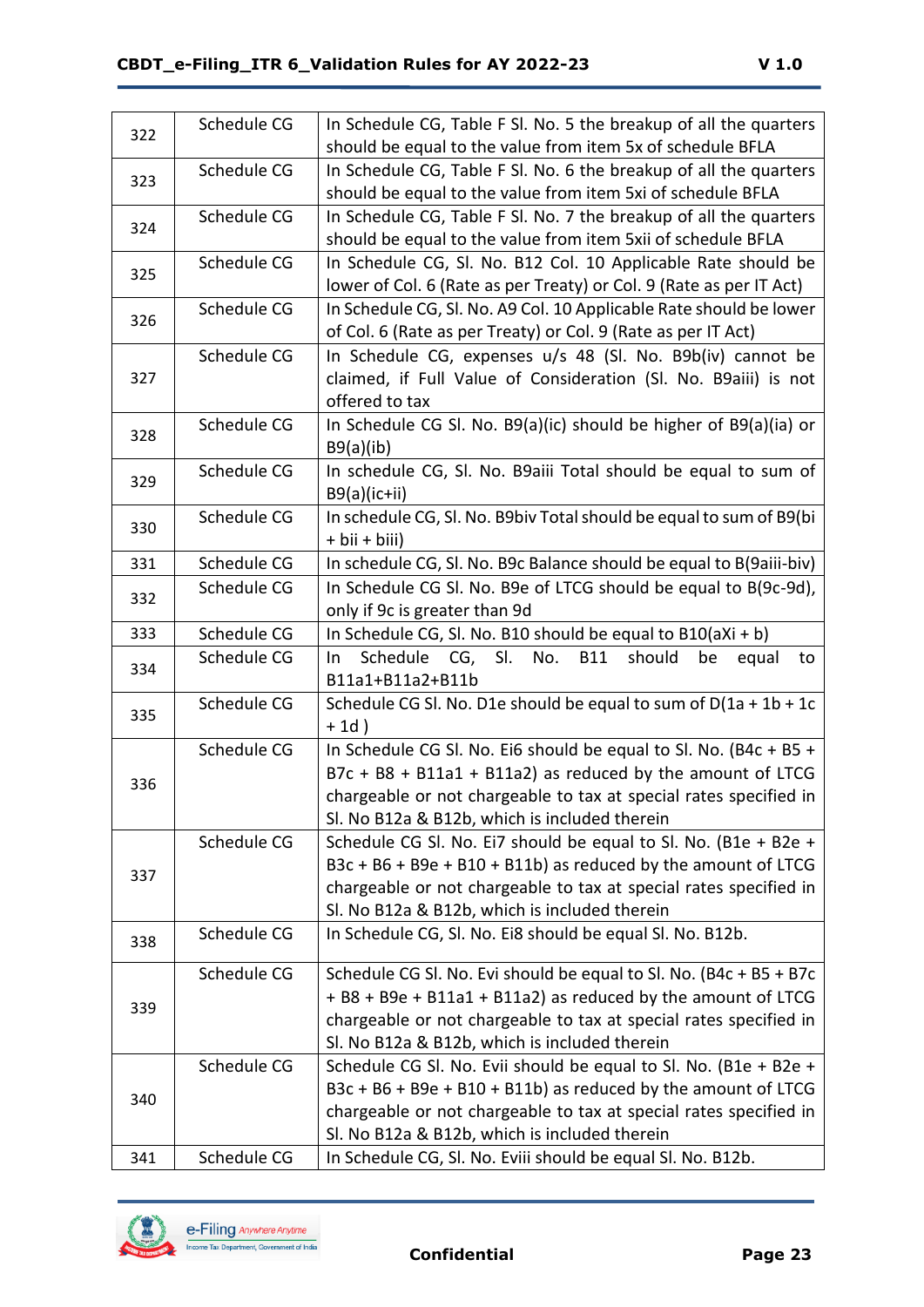|     | Schedule CG        | In Schedule CG, In case A1(aii) does not exceed 1.10 times A1(ai),            |
|-----|--------------------|-------------------------------------------------------------------------------|
| 342 |                    | value at A1(aiii) will be equal to A1(ai), or else value at A1(aiii) will     |
|     |                    | be equal to A1(aii)                                                           |
|     | Schedule CG        | In Schedule CG, in case B1(aii) does not exceed 1.10 times B1(ai),            |
| 343 |                    | value at B1(aiii) will be equal to B1(ai), or else value at B1(aiii) will     |
|     |                    | be equal to B1(aii)                                                           |
| 344 | Schedule CG        | In schedule CG, for STCG 2aiii should be equal to higher of 2ai and           |
|     |                    | 2aii                                                                          |
| 345 | Schedule CG        | In schedule CG, for LTCG 2aiii should be equal to higher of 2ai and           |
|     |                    | 2aii                                                                          |
| 346 | Schedule 112A      | In Schedule 112A, Col. 6 Total Sale Value should be equal to Col.             |
|     |                    | $4*$ Col. 5                                                                   |
| 347 | Schedule 112A      | In Schedule 112A, Col. 7 Cost of acquisition without indexation               |
|     |                    | should be higher of Col. 8 and Col. 9                                         |
| 348 | Schedule 112A      | In Schedule 112A, Col. 9 If the long term capital asset was                   |
|     |                    | acquired before 01.02.2018 should be lower of Col. 6 and Col. 11              |
| 349 | Schedule 112A      | In Schedule 112A, Col. 11 Total Fair Market Value of capital asset            |
|     |                    | as per section 55(2)(ac) should be equal to Col. 4*Col. 10                    |
| 350 | Schedule 112A      | In Schedule 112A, Col. 13 Total deductions should be equal to                 |
|     |                    | sum of Col. (7+12)                                                            |
| 351 | Schedule 112A      | In Schedule 112A, Col. 14 Balance should be equal to the output               |
|     |                    | of Col. 6-Col. 13                                                             |
| 352 | Schedule 112A      | In Schedule 112A, Total of Col 6, 7, 8, 9, 11, 12, 13 and 14 should           |
|     |                    | be equal to the sum of Sl. No. (1+2+3+4+)                                     |
|     | Schedule 112A      | In schedule 112A, Value at Column no. 4,5,10 & 11 cannot be                   |
| 353 |                    | greater than zero in case drop down is selected as "After 31s                 |
|     |                    | January 2018" to question whether shares are acquired on or                   |
|     |                    | before 31.01.2018 or after 31.01.2018?                                        |
|     | Schedule           | In Schedule 115AD(1)(b)(iii) proviso, Col. 6 Total Sale Value                 |
| 354 | 115AD(1)(b)(iiii)- | should be equal to Col. 4*Col. 5 for the shares purchased On or               |
|     | Proviso            | Before 31 <sup>st</sup> January 2018                                          |
|     | Schedule           | In Schedule 115AD(1)(b)(iii) proviso, Col. 7 Cost of acquisition              |
| 355 | 115AD(1)(b)(iiii)- | without indexation should be higher of Col. 8 and Col. 9                      |
|     | Proviso            |                                                                               |
|     | Schedule           | In Schedule 115AD(1)(b)(iii) proviso, Col. 9 If the long term capital         |
| 356 | 115AD(1)(b)(iiii)- | asset was acquired before 01.02.2018 is not lower of Col. 6 and               |
|     | Proviso            | Col. 11                                                                       |
|     | Schedule           | In Schedule 115AD(1)(b)(iii) proviso, Col. 11 Total Fair Market               |
| 357 | 115AD(1)(b)(iiii)- | Value of capital asset as per section 55(2)(ac) should be equal to            |
|     | Proviso            | Col. 4*Col. 10 for the shares purchased On or Before 31 <sup>st</sup> January |
|     |                    | 2018                                                                          |
|     | Schedule           | In Schedule 115AD(1)(b)(iii) proviso, Col. 13 Total deductions                |
| 358 | 115AD(1)(b)(iiii)- | should be equal to sum of Col. (7+12)                                         |
|     | Proviso            |                                                                               |

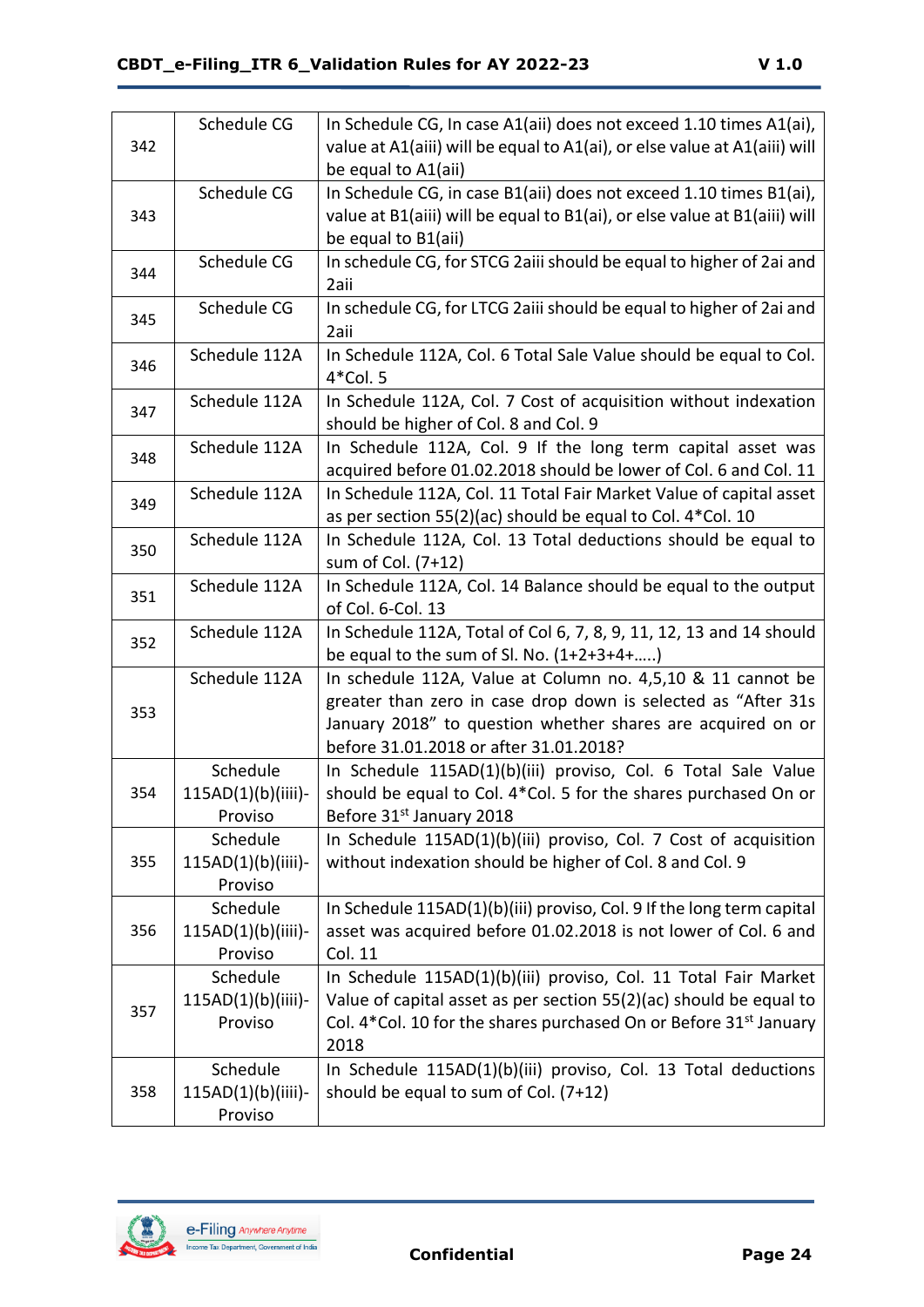| 359 | Schedule<br>115AD(1)(b)(iiii)-<br>Proviso | In Schedule 115AD(1)(b)(iii) proviso, Col. 14 Balance should be<br>equal to the output of Col. 6-Col. 13                                                                                                                                                                                                   |
|-----|-------------------------------------------|------------------------------------------------------------------------------------------------------------------------------------------------------------------------------------------------------------------------------------------------------------------------------------------------------------|
| 360 | Schedule<br>115AD(1)(b)(iiii)-<br>Proviso | In Schedule 115AD(1)(b)(iii) proviso, Total should be equal to the<br>sum of individual rows                                                                                                                                                                                                               |
| 361 | Schedule<br>115AD(1)(b)(iiii)-<br>Proviso | In schedule 115AD(1)(b)(iii), Value at Column no. 4,5, 10 & 11<br>cannot be greater than zero in case drop down is selected as<br>"After 31s January 2018" to question whether shares are<br>acquired on or before 31.01.2018 or after 31.01.2018?                                                         |
| 362 | Schedule OS                               | in Schedule OS, Non-resident cannot offer income under section<br>115BBF.                                                                                                                                                                                                                                  |
| 363 | Schedule OS                               | In Schedule OS, Sl. No. 1 Gross amount chargeable to tax at<br>normal applicable rates should be equal to the sum of Sl. No.<br>1a+1b+1c+1d+1e                                                                                                                                                             |
| 364 | Schedule OS                               | In Schedule OS, Sl. No. 3d Deduction u/s 57 should be equal to<br>the sum of Sl. No. $3a+3b+3c$                                                                                                                                                                                                            |
| 365 | Schedule OS                               | In Schedule OS, deduction at SI. No. 3b 'Depreciation' will not be<br>allowed/ restricted to the extent of amount at Sl. No.1c 'Rental<br>income from machinery, plants, building, etc'.                                                                                                                   |
| 366 | Schedule OS                               | In Schedule OS, Sl. No. 7 Income from other sources (other than<br>from owning racehorses) should be equal to sum of Sl. No. 2+6                                                                                                                                                                           |
| 367 | Schedule OS                               | In Schedule OS, SI. No. 8e Balance should be equal to sum of sl.no<br>8a-8b+8c+8d                                                                                                                                                                                                                          |
| 368 | Schedule OS                               | In Schedule OS, Sl. No. 9 Income under the head" Income from<br>Other Sources" should be equal to sum of Sl. No. (7 +8e) (take 8e<br>as nil if negative)                                                                                                                                                   |
| 369 | Schedule OS                               | In Schedule OS, Sl. No. 2, Pass through income in the nature of<br>income from other sources chargeable at special rates should be<br>equal to sum of all the drop downs                                                                                                                                   |
| 370 | Schedule OS                               | In Schedule OS, SI. No. 1d Income of the nature referred to in<br>section 56(2)(x) which is chargeable to tax should be equal to sum<br>of sl.no 1di+1dii+1diii+1div+1dv                                                                                                                                   |
| 371 | Schedule OS                               | In Schedule OS, SI. No. 6 Net Income from other sources<br>chargeable at normal applicable rates should be equal to sum of<br>sl.no (1(after reducing income related to DTAA portion)- $3 + 4 +$<br>5)                                                                                                     |
| 372 | Schedule OS                               | In Schedule OS, Sl. No. 2 Income chargeable to tax at special rate<br>should be equal to the sum of Sl. No. 2a+2b+2c+2d+2e elements<br>related to Sl. No. 1                                                                                                                                                |
| 373 | Schedule OS                               | In schedule OS, Sl. No. 2e, column 10 should be lower of column<br>6(rates as per treaty) and column 9(rates as per IT Act)- For<br>residents<br>For Non residents - Sl. No. 2e, column 10 should be lower of<br>column 6(rates as per treaty) and column 9(rates as per IT Act),<br>only if TRC flag is Y |



**Confidential Page 25**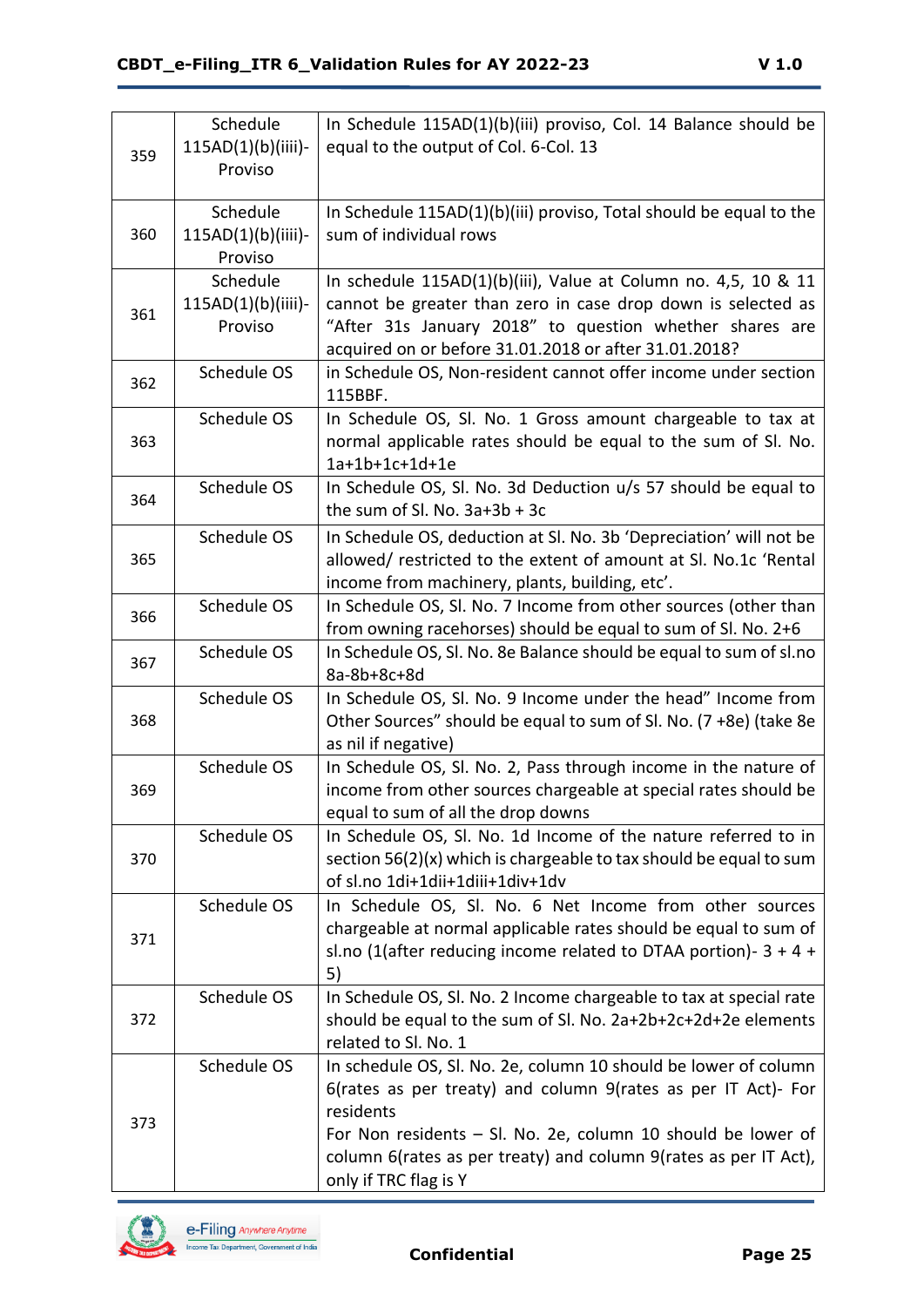| 374 | Schedule OS | In Schedule OS, Sl. No. 1b should be equal to sum of $(bi + bi + bi)$<br>$+$ biv $+$ bv $+$ bvi)                                                                                                                                                                                                       |
|-----|-------------|--------------------------------------------------------------------------------------------------------------------------------------------------------------------------------------------------------------------------------------------------------------------------------------------------------|
| 375 | Schedule OS | In Schedule OS, SI. No. 10 the quarterly break up of Dividend<br>Income-should be equal to amount in Sl. No. 1a(i) i.e, normal<br>dividend - DTAA for Dividend subject to TRC-Adj Expenditure u/s<br>57(i)                                                                                             |
|     |             | Adj Expenditure $u/s$ 57(i) = Max (0, exp $u/s$ 57(1) at Sl. No. 3c -<br>Deemed dividend u/s 2(22e) at sl.no.1a(ii))                                                                                                                                                                                   |
| 376 | Schedule OS | In Schedule OS, SI. No. 10 the quarterly break up of Income by<br>way of winnings from lotteries, crossword puzzles, races, games,<br>gambling, betting etc. referred to in section 2(24)(ix) should be<br>equal to Sl. No. 2a Winnings from lotteries, crossword puzzles etc.<br>chargeable u/s 115BB |
| 377 | Schedule OS | In Schedule $OS - column 3$ of table 2e, the sum of all the<br>dropdown value of Col 2 Amount of income of 1a(i) should not<br>exceed the field 1a(i) "Dividend income [other than (ii)]"                                                                                                              |
| 378 | Schedule OS | In Schedule OS - column 3 of table 2e, the sum of dropdown value<br>of Col 2 Amount of income of 1b should not exceed the field 1b<br>"Interest, Gross"                                                                                                                                                |
| 379 | Schedule OS | In Schedule OS - column 3 of table 2e, the sum of dropdown value<br>of Col 2 Amount of Income of 1c should not exceed the field 1c<br>"Rental income from machinery, plants, buildings, etc., Gross"                                                                                                   |
| 380 | Schedule OS | In Schedule OS - column 3 of table 2e, the sum of dropdown value<br>of Col 2 Amount of income of 1d should not exceed the field 1d<br>"Income of the nature referred to in section $56(2)(x)$ which is<br>chargeable to tax "                                                                          |
| 381 | Schedule OS | In Schedule OS - column 3 of table 2e, the sum of dropdown value<br>of Col 2 Amount of Income of 2a should not exceed the field 2a<br>"Winnings from lotteries, crossword puzzles etc. chargeable u/s<br>115BB"                                                                                        |
| 382 | Schedule OS | In Schedule OS - column 3 of table 2e, the sum of dropdown value<br>of Col 2 Amount of Income of 2c should not exceed the field 2c<br>"Any other income chargeable at special rate" above                                                                                                              |
| 383 | Schedule OS | In Schedule OS - column 3 of table 2e, the sum of dropdown value<br>of Col 2 Amount of Income of 2d should not exceed the field 2d<br>"Pass through income in the nature of income from other sources<br>chargeable at special rates" above                                                            |
| 384 | Schedule OS | In schedule OS, deduction claimed at Sl. No. 3d or at Sl. No. 8b<br>will not be allowed in case you have opted for benefit of lower<br>taxation u/s 115BAB                                                                                                                                             |
| 385 | Schedule OS | In schedule OS, SI. No. $1(a)$ should be equal to SI. No. $1(a)(i) + sI$ .<br>No. $1(a)(ii)$                                                                                                                                                                                                           |
| 386 | Schedule OS | In Schedule OS, Sl. No. 10 the quarterly break up of Dividend<br>Income u/s 115A(1)(a)(i) @ 20% (Including PTI Income) should be                                                                                                                                                                       |

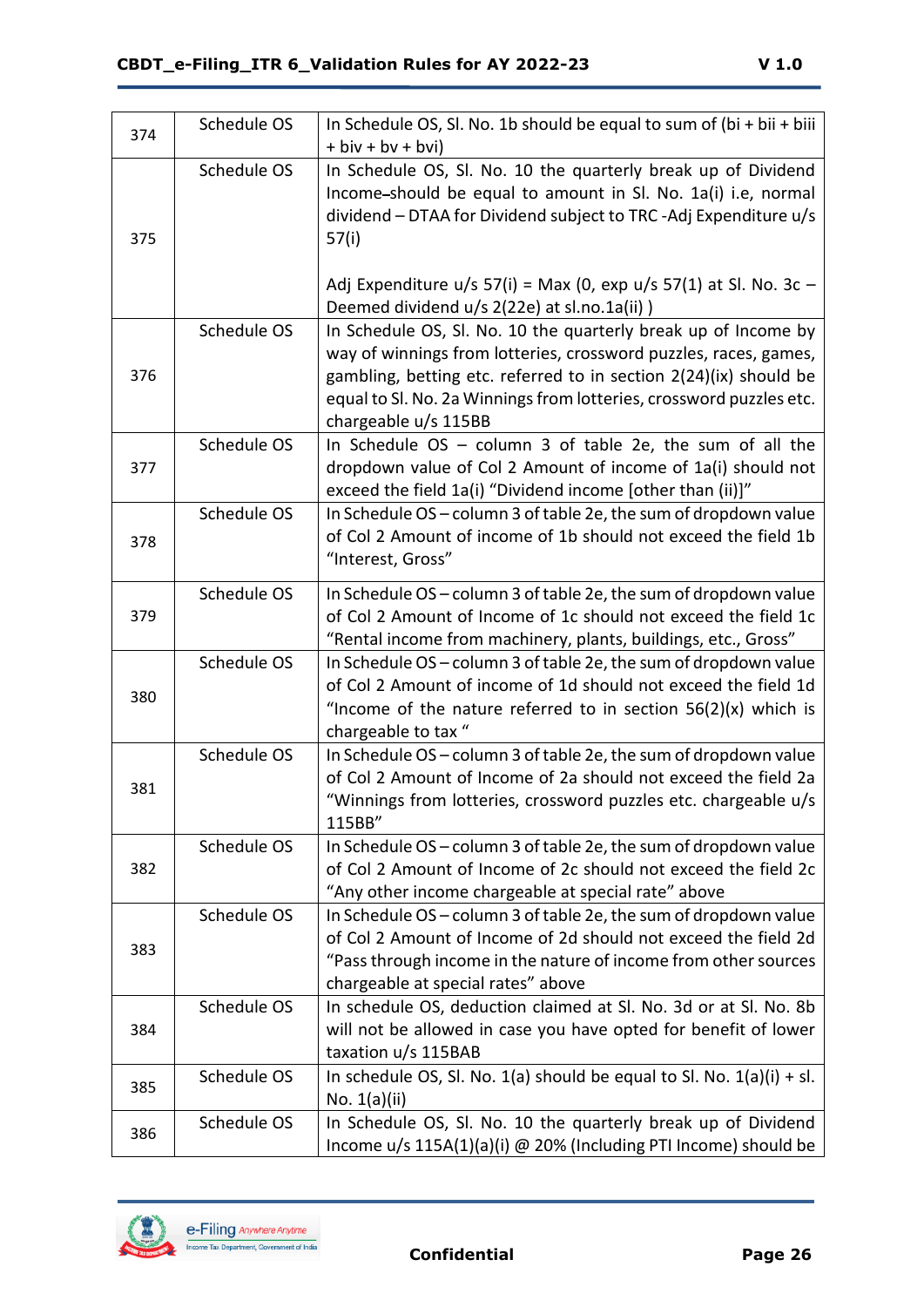|     |                      | equal to Dividend income selected at Sl. No. 2d and Sl. No. 2e of<br>Schedule OS                  |
|-----|----------------------|---------------------------------------------------------------------------------------------------|
|     | Schedule OS          | In Schedule OS, Sl. No. 10 the quarterly break up of Dividend                                     |
| 387 |                      | Income u/s 115AC @ 10% should be equal to Dividend income                                         |
|     |                      | selected at Sl. No. 2d and Sl. No. 2e of Schedule OS                                              |
|     | Schedule OS          | In Schedule OS, SI. No. 10 the quarterly break up of Dividend                                     |
| 388 |                      | Income u/s 115BBD @ 15% (Including PTI Income) should be                                          |
|     |                      | equal to Dividend income selected at Sl. No. 2d and Sl. No. 2e of                                 |
|     |                      | Schedule OS                                                                                       |
|     | Schedule OS          | In Schedule OS, SI. No. 10 the quarterly break up of Dividend                                     |
|     |                      | Income (other than units referred to in section 115AB) received                                   |
| 389 |                      | by a FII $u/s$ 115AD(1)(i) @ 20% (Including PTI Income) should be                                 |
|     |                      | equal to Dividend income selected at SI. No. 2d and SI. No. 2e of<br>Schedule OS                  |
|     | Schedule OS          | In Schedule OS, Sl. No. 10 the quarterly break up of Dividend                                     |
|     |                      | Income (other than units referred to in section 115AB) received                                   |
| 390 |                      | by a specified fund $u/s$ 115AD(1)(i) $@$ 10% (Including PTI Income)                              |
|     |                      | should be equal to Dividend income selected at Sl. No. 2d and Sl.                                 |
|     |                      | No. 2e of Schedule OS                                                                             |
| 391 | Schedule OS          | In Schedule OS, Sl.no 2c, "Any other income chargeable at special                                 |
|     |                      | rate" should be equal to sum of all the drop downs                                                |
|     | Schedule OS          | In Schedule OS, Sl.no 2e, "Amount included in 1 and 2 above,                                      |
| 392 |                      | which is chargeable at special rates in India as per DTAA" should                                 |
|     |                      | be equal to sum of all the drop downs                                                             |
| 393 | Schedule CYLA        | Value in 3i of Schedule CYLA should be equal to Sl. No. 2vi of Table                              |
|     |                      | E of Schedule BP.                                                                                 |
| 394 | Schedule CYLA        | In schedule CYLA SI. No. 2xvii "Total loss set off" for HP loss<br>cannot be more than Rs. 200000 |
|     | <b>Schedule CYLA</b> | In Schedule CYLA "HP loss" at SI. No. 2i should be equal to SI. No.                               |
| 395 |                      | 4 of Schedule HP                                                                                  |
|     | Schedule CYLA        | In schedule CYLA, OS Loss should be equal to loss specified in SI.                                |
| 396 |                      | No 6 of Sch OS                                                                                    |
|     | Schedule CYLA        | In Schedule CYLA, SI. No. 4xvii i.e Total loss set off should be equal                            |
| 397 |                      | to sum of (4ii + 4iii + 4iv + 4v + 4vi + 4vii + 4viii + 4ix + 4x + 4xi +                          |
|     |                      | $4xii + 4xiii + 4xv + 4xvi$                                                                       |
|     | Schedule CYLA        | In Schedule CYLA, Sl. No. 2xviii Loss remaining after set-off should                              |
| 398 |                      | be equal to the output of Sl. No. 2i-2xvii                                                        |
|     | Schedule CYLA        | In Schedule CYLA, Sl. No. 3xviii i.e. Loss remaining after set-off                                |
| 399 |                      | should be equal to the output of Sl. No. 3i-3xvii                                                 |
| 400 | <b>Schedule CYLA</b> | In Schedule CYLA, Sl. No. 4xviii i.e. Loss remaining after set-off                                |
|     |                      | should be equal to the output of Sl. No. 4i-4xvii                                                 |
| 401 | Schedule CYLA        | In Schedule CYLA, Col No. 5 Current year's Income remaining after                                 |
|     |                      | set off should be equal to the output of Col No. 1-2-3-4                                          |
| 402 | Schedule CYLA        | In Schedule CYLA SI. No. 1v, Speculative Income should be equal                                   |
|     |                      | to Sl. No. 3ii of Table E Schedule BP                                                             |

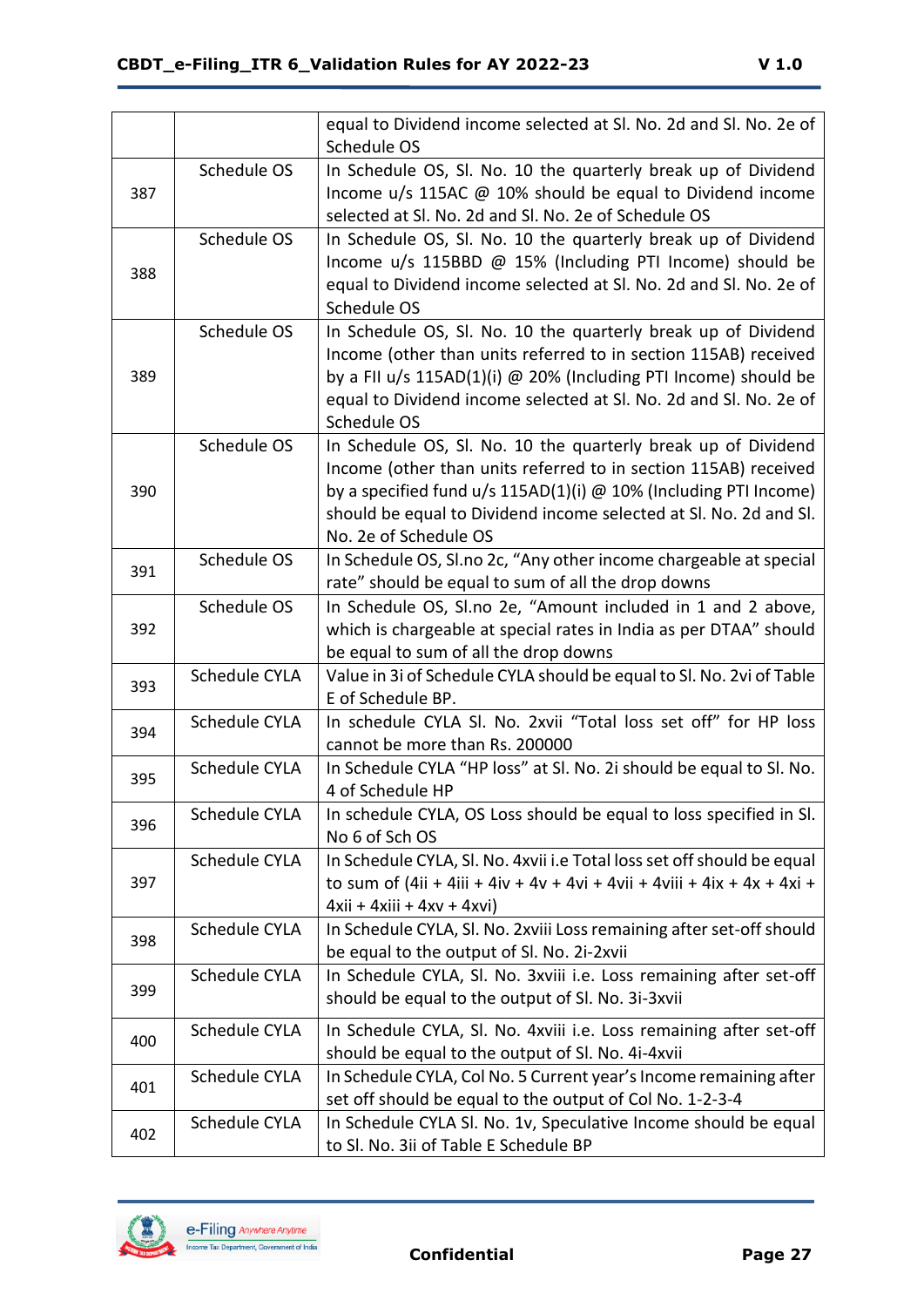| 403 | Schedule CYLA        | In Schedule CYLA, SI. No 1vi "Specified business Income" should<br>be equal to Sl. No. 3iii of Table E of Schedule BP                                                                          |
|-----|----------------------|------------------------------------------------------------------------------------------------------------------------------------------------------------------------------------------------|
| 404 | <b>Schedule CYLA</b> | In Schedule CYLA, SI. No. 1vii " Short term capital gain @15%<br>should be equal to SI. No. 9ii of item E of Schedule CG                                                                       |
| 405 | Schedule CYLA        | In Schedule CYLA, SI. No. 1viii " Short term capital gain @30%"<br>should be equal to Sl. No. 9iii of item E of Schedule CG                                                                    |
| 406 | Schedule CYLA        | In Schedule CYLA, Sl. No. 1ix" Short term capital gain taxable at<br>applicable rates" should be equal to Sl. No. 9iv of item E of<br>Schedule CG                                              |
| 407 | Schedule CYLA        | In Schedule CYLA, Sl. No. 1x "Short term capital gain taxable at<br>special rates in India as per DTAA" should be equal to Sl. No. 9v<br>of item E of Schedule CG                              |
| 408 | Schedule CYLA        | In Schedule CYLA, Sl. No. 1xi " Long term capital gain taxable<br>@10%" should be equal to Sl. No. 9vi of item E of Schedule CG                                                                |
| 409 | Schedule CYLA        | In Schedule CYLA, Sl. No. 1xii "Long term capital gain taxable<br>@20%" should be equal to Sl. No. 9vii of item E of Schedule CG                                                               |
| 410 | Schedule CYLA        | In Schedule CYLA, Sl. No. 1xiii " Long term capital gain taxable at<br>special rates in India as per DTAA" should be equal to SL. No. 9viii<br>of item E of Schedule CG                        |
| 411 | Schedule CYLA        | In Schedule CYLA, SI. No. 1xiv " Other Source Income (excluding<br>profit from owning racehorses and amount chargeable to special<br>rate of tax)" should be equal to SL. No. 6 of Schedule OS |
| 412 | Schedule CYLA        | In Schedule CYLA, Sl. No. 1xv " Profit from owning and<br>maintaining racehorses" should be equal to SL. No. 8e of<br>Schedule OS                                                              |
| 413 | Schedule CYLA        | In schedule CYLA, Value in 1iii should be equal to A39 of Schedule<br>BP, only if A 39 is positive                                                                                             |
| 414 | <b>Schedule CYLA</b> | In schedule CYLA, Value in 1iv should be equal to E3iv of Schedule<br><b>BP</b>                                                                                                                |
| 415 | Schedule CYLA        | In Schedule CYLA, SI. No. 2xvii i.e Total loss set off should be equal<br>to sum of (2iii + 2iv + 2v + 2vi + 2vii + 2viii + 2ix + 2x + 2xi + 2xii +<br>$2xiii + 2xiv + 2xv + 2xvi)$            |
| 416 | Schedule CYLA        | In Schedule CYLA, Sl. No. 3xvii i.e Total loss set off should be equal<br>to sum of (3ii+ 3vii + 3viii + 3ix + 3x + 3xi + 3xii + 3xiii + 3xiv + 3xv<br>$+3$ xvi)                               |
| 417 | Schedule CYLA        | In Schedule CYLA Income from other sources taxable at special<br>rates in India as per DTAA should be equal to SI. No. 2e of<br>Schedule OS                                                    |
| 418 | Schedule BFLA        | Schedule BFLA Sl. No. 2(i)"Brought forward HP Loss" should be<br>equal to Sl. No. 4(xiv)"Adjustment of above losses in Schedule<br>BFLA " of CFL                                               |
| 419 | Schedule BFLA        | Schedule BFLA Sl. No. 2xvi should be equal to sum of Sl. No. (2i +<br>$2ii + 2iii + 2iv + 2v + 2vi + 2vii + 2viii + 2ix + 2x + 2xi + 2xii + 2xiv)$                                             |
| 420 | Schedule BFLA        | Schedule BFLA SI. No. 5xvii should be equal to sum of SI. No. (5i +<br>5ii + 5iii + 5iv+ 5v + 5vi + 5vii + 5viii + 5ix + 5x + 5xi + 5xii + 5xiii+<br>$5xiv + 5xv)$                             |

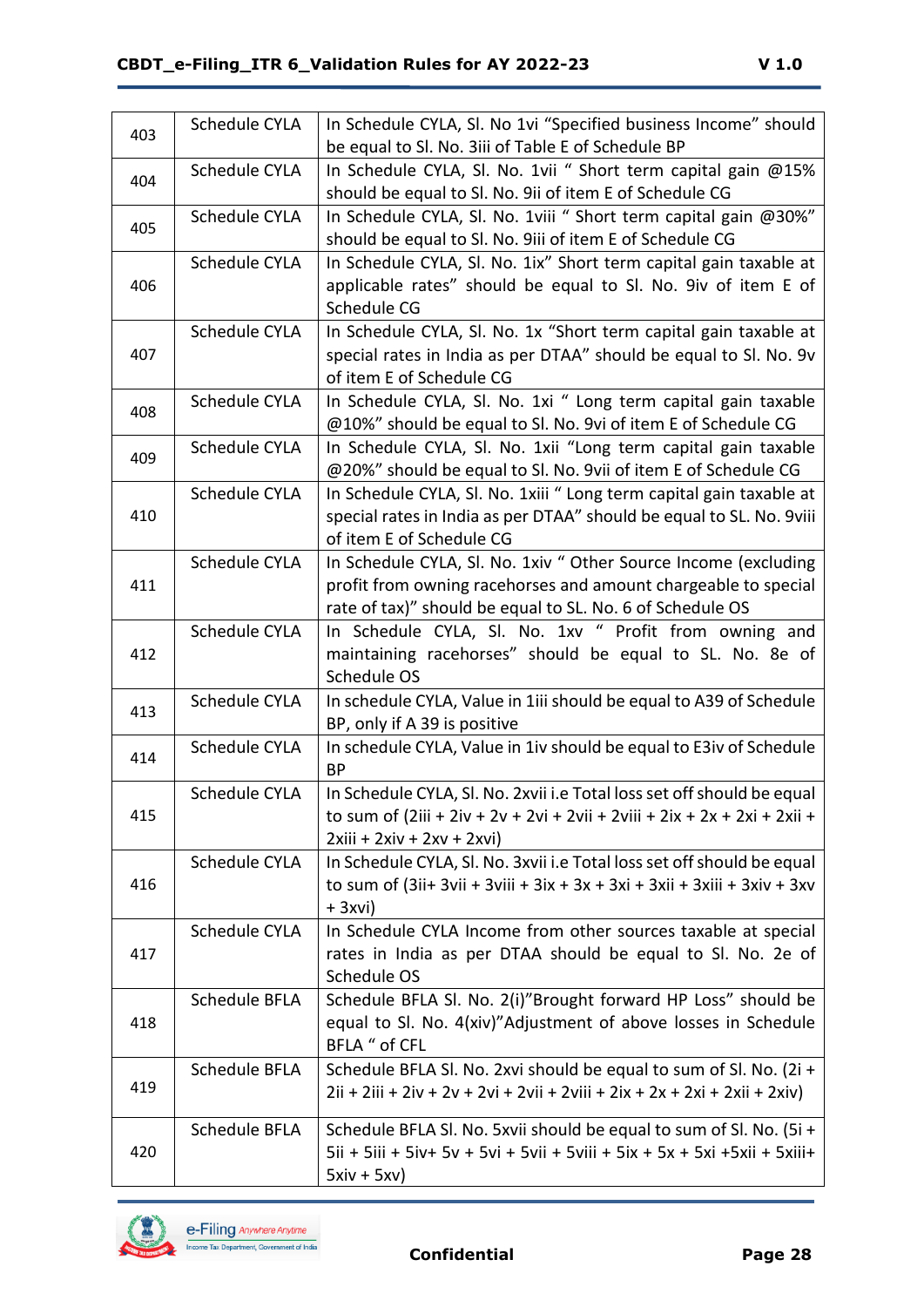|     | Schedule BFLA        | In Sch BFLA, the total value in Column no 4xvi Brought forward             |
|-----|----------------------|----------------------------------------------------------------------------|
| 421 |                      | allowance under section 35(4) set off should be equal to total of          |
|     |                      | Col. 7 of UD                                                               |
| 422 | Schedule BFLA        | In Sch BFLA, the total value in Column no 3xvi Brought forward             |
|     |                      | depreciation set off Should be equal to total of Col. 4 of UD              |
| 423 | Schedule BFLA        | Schedule BFLA SI. No. 1i should be equal to SI. No. (5ii of schedule       |
|     |                      | CYLA)                                                                      |
| 424 | Schedule BFLA        | Schedule BFLA Sl. No. 1ii should be equal to Sl. No. (5iii of              |
|     |                      | schedule CYLA)                                                             |
| 425 | Schedule BFLA        | Schedule BFLA Sl. No. 1iii should be equal to Sl. No. (5iv of              |
|     |                      | schedule CYLA)                                                             |
| 426 | Schedule BFLA        | Schedule BFLA Sl. No. 1iv should be equal to Sl. No. (5v of                |
|     |                      | schedule CYLA)                                                             |
| 427 | <b>Schedule BFLA</b> | Schedule BFLA SI. No. 1v should be equal to SI. No. (5vi of                |
|     |                      | schedule CYLA)                                                             |
| 428 | Schedule BFLA        | Schedule BFLA Sl. No. 1vi should be equal to Sl. No. (5vii of              |
|     |                      | schedule CYLA)                                                             |
| 429 | Schedule BFLA        | Schedule BFLA Sl. No. 1vii should be equal to Sl. No. (5viii of            |
|     |                      | schedule CYLA)                                                             |
| 430 | Schedule BFLA        | Schedule BFLA Sl. No. 1viii should be equal to Sl. No. (5ix of             |
|     |                      | schedule CYLA)                                                             |
| 431 | Schedule BFLA        | Schedule BFLA SI. No. 1ix should be equal to SI. No. (5x of                |
|     |                      | schedule CYLA)                                                             |
| 432 | Schedule BFLA        | Schedule BFLA Sl. No. 1x should be equal to Sl. No. (5xi of                |
|     |                      | schedule CYLA)                                                             |
| 433 | Schedule BFLA        | Schedule BFLA Sl. No. 1xi should be equal to Sl. No. (5xii of              |
|     |                      | schedule CYLA)                                                             |
| 434 | Schedule BFLA        | Schedule BFLA Sl. No. 1xii should be equal to Sl. No. (5xiii of            |
|     |                      | schedule CYLA)                                                             |
| 435 | Schedule BFLA        | Schedule BFLA SI. No. 1xiii should be equal to SI. No. (5xiv of            |
|     |                      | schedule CYLA)                                                             |
| 436 | Schedule BFLA        | Schedule BFLA SI. No. 1xiv should be equal to SI. No. (5xv of              |
|     |                      | schedule CYLA)                                                             |
| 437 | Schedule BFLA        | Schedule BFLA SI. No. 1xv should be equal to SI. No. (5xvi of              |
|     |                      | schedule CYLA)                                                             |
| 438 | Schedule BFLA        | Schedule BFLA Sl. No. 2(xiv) should be equal to Sl. No. 11(xiv) of         |
|     |                      | <b>CFL</b>                                                                 |
|     | Schedule BFLA        | Schedule BFLA Sl. No. 3xvi should be equal to sum of Sl. No. (3i +         |
| 439 |                      | 3ii + 3iii + 3iv+ 3v + 3vi + 3vii + 3viii + 3ix + 3x + 3xi + 3xii + 3xiii+ |
|     |                      | $3xiv + 3xv)$                                                              |
|     | Schedule BFLA        | Schedule BFLA Sl. No. 4xvi should be equal to sum of Sl. No. (4i +         |
| 440 |                      | 4ii + 4iii + 4iv+ 4v + 4vi + 4vii + 4viii + 4ix + 4x + 4xi + 4xii + 4xiii+ |
|     |                      | $4xiv + 4xv)$                                                              |
| 441 | Schedule BFLA        | Schedule BFLA Sl. No. 2(vi + vii + viii + ix + x + xi + xii) should be     |
|     |                      | equal to Sl. No. $9(xiv) + 10(xiv)$ of CFL                                 |

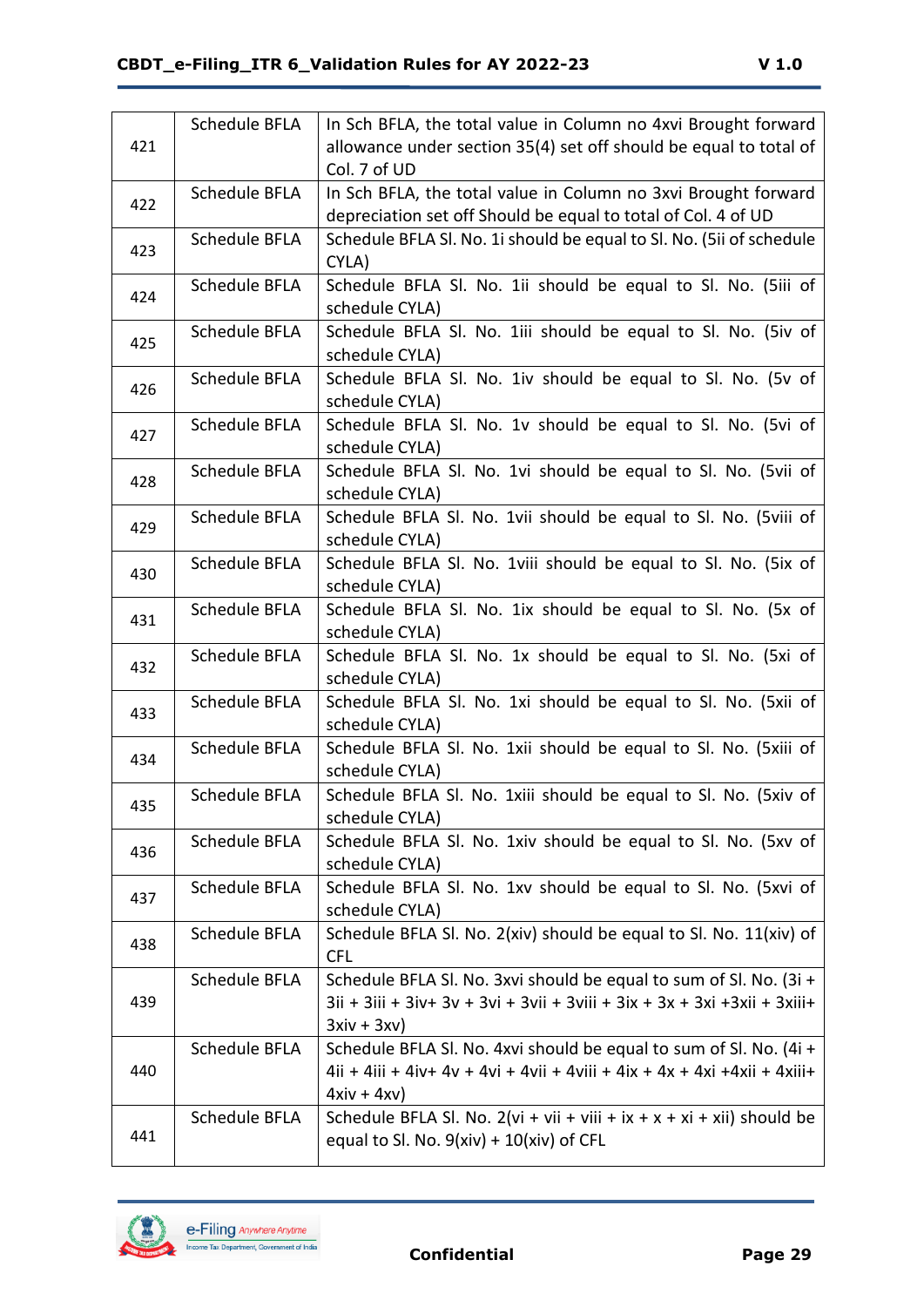| 442 | Schedule CFL  | Current year Speculative loss in CFL should be equal to amount<br>mentioned in field "speculative loss" of schedule BP                                                                                                                |
|-----|---------------|---------------------------------------------------------------------------------------------------------------------------------------------------------------------------------------------------------------------------------------|
| 443 | Schedule CFL  | Current year loss from specified business in schedule CFL should<br>be equal to amount mentioned in field "Income from specified<br>business u/s 35AD " of schedule BP                                                                |
| 444 | Schedule CFL  | Current year STCG loss in Sch CFL at Sl. No. 9xiv should be equal<br>to Table E $(2x+3x+4x+5x)$ of Sch CG                                                                                                                             |
| 445 | Schedule CFL  | Current year LTCG at Sl. No. 10xiv loss in Sch CFL should be equal<br>to Table E $(6x+7x+8x)$ of Sch CG                                                                                                                               |
| 446 | Schedule CFL  | Current year HP loss at Sl. No. 4xiv in CFL should be equal to Sl.<br>No. 2xvii of Sch CYLA                                                                                                                                           |
| 447 | Schedule CFL  | Current year loss from owning & maintaining race horses at SI.<br>No. 11xiv in schedule CFL should be equal to SI. No. 8e of Sch OS                                                                                                   |
| 448 | Schedule CFL  | Current Year Loss from life insurance business u/s 115B in CFL<br>should be equal to sl. No E(iv) of schedule BP                                                                                                                      |
| 449 | Schedule CFL  | Current year Loss from Business & Profession (other than loss<br>from Insurance business u/s 115B, loss from speculative business<br>and specified business) i.e Sl. No. (xiv)5c in CFL should be equal<br>to 3xviii of schedule CYLA |
| 450 | Schedule CFL  | In schedule CFL, amount at SI. No. 5b can be entered only if,<br>assessee is opting for taxation u/s 115BAA                                                                                                                           |
| 451 | Schedule CFL  | In Schedule CFL, 5c should be equal to 5a-5b                                                                                                                                                                                          |
| 452 | Schedule UD   | In schedule UD, amount at SI. No. 3a can be entered only if,<br>assessee is opting for taxation u/s 115BAA                                                                                                                            |
| 453 | Schedule UD   | In Schedule UD, value at Sl. No. 4 cannot be more than sl.no. 3-<br>Sl. No. 3a in any of the row                                                                                                                                      |
| 454 | Schedule UD   | In Schedule UD, value at sl.no.5 should be equal to sl.no. 3- Sl. No.<br>$3a - SI.$ No. 4                                                                                                                                             |
| 455 | Schedule ICDS | Schedule ICDS SI. No. 11a should be equal to the sum of<br>(I+II+III+IV+V+VI+VII+VIII+IX+X) if positive                                                                                                                               |
| 456 | Schedule ICDS | Schedule ICDS Sl. No. 11b should be equal to the sum of<br>(I+II+III+IV+V+VI+VII+VIII+IX+X) if negative                                                                                                                               |
| 457 | Schedule SI   | In schedule SI, 115BB (Winnings from lotteries, puzzles, races,<br>games etc.) should match with corresponding income offered in<br>Sl. No. 2a schedule OS, after reducing applicable DTAA income, if<br>any.                         |
| 458 | Schedule SI   | In schedule SI, 115BBE (Income under section 68, 69, 69A, 69B,<br>69C or 69D) should match with corresponding income offered in<br>Sl. No. 2b of schedule OS                                                                          |
| 459 | Schedule SI   | In schedule SI, Income at "115BBG (a) Tax on Transfer of carbon<br>credits" in schedule SI should match with amount of income<br>offered in Sl. No. 3e of schedule BP                                                                 |
| 460 | Schedule SI   | In schedule SI, Amount of special income u/s 115BBF (Tax on<br>income from patent)-Income under head business or profession,                                                                                                          |

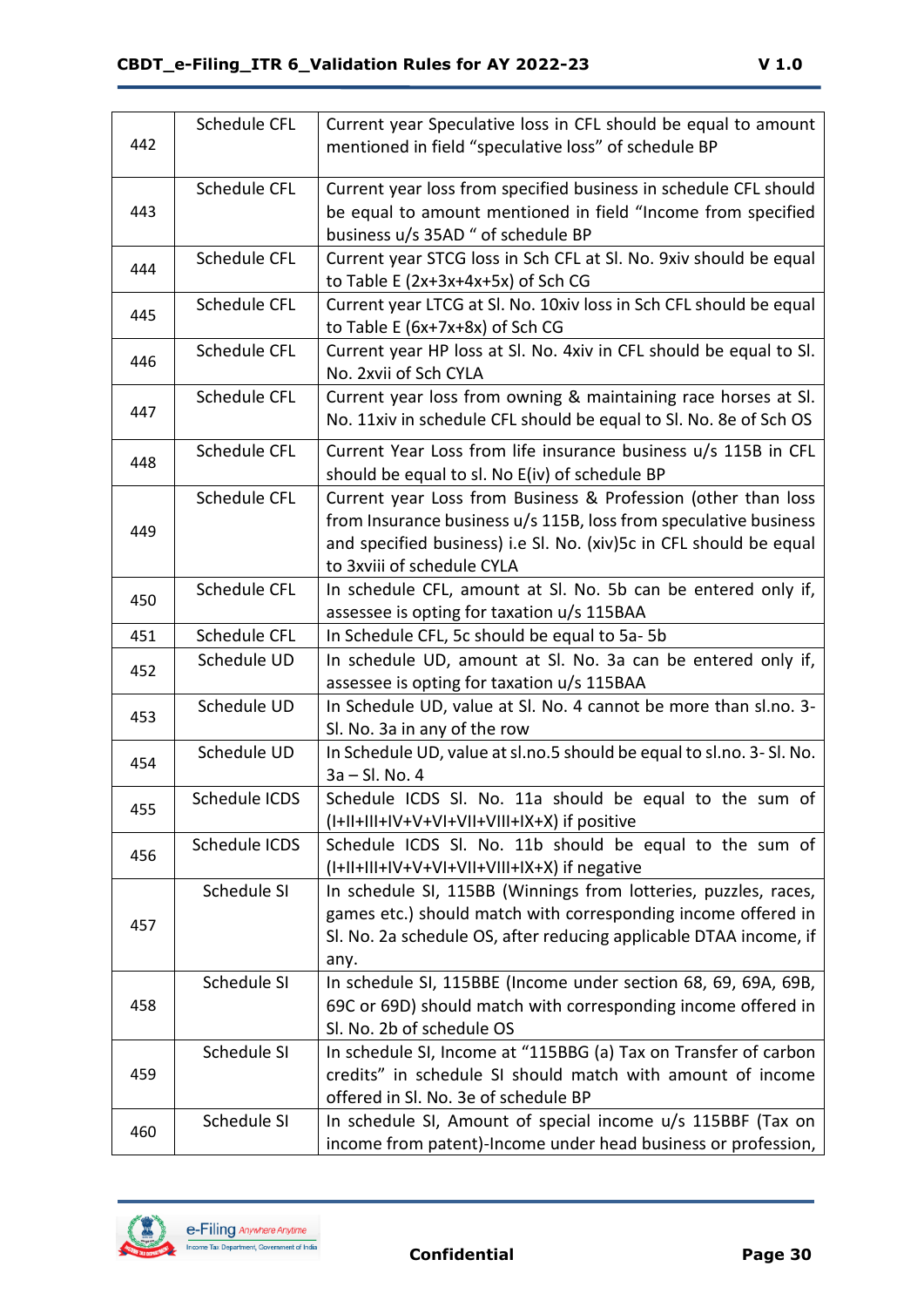|     |             | offered in schedule SI should match with amount offered in SI.                                                                 |
|-----|-------------|--------------------------------------------------------------------------------------------------------------------------------|
|     | Schedule SI | No. 3d of schedule BP<br>In schedule SI, Income from other sources chargeable at special                                       |
|     |             | rates in India as per DTAA should match with corresponding                                                                     |
| 461 |             | income offered in Sl. No. 2e of schedule OS                                                                                    |
|     |             |                                                                                                                                |
|     | Schedule SI | If amount at column (ii) Tax thereon should be equal to taxable                                                                |
| 462 |             | income column (i) multiply by special rate mentioned against that                                                              |
|     |             | column except excluding OS DTAA, ,112A, PTI-112A or section<br>115AD(1)(iii)-Proviso (LTCG on sale of shares or units on which |
|     |             | STT is paid, STCG -DTAA, LTCG- DTAA fields                                                                                     |
|     | Schedule SI | In Schedule SI tax computed in column (ii) cannot be null if                                                                   |
| 463 |             | income in column (i) is greater than zero                                                                                      |
|     | Schedule SI | Sum of income u/s 111A or section 115AD(1)(ii)- Proviso (STCG                                                                  |
|     |             | on shares/equity-oriented MF on which STT paid) & Pass Through                                                                 |
| 464 |             | Income in the nature of Short Term Capital Gain chargeable @                                                                   |
|     |             | 15% in schedule SI should be equal to corresponding income in                                                                  |
|     |             | Sl. No. 5vi of schedule BFLA                                                                                                   |
|     | Schedule SI | Sum of income u/s 115AD (STCG for FIIs on securities where STT                                                                 |
| 465 |             | not paid) & Pass Through Income in the nature of Short Term                                                                    |
|     |             | Capital Gain chargeable @ 30% in Schedule SI should be equal to                                                                |
|     | Schedule SI | corresponding income Sl. No. 5vii of schedule BFLA<br>Sum of income u/s 112 (LTCG on others) & Pass Through Income             |
|     |             | in the nature of Long Term Capital Gain chargeable @ 20% in                                                                    |
| 466 |             | column (i) of Schedule SI should be equal to corresponding                                                                     |
|     |             | income in Sl. No. 5xi of schedule BFLA                                                                                         |
|     | Schedule SI | of<br>Sum<br>u/s<br>income                                                                                                     |
|     |             | (i)112 proviso (LTCG on listed securities/ units without                                                                       |
|     |             | indexation),                                                                                                                   |
|     |             | (ii)112(1)©(iii) (LTCG for non-resident on unlisted securities),                                                               |
|     |             | (iii)112A (LTCG on sale of shares on which STT is paid),                                                                       |
|     |             | (iv)115AB(1)(b) (LTCG for non-resident on units referred in                                                                    |
|     |             | section115AB),                                                                                                                 |
|     |             | $(v)115AC(1)(c)$ (LTCG<br>for<br>non-resident on<br>bonds/GDR),                                                                |
| 467 |             | (vi)115AD(1)(b)(iii)-LTCG<br>by<br>FII,<br>(vii)115AD(b)(iii)-Proviso (LTCG on sale of units on which STT is                   |
|     |             | paid),                                                                                                                         |
|     |             | (viii) Pass Through Income in the nature of Long Term Capital Gain                                                             |
|     |             | chargeable<br>$10% - u/s$<br>112A,<br>$^\circledR$                                                                             |
|     |             | (ix) Pass Through Income in the nature of Long Term Capital Gain                                                               |
|     |             | other<br>chargeable<br>$\omega$<br>10%<br>u/s<br>than<br>$\frac{1}{2} \left( \frac{1}{2} \right)$<br>112A                      |
|     |             |                                                                                                                                |
|     |             | in schedule SI should be equal to SI. No. 5x schedule BFLA                                                                     |
| 468 | Schedule SI | Total of Income (i) of schedule SI should match with sum of                                                                    |
|     |             | individual line items                                                                                                          |
| 469 | Schedule SI | Total of all tax on special incomes at "Tax Thereon" (ii) should be                                                            |
|     |             | consistent with total tax in schedule SI                                                                                       |

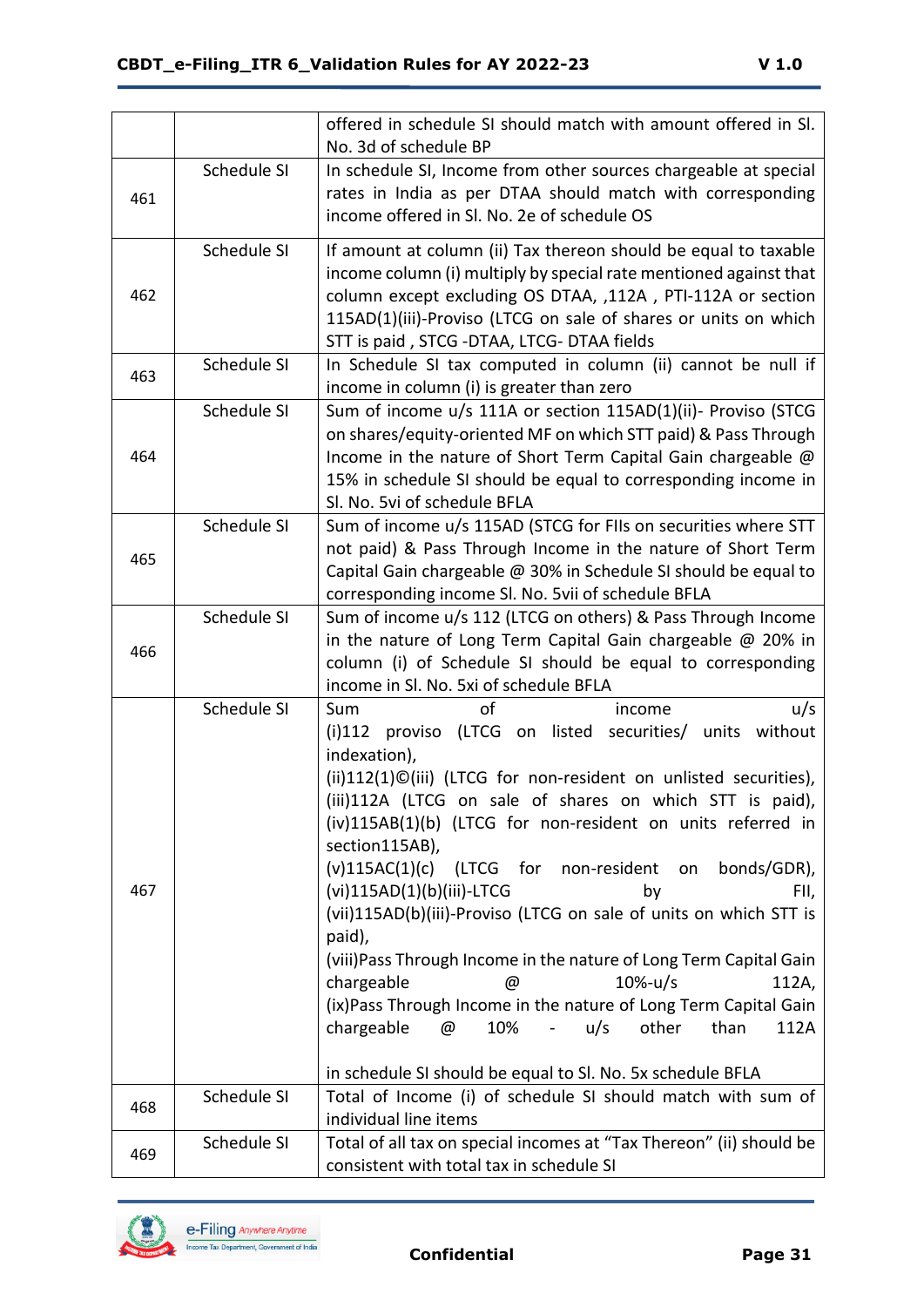| 470 | Schedule SI         | 115B income from life insurance business in schedule SI should                        |
|-----|---------------------|---------------------------------------------------------------------------------------|
|     |                     | be equal to balance income post BFLA i.e Sl. No. 5(iii)                               |
|     | Schedule EI         | In Schedule EI SI. No. 5 Pass through income not chargeable to tax                    |
| 471 |                     | should be equal to the amount of exempt income mentioned in                           |
|     |                     | Schedule PTI                                                                          |
| 472 | Schedule EI         | In Schedule EI SI. No. 6 should be equal to sum of SI.no $1 + 2(v) +$                 |
|     |                     | $3 + 4 + 5$                                                                           |
| 473 | Schedule EI         | In Schedule EI SI. No. 2v should be equal to sum of SI. No. i-ii-iii+iv               |
|     | Schedule EI         | In Schedule EI SI. No. 2 (iv) Agricultural income portion relating to                 |
| 474 |                     | Rule 7, 7A, 7B(1), 7B(1A) and 8 should be equal to Sl. No. 40 of                      |
|     |                     | Schedule BP                                                                           |
| 475 | Schedule EI         | In "Schedule EI" in total of Other exempt income at Sl. No. 3,                        |
|     |                     | should be equal to value entered in individual columns.                               |
|     | Schedule EI         | In "Schedule EI" ' Total income not chargeable to tax as per DTAA'                    |
| 476 |                     | at SI. No. 4 should be equal to the total of amount entered in                        |
|     |                     | "Amount of Income"                                                                    |
| 477 | Schedule PTI        | In Schedule PTI, Col. 9 should be equal to Col. 7-8                                   |
| 478 | Schedule PTI        | In Schedule PTI, Sl. No. iia Short Term should be equal to sum of                     |
|     |                     | $ai + ai$                                                                             |
|     | Schedule PTI        | In Schedule PTI, Sl. No. iib Long Term should be equal to sum of                      |
| 479 |                     | bi + bii                                                                              |
|     | Schedule PTI        | In Schedule PTI, Sl. No. iii Other Sources should be equal to sum                     |
| 480 |                     | $of a + b$                                                                            |
|     |                     |                                                                                       |
|     | Schedule PTI        | In Schedule PTI, SI. No. iv Income claimed to be exempt should be                     |
| 481 |                     | equal to sum of a+b+c                                                                 |
|     | Schedule MAT        | In Schedule MAT, Whether the financial statements of the                              |
|     |                     | company are drawn up in compliance to the Indian Accounting                           |
|     |                     |                                                                                       |
| 482 |                     | Standards (Ind-AS) specified in Annexure to the companies                             |
|     |                     | (Indian Accounting Standards) Rules, 2015. If yes then Sr.no 8                        |
|     |                     | should be mandatory filled. If Flag is N then Sr.no 8 should not<br>allowed be filled |
|     |                     |                                                                                       |
| 483 | <b>Schedule MAT</b> | The value at field (7) of schedule MAT should be equal to sum of                      |
|     |                     | Sl. No. $(4+5n-6)$ .                                                                  |
| 484 | <b>Schedule MAT</b> | In Schedule MAT, Sl. No. 9. Deemed total income under section                         |
|     |                     | 115JB should be sum of $(7 + 8e - 8j)$                                                |
| 485 | Schedule MAT        | In Schedule MAT, SI. No. 5n should be sum of SI. No. 5a to 5m                         |
| 486 | <b>Schedule MAT</b> | In Schedule MAT, Sl. No. 6l should be sum of Sl. No. 6a to 6k                         |
| 487 | <b>Schedule MAT</b> | In Schedule MAT, Sl. No. 5a should be minimum of Sl. No. 54 & 55                      |
|     |                     | of Schedule P&L and value entered at Sl. No. 5a of schedule MAT                       |
| 488 | <b>Schedule MAT</b> | in Schedule MAT Sl. No. 8A. e should be sum of Sl. No. 8Aa to 8Ad                     |
|     | <b>Schedule MAT</b> | in Schedule MAT Sl. No. 8B. j should be sum of Sl. No. 8f to 8i                       |
| 489 |                     |                                                                                       |
|     | Schedule MAT        | As per section 115JB assessee is not liable to compute MAT, if                        |
| 490 |                     | opting for tax regime under section 115BAA or 115BAB                                  |
| 491 | Schedule MAT        | in Schedule MAT Sl. No. 9b should be equal to Sl. No. (9-9a)                          |

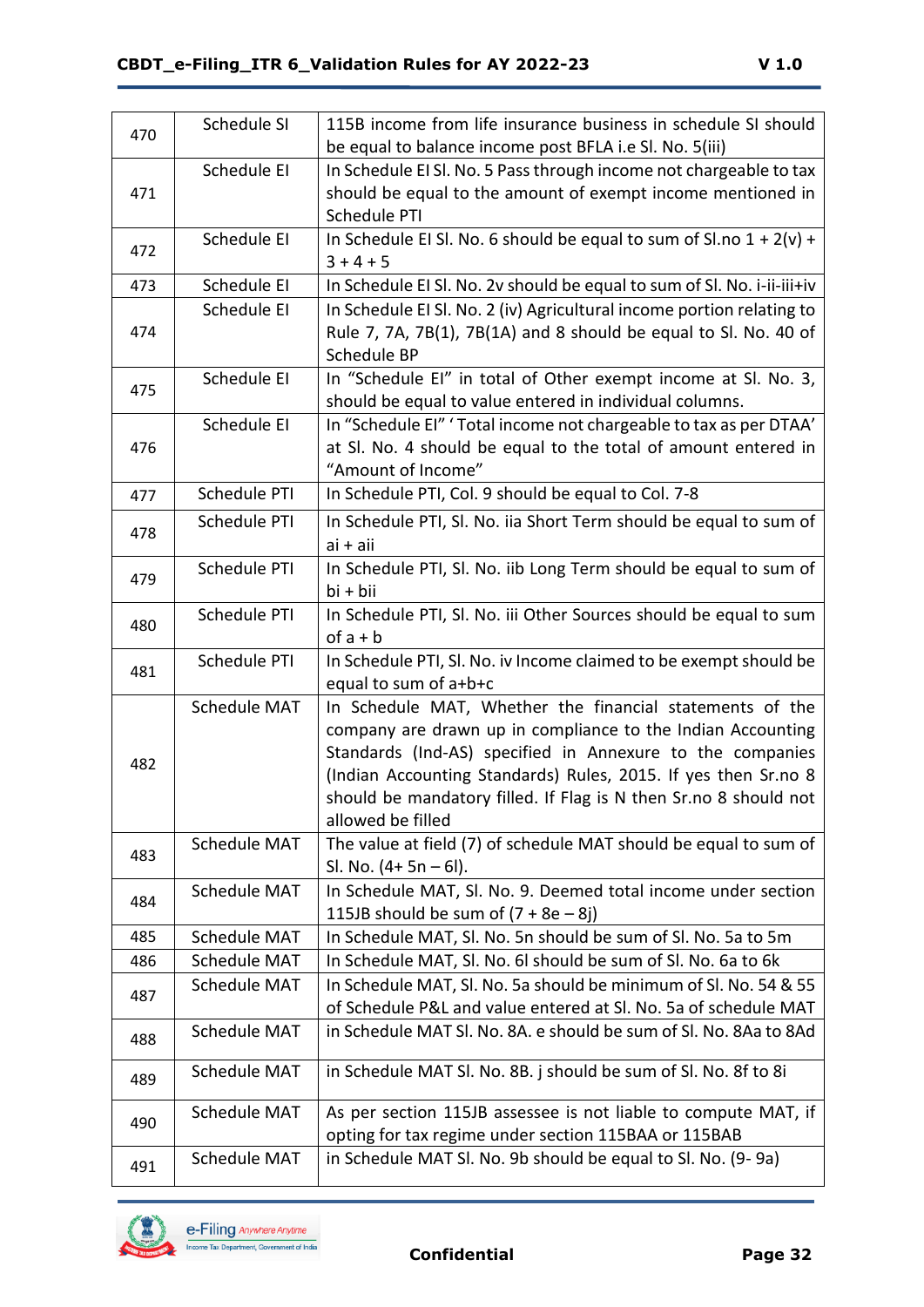| 492 | <b>Schedule MATC</b> | IN Schedule MATC Sl. No. 1, Tax under section 115JB in<br>assessment year 2021-22 should be equal to 1d of PART B-TTI                                            |
|-----|----------------------|------------------------------------------------------------------------------------------------------------------------------------------------------------------|
| 493 | <b>Schedule MATC</b> | In Schedule MATC, Sl. No. 2 should be equal to Sl. No. 2f of Part<br><b>BTTI</b>                                                                                 |
|     | Schedule MATC        | In Schedule MATC, Sl. No. 3 should be equal to Sl. No. 2-1.                                                                                                      |
| 494 |                      | This rule is applicable only if 2 is greater than 1, otherwise Sl. No.<br>$3 = 0$                                                                                |
| 495 | <b>Schedule MATC</b> | In Schedule MATC, Sl. No. 3 should be equal to zero when Sl. No.<br>2 is less than or equal to 1                                                                 |
| 496 | <b>Schedule MATC</b> | In Schedule MATC, Sl. No. 5 Amount of tax credit under section<br>115JAA utilized during the year should be equal to Total of item<br>no. $4c(xv)$               |
| 497 | <b>Schedule MATC</b> | In Schedule MATC, Sl. No. 6 Amount of MAT liability available for<br>credit in subsequent assessment years should be equal to Total<br>of item no. 4Dxv.         |
| 498 | Schedule MATC        | If tax payer is opting for tax regime under section 115BAA or<br>115BAB, then MATC should not be filled                                                          |
| 499 | <b>Schedule BBS</b>  | The date entered in schedule BBS should be between 01/04/2021<br>to 31.03.2022 for AY 2022-23                                                                    |
| 500 | <b>Schedule BBS</b>  | In Schedule BBS, Surcharge should be equal to 12% of amount of<br>Additional income tax payable under section 115QA                                              |
| 501 | <b>Schedule BBS</b>  | In Schedule BBS, Health & Education cess should be equal to 4%<br>of amount of Additional income tax payable + Surcharge                                         |
| 502 | <b>Schedule BBS</b>  | In Schedule BBS, total tax payable should be equal to the sum of<br>Additional income tax payable + Surcharge + Health & education<br>cess                       |
| 503 | <b>Schedule BBS</b>  | In Schedule BBS, Additional Income Tax + Interest payable should<br>be consistent with sum of Total tax payable+ Interest payable u/s<br>115QB                   |
| 504 | <b>Schedule BBS</b>  | In Schedule BBS, the net tax payable should be. Equal to the<br>difference of additional income tax+ interest payable $-$ Tax &<br>Interest paid (If Positive)   |
| 505 | <b>Schedule BBS</b>  | In Schedule BBS, the net tax Refundable should be equal to the<br>difference of additional income tax+ interest payable $-$ Tax &<br>Interest paid (If Negative) |
| 506 | <b>Schedule TPSA</b> | In Schedule TPSA, Income tax payable should be 18% of amount<br>of primary adjustment                                                                            |
| 507 | <b>Schedule TPSA</b> | In Schedule TPSA, Surcharge should be 12% of amount of<br>Additional income tax payable                                                                          |
| 508 | <b>Schedule TPSA</b> | In Schedule TPSA, Health & Education cess should be 4% of<br>amount of Additional income tax payable + Surcharge                                                 |
| 509 | <b>Schedule TPSA</b> | In Schedule TPSA, total additional tax payable should be sum of<br>Additional income tax payable + Surcharge + Health & education<br>cess                        |

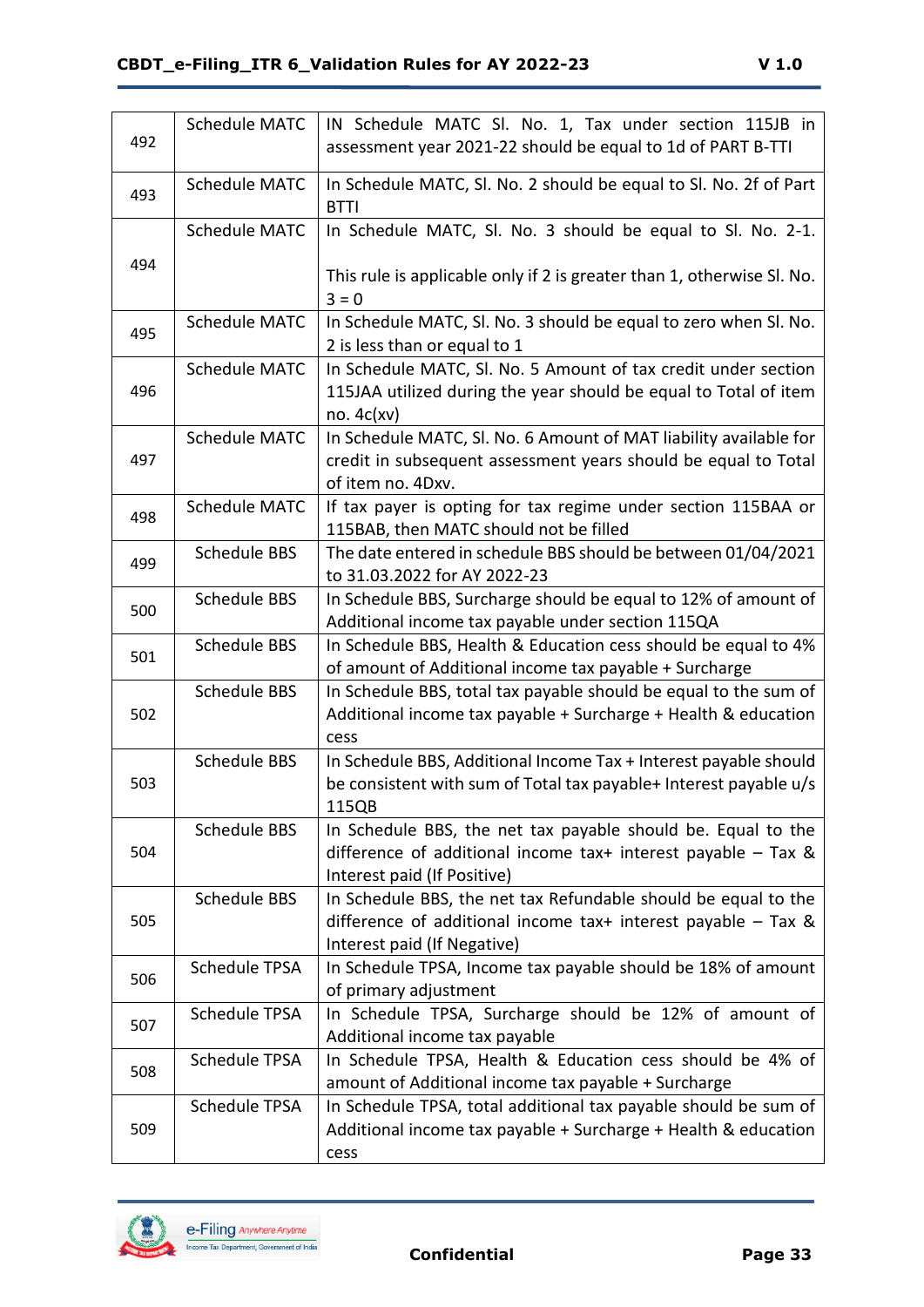| 510 | <b>Schedule TPSA</b> | In Schedule TPSA, the amount in taxes paid should be equal to          |
|-----|----------------------|------------------------------------------------------------------------|
|     |                      | the sum of amount deposited                                            |
| 511 | <b>Schedule TPSA</b> | In Schedule TPSA, the net tax payable should be equal to the           |
|     |                      | difference of total additional tax payable and taxes paid              |
|     | <b>Schedule TPSA</b> | In Part A-OI, field "Whether the assessee has entered into an          |
| 512 |                      | impermissible avoidance arrangement, as referred to in section         |
|     |                      | 96, during the previous year" is selected as "yes" schedule TPSA       |
|     |                      | cannot be blank                                                        |
| 513 | <b>Schedule TPSA</b> | In schedule TPSA, Date at which tax is deposit cannot be after         |
|     |                      | System Date                                                            |
|     | Schedule FSI         | In schedule FSI, Tax relief available (Column e) should be lower of    |
| 514 |                      | tax paid outside India (column c) or Tax payable on such income        |
|     |                      | under normal provisions in India (Column d)                            |
| 515 | Schedule FSI         | Schedule FSI is not applicable for non residents                       |
|     |                      |                                                                        |
| 516 | Schedule FSI         | In Schedule FSI, Total should be equal to sum of SI. No. (i+ii+iii+iv) |
|     | Schedule FSI         | If tax relief is claimed against House Property in Schedule FSI then   |
|     |                      | amount shown in House property in Sl. No. 1k+2 should not be           |
| 517 |                      | less than the amount of income shown under House property in           |
|     |                      | Schedule FSI                                                           |
|     | Schedule FSI         | If tax relief is claimed against Business or Profession in Schedule    |
|     |                      | FSI then amount shown in Business Income in Sl. No. D of Trading       |
| 518 |                      | Account + Positive values of SI. No. 14 of schedule Profit and loss    |
|     |                      | should not be less than the amount of income shown under               |
|     |                      | <b>Business or Profession in Schedule FSI</b>                          |
|     | Schedule FSI         | If tax relief is claimed against Capital Gains in Schedule FSI then    |
| 519 |                      | amount of Income shown in Capital gains should not be less than        |
|     |                      | the amount of income shown under Capital gains in Schedule FSI         |
|     | Schedule FSI         | If tax relief is claimed against other sources in Schedule FSI then    |
| 520 |                      | amount of Income shown in other sources should not be less than        |
|     |                      | the amount of income shown under the head other sources                |
|     | Schedule TR          | In schedule TR, Sl. No. 2 "Total Tax relief available in respect of    |
|     |                      | country where DTAA is applicable (section 90/90A)" should be           |
| 521 |                      | equal to total of column d "Total tax relief available" wherever       |
|     |                      | section 90/90A is selected in column e "Section under which relief     |
|     |                      | claimed"                                                               |
|     | Schedule TR          | In schedule TR, Sl. No. 3, Total Tax relief available in respect of    |
|     |                      | country where DTAA is not applicable should be equal to total of       |
| 522 |                      | column d "Total tax relief available" wherever section "91" is         |
|     |                      | selected in column e "Section under which relief claimed"              |
|     | Schedule TR          | In schedule TR, Sl. No. 2+3 is should be equal to sum total of         |
| 523 |                      | column 1d                                                              |
|     | Schedule TR          | Schedule TR is not applicable for non residents                        |
| 524 |                      |                                                                        |
| 525 | <b>Schedule TR</b>   | In Schedule TR, Col C "Total taxes paid outside India should be        |
|     |                      | equal to total of Col. C of Schedule FSI in respect of each country    |

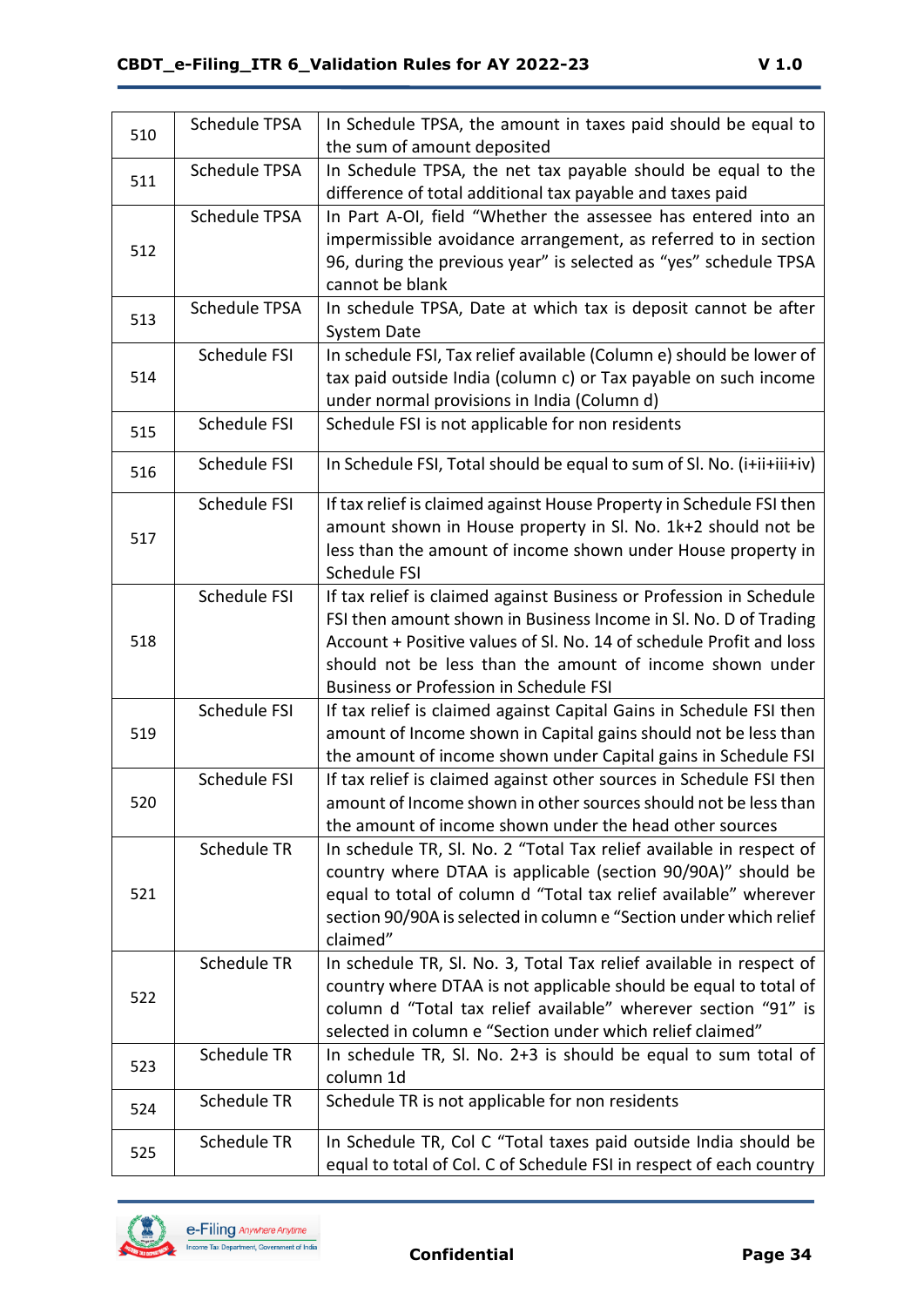| 526 | Schedule TR   | In Schedule TR, Col d Total tax relief available should be equal to         |
|-----|---------------|-----------------------------------------------------------------------------|
|     |               | total of Col. E of Schedule FSI in respect of each country                  |
| 527 | Schedule GST  | If "GSTIN No." is filled then "Annual Value of Outward Supplies as          |
|     |               | per the GST Return Filed" is to be mandatorily filled.                      |
|     | Schedule GST  | If "Annual Value of Outward Supplies as per the GST Return Filed"           |
| 528 |               | is filled then "GSTIN No." is to be mandatorily filled.                     |
|     | Schedule GST  | Total of Annual value of Outward Supplies as per the GST returns            |
| 529 |               | filed should be consistent with the break-up column                         |
|     | Part $B - TI$ | In "Schedule PART B - TI", value of '2v' "Total" should be equal to         |
| 530 |               | the sum of $(2i + 2ii + 2iii + 2iv)$                                        |
|     | Part $B - TI$ | In "Schedule PART B - TI", value of '3a(v)' "Total Short-term"              |
| 531 |               | should be equal to the sum of $(ai + aii + aiii + aiv)$ .                   |
|     | Part $B - TI$ | In "Schedule PART B - TI", value of '3b(iv)' Total Long-term should         |
| 532 |               | be equal to the sum of $(bi + bi + biii)$                                   |
|     | Part $B - TI$ | In "Schedule PART B - TI", value of '3c' "Total capital gains"              |
| 533 |               | should be equal to the sum of (3av + 3biv)                                  |
|     | Part $B - TI$ | In "Schedule PART B - TI", value of '4d' "Total" should be equal            |
| 534 |               | to the sum of $(4a + 4b + 4c)$                                              |
|     | Part $B - TI$ | In schedule -Part B TI the value in pt. 5 should be EQUAL TO total          |
| 535 |               | of pt. $(1 + 2v + 3c + 4d)$                                                 |
| 536 | Part $B - TI$ | In "Schedule PART B - TI", value of '1' 'Income from house                  |
|     |               | property' is greater than 0 but schedule HP Not filled                      |
|     | Part $B - TI$ | In "Schedule PART B $-$ TI", value of '2i' Profits and gains from           |
| 537 |               | business other than speculative business and specified business             |
|     |               | should be equal to "A39 of Schedule-BP"                                     |
|     | Part $B - TI$ | In schedule Part B-TI, Sl. No. 3ai "Income claimed in Short term            |
|     |               | chargeable @15%" > 0, then it is mandatory to fill Table E in Sch           |
| 538 |               | CG and amount in part B TI should be equal to 9ii of item E of              |
|     |               | schedule CG                                                                 |
|     |               |                                                                             |
|     | Part $B - TI$ | In schedule Part B-TI, Sl. No. 3aii Income claimed in Short term            |
| 539 |               | chargeable @30% > 0, then it is mandatory to fill Table E in Sch CG         |
|     |               | and amount in part B TI should be equal to 9iii of item E of<br>schedule CG |
|     | Part $B - TI$ | In schedule Part B-TI, Sl. No. 3aiii, Income claimed in STCG                |
|     |               | chargeable at applicable rate, >0, then it is mandatory to fill Table       |
| 540 |               | E in Sch CG and amount in part B TI should be equal to 9iv of item          |
|     |               | E of schedule CG                                                            |
|     | Part $B - TI$ | In schedule Part B-TI, Sl. No. 3aiv- Income claimed in STCG                 |
|     |               | chargeable at special rates in India as per DTAA>0, then it is              |
| 541 |               | mandatory to fill Table E in Sch CG and amount in part B TI should          |
|     |               | be equal to 9v of item E of schedule CG                                     |
|     | Part $B - TI$ | In schedule Part B-TI, Sl. No. 3bi-Income claimed in Long term              |
|     |               | chargeable $@10\% >0$ , then it is mandatory to fill Table E in Sch         |
| 542 |               | CG and amount in part B TI should be equal to equal to 9vi of item          |
|     |               | E of schedule CG                                                            |

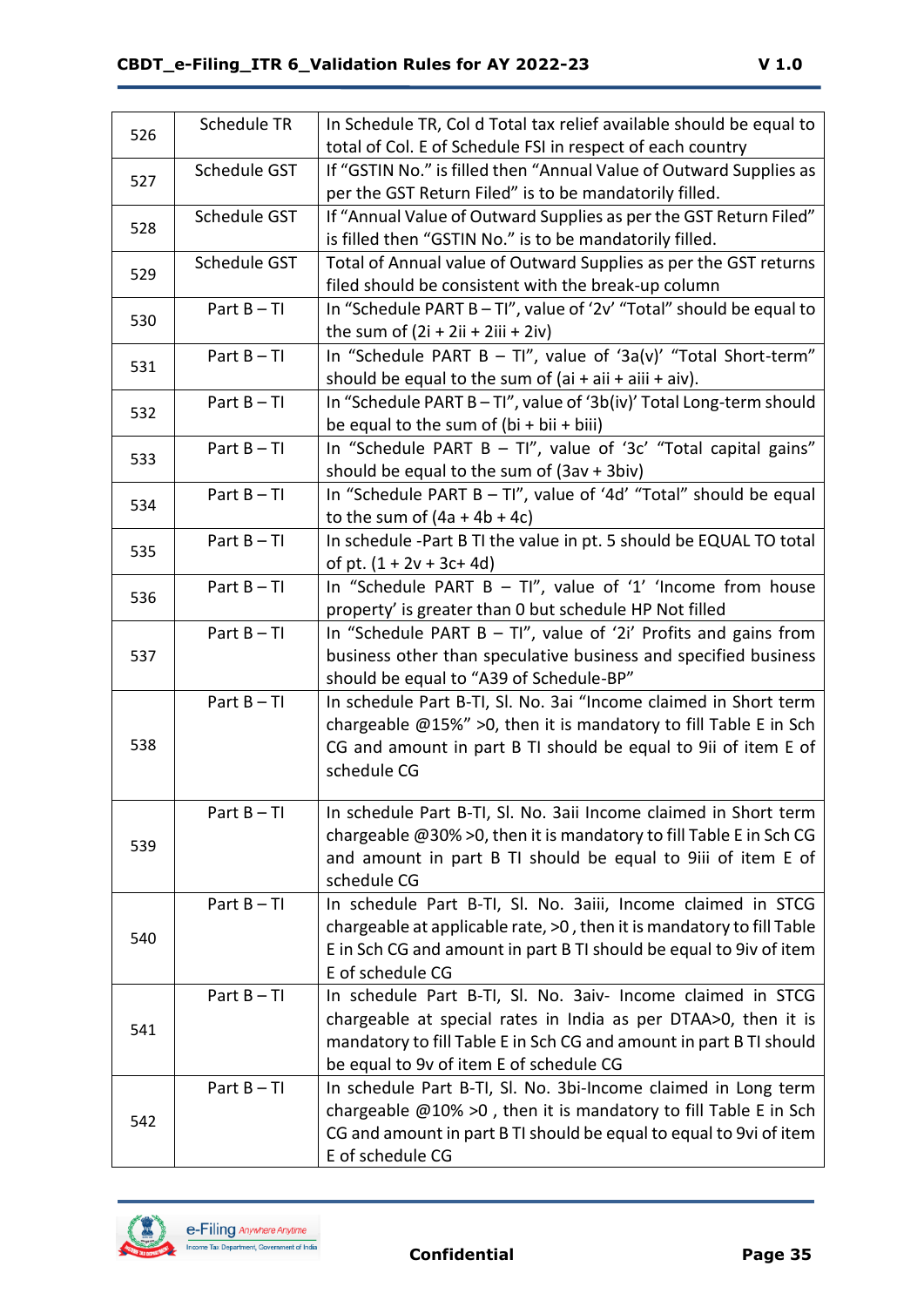|     | Part $B - TI$ | In schedule Part B-TI, Sl. No. 3bii- Income claimed in Long term          |
|-----|---------------|---------------------------------------------------------------------------|
|     |               | chargeable @20%>0, then it is mandatory to fill Table E in Sch CG         |
| 543 |               | and amount in part B TI should be equal to equal to 9vii of item E        |
|     |               | of schedule CG                                                            |
|     | Part $B - TI$ | In schedule Part B-TI, Sl. No. 3biii- Income claimed in LTCG              |
|     |               | chargeable at special rates in India as per DTAA>0, then it is            |
| 544 |               | mandatory to fill Table E in Sch CG and amount in part B TI should        |
|     |               | be equal to 9viii of item E of schedule CG                                |
|     | Part $B - TI$ | If SI. No. 4a of Sch-Part B TI > 0, then it is mandatory to fill schedule |
| 545 |               | OS or amount at Sl. No. 4a of schedule -Part B TI should be equal         |
|     |               | to Sl. No. 6 of Sch OS                                                    |
|     | Part $B - TI$ | If SI. No. 4b of Sch-Part B TI > 0, then it is mandatory to fill schedule |
| 546 |               | OS or amount at Sl. No. 4b of schedule -Part B TI should be equal         |
|     |               | to Sl. No. 2 of Sch OS                                                    |
|     | Part $B - TI$ | If SI. No. 4c of Sch-Part B TI > 0, then it is mandatory to fill schedule |
| 547 |               | OS or amount at Sl. No. 4c of schedule -Part B TI should be equal         |
|     |               | to Sl. No. 8e of Sch OS                                                   |
|     | Part $B - TI$ | In Part B-TI SI. No. 6 Losses of current year set off against income      |
| 548 |               | from all the heads should be equal to total of "2xvii", "3xvii" and       |
|     |               | "4xvii of Schedule CYLA                                                   |
|     | Part $B - TI$ | The value in Pt 8- Brought forward losses set off against 7 of Part       |
| 549 |               | B TI should be equal to total value in field 2xvi, 3xvi and 4xvi of       |
|     |               | Schedule BFLA                                                             |
|     | Part $B - TI$ | In part B-TI, the value of GTI (pt9) should be equal to pt. 5 (Total)-    |
| 550 |               | pt. $6$ (Losses of current year set off against 5) – pt. 8(Brought        |
|     |               | forward losses set off against 7) or "0" whichever is higher              |
|     | Part $B - TI$ | If Deduction u/s 10AA is claimed in Part B TI, Schedule 10AA shall        |
| 551 |               | be filled                                                                 |
|     | Part $B - TI$ | In schedule Part B -TI, Total Income" should be same "Total of            |
| 552 |               |                                                                           |
|     |               | (GTI minus Chapter VI-A deductions & deduction u/s 10AA) after            |
|     |               | considering rounding-off"                                                 |
|     | Part $B - TI$ | If Deductions claimed at Point No. 11a of "Part B TI" then                |
| 553 |               | "Schedule VI-A Part B" should be filled!                                  |
|     | Part $B - TI$ | If Deductions claimed at Point No. 11b of "Part B TI" then                |
| 554 |               | "Schedule VI-A Part C" should be filled!                                  |
|     | Part $B - TI$ | In schedule part BTI- Deduction u/s 10AA should be consistent             |
| 555 |               | with the deduction mentioned in schedule 10AA'but cannot                  |
|     |               | exceed Sl. No. 9-10-11c of Part B TI                                      |
|     | Part $B - TI$ | In Part B-TI, Sl. No. 16. Net agricultural income/ any other income       |
| 556 |               | for rate purpose should be equal to SI. No 2v of schedule EI              |
|     | Part $B - TI$ | In schedule part B TI, deduction under chapter VI-A, Part-C should        |
|     |               | be equal to Sl. No. 2 of schedule VI-A but cannot exceed ii5 of           |
| 557 |               | schedule BFLA as reduced by presumptive income u/s 44AE "37(i)            |
|     |               | of schedule BP                                                            |
| 558 | Part $B - TI$ | In "Schedule PART B - TI", value at field '110' "Total (11a + 11b)"       |

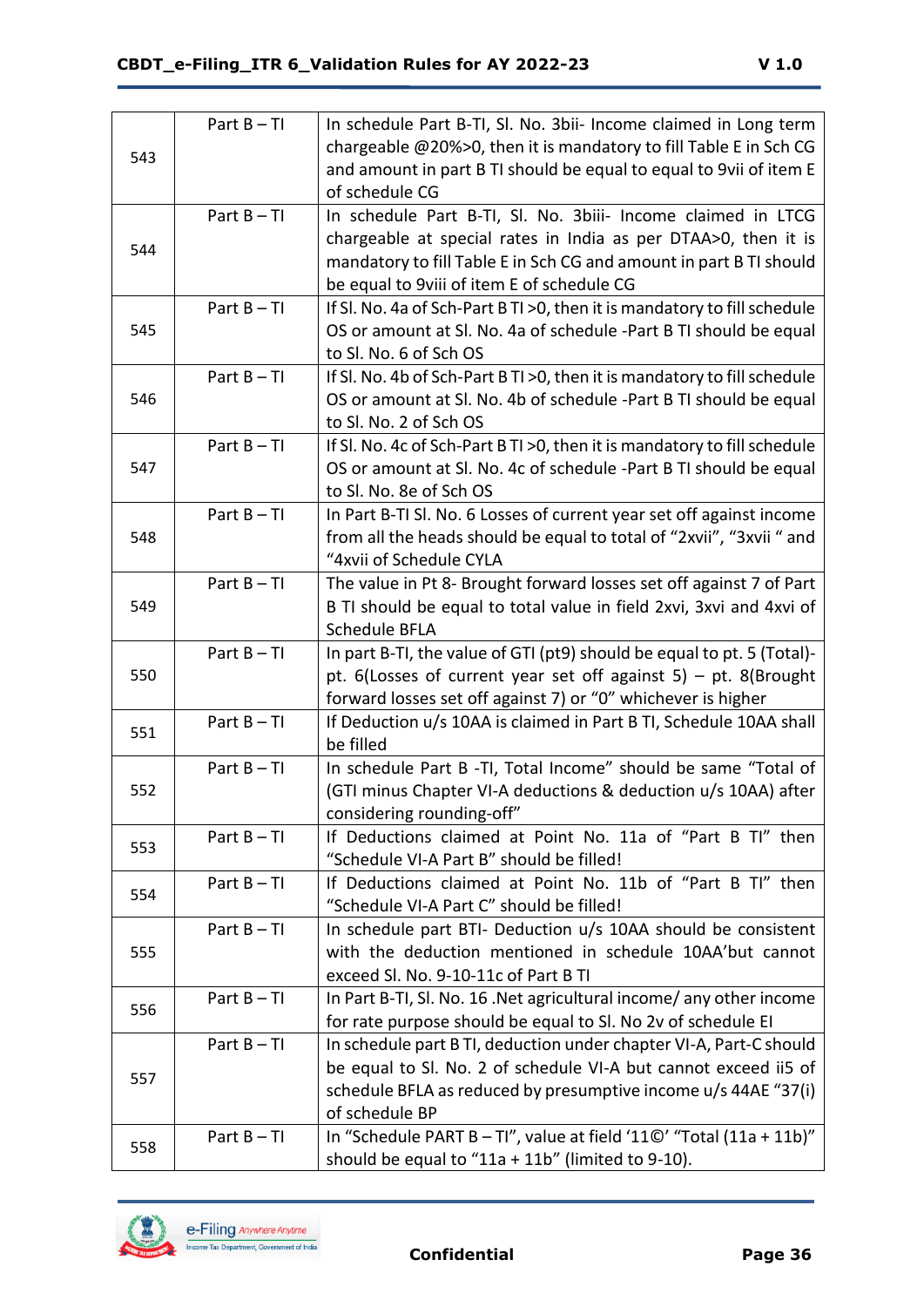|     | Part $B - TI$ | In "Schedule PART B $-$ TI", value of '2ii' Profits and gains from                                                                    |
|-----|---------------|---------------------------------------------------------------------------------------------------------------------------------------|
| 559 |               | speculative business should be equal to "E3(ii)" at table "E of                                                                       |
|     |               | Schedule BP."                                                                                                                         |
|     | Part $B - TI$ | In "Schedule PART B $-$ TI", value of '2iii' Profits and gains from                                                                   |
| 560 |               | specified business should be equal to "E3(iii)" at table "E of                                                                        |
|     |               | Schedule BP."                                                                                                                         |
|     | Part $B - TI$ | Income offered u/s 115BBF and 115BBG & 115B in sl. No 2(iv) of                                                                        |
| 561 |               | Part B TI should be equal to sum total of value at field (A3d), (A3e)                                                                 |
|     |               | & 3iv of Table E of schedule BP.                                                                                                      |
|     | Part $B - TI$ | In Part BTI, Deemed income under section 115JB should be equal                                                                        |
| 562 |               | to Sl. No. 9 of Schedule MAT                                                                                                          |
|     | Part $B - TI$ | In schedule part B TI, deduction under chapter VI-A, Part B should                                                                    |
| 563 |               | be equal to Sl. No. 1 of schedule VI-A                                                                                                |
|     | Part $B - TI$ | In Part B TI, the value in Pt 17-Losses of current year to be carried                                                                 |
| 564 |               | forward should be equal to sum total of row xiv of Schedule CFL                                                                       |
|     | Part $B - TI$ | In Schedule part B TI, Sl. No. 14 Income chargeable to tax at                                                                         |
| 565 |               | special rate under section 111A, 112, 112A etc, should be                                                                             |
|     |               | consistent with sum total of special incomes of Schedule SI                                                                           |
|     | Part $B - TI$ | In "Schedule PART B - TI", value of '1' 'Income from house                                                                            |
| 566 |               | property' should be equal to value at " SI. No. 3 of Schedule-HP"                                                                     |
|     |               |                                                                                                                                       |
| 567 | Part B-TTI    | In Part B TTI SI. No. 2b should be equal to total of Col.(ii) of                                                                      |
|     |               | Schedule SI                                                                                                                           |
|     | Part B-TTI    | Tax credit shown by assessee in Part B-TTI/ Tax Paid schedule                                                                         |
| 568 |               | shall be consistent with the claims made in relevant schedules of                                                                     |
|     |               | TDS/TCS/IT                                                                                                                            |
| 569 | Part B-TTI    | In Part B TTI, the value in pt. 2c should be equal to the total of (2a                                                                |
|     |               | $+2b)$                                                                                                                                |
| 570 | Part B-TTI    | In Part B TTI, the value in pt. 2f should be equal to total of (2c +                                                                  |
|     |               | 2diii +2e)                                                                                                                            |
| 571 | Part B - TTI  | Tax Relief claimed under Section 90/90A in Part B TTI at Sl. No. 6a                                                                   |
|     |               | should be equal to amount entered in sl. No 2 of Schedule TR.<br>Tax Relief claimed under Section 91 in Part B TTI at Sl. No. 6b      |
| 572 | Part B-TTI    |                                                                                                                                       |
|     | Part B-TTI    | should be equal to amount entered in sl. No 3 of Schedule TR.<br>"Total Tax Relief" in Part B TTI at SI. No. 6c should be same as the |
| 573 |               |                                                                                                                                       |
|     |               | sum of (Relief u/s 90/90A at Sl. No. 6a and Relief u/s 91 at Sl. No.                                                                  |
|     | Part B-TTI    | $6b$ ).<br>In Part B TTI, the value in pt. 8e should be equal to total of (8a +                                                       |
| 574 |               | $8b + 8c + 8d$ ).                                                                                                                     |
|     | Part B-TTI    | In Part B TTI, the value in pt. 9 should be equal to the total of $(7 +$                                                              |
| 575 |               | 8e)                                                                                                                                   |
|     |               |                                                                                                                                       |
| 576 | Part B-TTI    | In Part B TTI, the value in point 10e should be equal to<br>$(10a+10b+10c+10d)$ .                                                     |
| 577 | Part B-TTI    | IFSC under "Bank Details" should tallied with the RBI database                                                                        |
|     |               |                                                                                                                                       |
| 578 | Part B-TTI    | Schedule Part-B TTI, Sl. No. 12 should be equal to the sum of Sl.                                                                     |
|     |               | No. 10e-9 (only if the difference is positive)                                                                                        |

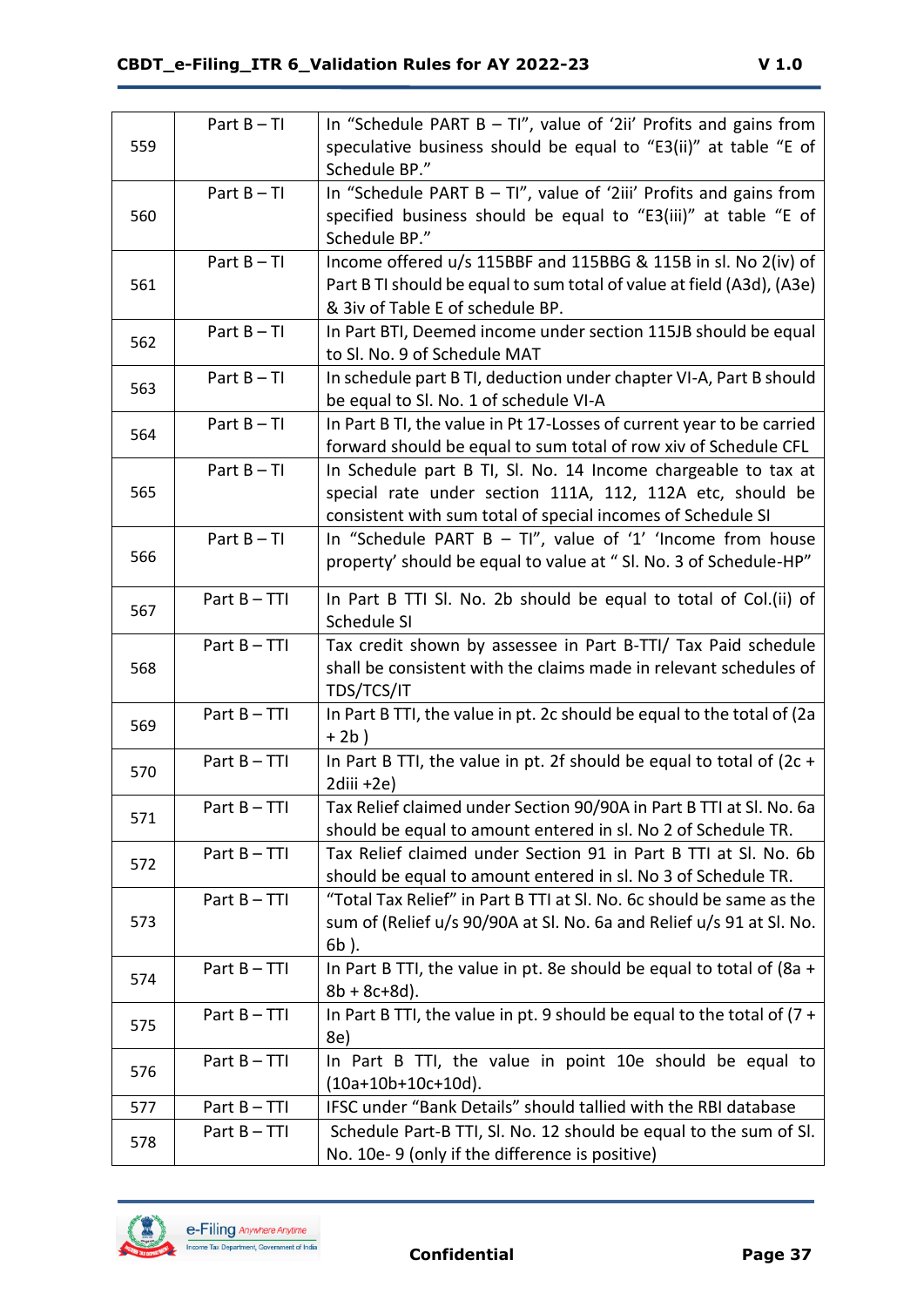| 579 | Part B-TTI          | If in Schedule Part-B TTI, Sl. No. 12 should be equal to the sum of<br>Sl. No. 9-10e (only if the difference is positive)                                                                                                                                                                       |  |  |
|-----|---------------------|-------------------------------------------------------------------------------------------------------------------------------------------------------------------------------------------------------------------------------------------------------------------------------------------------|--|--|
| 580 | Part B-TTI          | In "PART B-TTI", value at Sl. No. '3' "Gross tax payable" should be<br>equal to higher of value at Sl. No. 1d "Total Tax Payable on<br>deemed total income u/s 115JB" or value at Sl. No. 2f "Gross tax<br>liability"                                                                           |  |  |
| 581 | Part B-TTI          | In Schedule Part BTTI, Tax payable after credit u/s 115JAA at Sl.<br>No. 5, should be equal to sum of Sl. No. 3 -4                                                                                                                                                                              |  |  |
| 582 | Part B-TTI          | In "PART B- TTI", value at Sl. No. '7' "Net tax liability" should be<br>equal to value of Sl. No. $5 - SI$ . No. 6c                                                                                                                                                                             |  |  |
| 583 | Part B-TTI          | The value in pt. 1a -Tax payable on deemed total income under<br>section 115JB should be equal to Value at Sl. No. 10 of Schedule<br><b>MAT</b>                                                                                                                                                 |  |  |
| 584 | Part B-TTI          | In Part B TTI, Sl. No. 4 "Credit under section 115JAA of tax paid in<br>earlier years " should be equal to Sl. No. 5 of Schedule MATC                                                                                                                                                           |  |  |
| 585 | Part B-TTI          | In Part B TTI, the value in pt. 4-Credit under section 115JAA of tax<br>paid in earlier years cannot be claimed if Sl. No. 2f is less than Sl.<br>No. 1d                                                                                                                                        |  |  |
| 586 | Part B-TTI          | "Total Tax Payable on Deemed Total Income u/s 115JB" should<br>be equal to sum of (Tax Payable on Deemed Income plus<br>Surcharge plus Cess).                                                                                                                                                   |  |  |
| 587 | Part B-TTI          | In "Schedule Part B TTI" point "Advance Tax" paid should be equal<br>to the sum of total Tax Paid in schedule IT where date of deposit<br>is between 01/04/2021 and 31/03/2022.                                                                                                                 |  |  |
| 588 | Part B-TTI          | In "Schedule Part B TTI" Self-Assessment Tax should be equal to<br>the sum of total Tax Paid in schedule IT where date of deposit is<br>after 31/03/2022 for A.Y 2022-23.                                                                                                                       |  |  |
| 589 | Schedule IT         | In Schedule IT, Total of col 5 Tax Paid/Amount should be equal to<br>sum of individual values                                                                                                                                                                                                   |  |  |
| 590 | Schedule TDS        | Schedule TDS (Other than salary) [As<br>per<br>Form<br>In.<br>16A/16B/16C/16D], "The Amount of TDS claimed this year"<br>cannot be more than "Tax deducted"                                                                                                                                     |  |  |
| 591 | <b>Schedule TDS</b> | Schedule TDS (As per Form 16A/16B/16C/16D)/TCS,<br>In In<br>year of tax deduction cannot be '0' / 'null ' if there is a claim<br>brought forward of TDS                                                                                                                                         |  |  |
| 592 | <b>Schedule TDS</b> | In Schedule TDS -1 or TDS 2 total of 'TDS Credit claimed this year"<br>should be equal to sum of individual values                                                                                                                                                                              |  |  |
| 593 | Schedule TDS        | In Schedule TDS -1 or TDS-2, Unclaimed TDS brought forward &<br>details of TDS of current FY should be provided in different rows                                                                                                                                                               |  |  |
| 594 | Schedule TDS        | In Schedule TDS, 15B1, Details of TDS on Income (As per 16A<br>furnished by Deductor) or Schedule TDS, 15B2, Details of TDS on<br>Income (As per 16B/16C/16D furnished by Deductor), TDS credit<br>claimed this year in col. No. 9 cannot be more than Gross amount<br>disclosed in col. No. 11 |  |  |
| 595 | Schedule TDS        | In Schedule TDS, 15B1, Details of TDS on Income (As per 16A<br>furnished by Deductor), if TDS is claimed then Corresponding                                                                                                                                                                     |  |  |

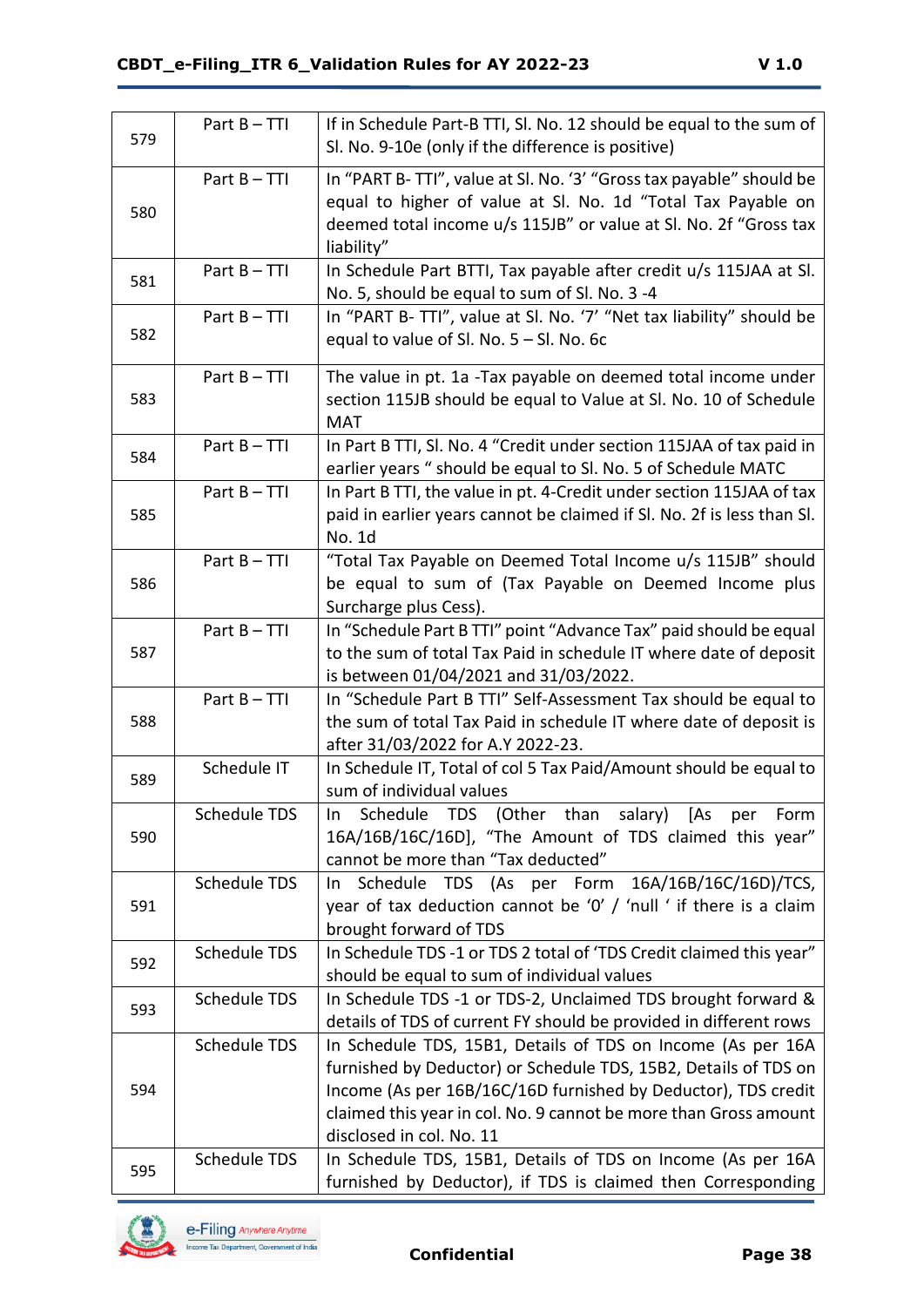|     |                     | Income/ withdrawals offered -<br>"Gross<br>Amount                    |  |  |  |  |
|-----|---------------------|----------------------------------------------------------------------|--|--|--|--|
|     |                     | " and "Head of Income" is to be mandatorily filled.                  |  |  |  |  |
|     | <b>Schedule TDS</b> | In Schedule TDS, 15B2, Details of TDS on Income (As per              |  |  |  |  |
| 596 |                     | 16B/16C/16D furnished by Deductor), if TDS is claimed then           |  |  |  |  |
|     |                     | Corresponding Income offered - "Gross Amount " and "Head of          |  |  |  |  |
|     |                     | Income" is to be mandatorily filled.                                 |  |  |  |  |
|     | <b>Schedule TDS</b> | TDS Claimed from the other person, shall not exceed TDS              |  |  |  |  |
| 597 |                     | deducted on such person in schedule TDS on Income (As per 16A        |  |  |  |  |
|     |                     | furnished by Deductor)                                               |  |  |  |  |
|     | <b>Schedule TDS</b> | TDS Claimed from the other person, shall not exceed TDS              |  |  |  |  |
| 598 |                     | deducted on such person in schedule TDS on Income (As per            |  |  |  |  |
|     |                     | 16B/16C/16D furnished by Deductor)                                   |  |  |  |  |
| 599 | <b>Schedule TDS</b> | In Schedule TDS 1 or TDS-2, if TDS credit relating to other person   |  |  |  |  |
|     |                     | is selected the PAN of other person shall be provided mandatorily    |  |  |  |  |
|     | Schedule TDS        | In Schedule TDS, 15B1, Details of TDS on Income (As per 16A          |  |  |  |  |
|     |                     | furnished by Deductor) or Schedule TDS, 15B2, Details of TDS on      |  |  |  |  |
| 600 |                     | Income (As per 16B/16C/16D furnished by Deductor), if TDS            |  |  |  |  |
|     |                     | credit relating to other person is selected then TAN of the          |  |  |  |  |
|     |                     | Deductor/ PAN of Tenant/ Buyer should be filled                      |  |  |  |  |
| 601 | <b>Schedule TDS</b> | In Schedule TDS1 or TDS2, claim of TDS in "Claimed in own hands"     |  |  |  |  |
|     |                     | should be less than or equal to "TDS b/f" or "TDS deducted           |  |  |  |  |
| 602 | <b>Schedule TCS</b> | In Schedule TCS, "The Amount of TCS claimed this year" Column        |  |  |  |  |
|     |                     | 7 cannot be more than "Tax collected"                                |  |  |  |  |
| 603 | <b>Schedule TCS</b> | In Schedule TCS total of col 7 "TCS credit out of (5) or (6) being   |  |  |  |  |
|     |                     | claimed this year" should be equal to sum of individual values       |  |  |  |  |
| 604 | Schedule 80G        | If deduction under section 80G claimed in sl. No (a) of Sch VI A     |  |  |  |  |
|     |                     | then its mandatory to fill details in Schedule 80G                   |  |  |  |  |
| 605 | Schedule 80G        | In Sch 80G Donee PAN cannot be same as "Assessee PAN" or             |  |  |  |  |
|     |                     | "PAN at Verification"                                                |  |  |  |  |
|     | Schedule 80G        | In Schedule 80G if value at field Total field of "Eligible amount of |  |  |  |  |
| 606 |                     | Donations" (E in Schedule 80G) cannot be more than value at field    |  |  |  |  |
|     |                     | "Total Donations" (E in Schedule 80G)                                |  |  |  |  |
| 607 | Schedule 80G        | In Sch 80G, Sl. No. A, B, C & D Amount donated in cash should not    |  |  |  |  |
|     |                     | exceed Rs. 2000                                                      |  |  |  |  |
| 608 | Schedule 80G        | In Sch 80G, Total Donation at point A, B, C & D should be equal to   |  |  |  |  |
|     |                     | the sum of Donation in Cash and Donation in other mode.              |  |  |  |  |
| 609 | Schedule 80G        | In Sch 80G, Total Donation at point E should be equal to the sum     |  |  |  |  |
|     |                     | of (Aiii + Biii + Ciii + Diii)                                       |  |  |  |  |
| 610 | Schedule 80G        | Assessee is claiming deduction u/s 80G more than qualifying          |  |  |  |  |
|     |                     | limit.                                                               |  |  |  |  |
|     | Schedule 80G        | In schedule 80G, If PAN is already entered in anyone of the set of   |  |  |  |  |
| 611 |                     | blocks (i.e 100%, 50%, with Qualifying limit, without Qualifying     |  |  |  |  |
|     |                     | limit) then same PAN cannot be entered in any other block            |  |  |  |  |
|     | Schedule 80G        | In Schedule VIA, value at SI. No. 1a of system calculated value of   |  |  |  |  |
| 612 |                     | 80G should match with value at eligible donation at Sl. No. E in     |  |  |  |  |
|     |                     | Schedule 80G                                                         |  |  |  |  |

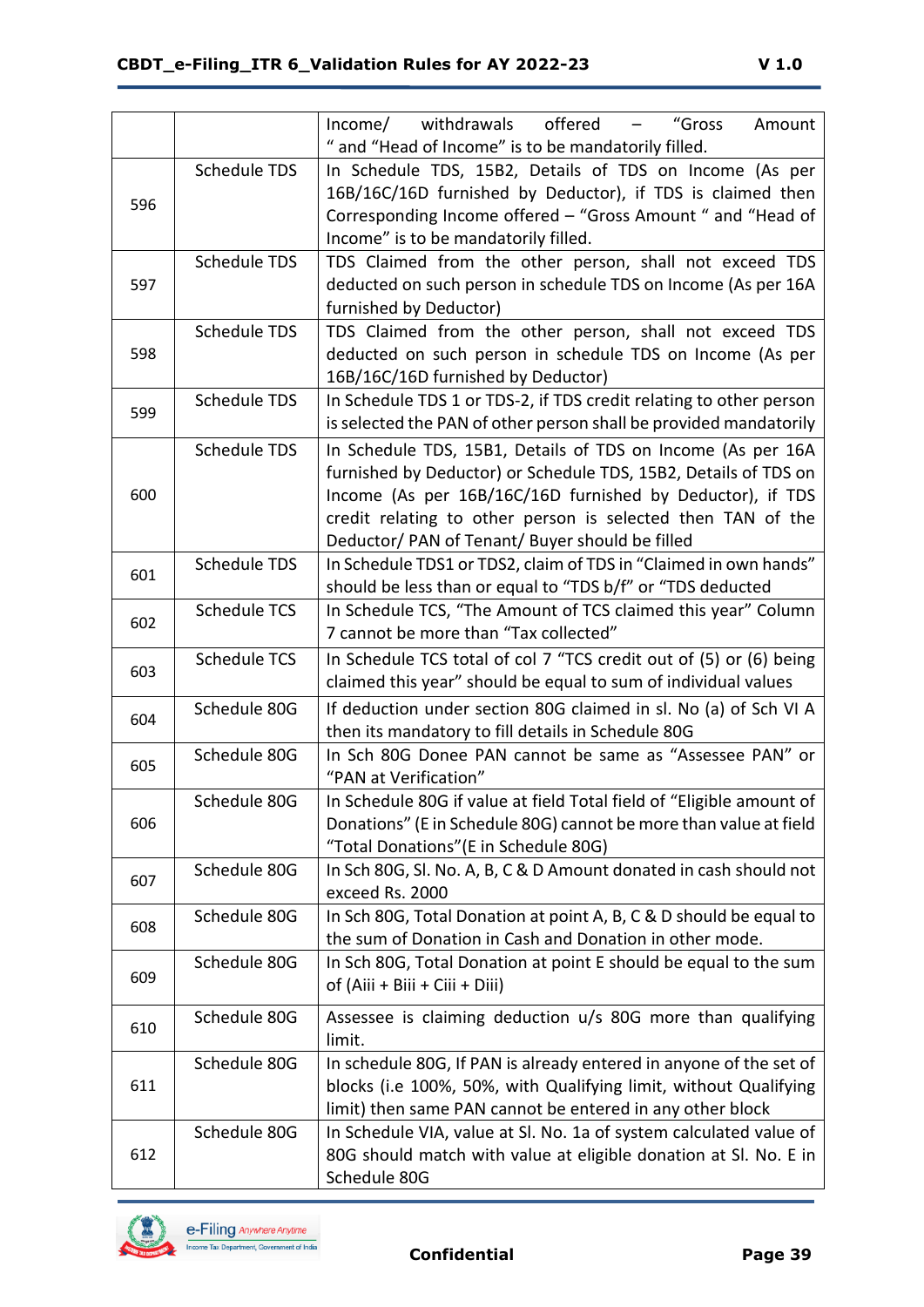| 613 | Schedule 80GGA        | In Sch 80GGA, Total Donation should be equal to the sum of                                                                                                                                                                                                                                                    |  |  |  |
|-----|-----------------------|---------------------------------------------------------------------------------------------------------------------------------------------------------------------------------------------------------------------------------------------------------------------------------------------------------------|--|--|--|
|     |                       | Donation in Cash and Donation in other mode.                                                                                                                                                                                                                                                                  |  |  |  |
| 614 | Schedule 80GGA        | In Sch 80GGA, Total Donation should be equal to the sum of (i+ii)                                                                                                                                                                                                                                             |  |  |  |
| 615 | Schedule 80GGA        | In Sch 80GGA, Amount donated in cash should not exceed Rs.<br>2000                                                                                                                                                                                                                                            |  |  |  |
| 616 | Schedule 80GGA        | In Sch 80GGA Donee PAN should not be same as "Assessee PAN"<br>or "PAN at Verification"                                                                                                                                                                                                                       |  |  |  |
| 617 | Schedule 80GGA        | If deduction u/s 80GGA is claimed in Sch VI A, details shall be<br>provided in Schedule 80GGA                                                                                                                                                                                                                 |  |  |  |
| 618 | Schedule 80-IA        | In "Schedule 80-IA" Total deductions under section 80-IA should<br>be equal to the value entered in $(a + b + c)$                                                                                                                                                                                             |  |  |  |
| 619 | Schedule 80-IB        | Total of Schedule 80-IB should be equal to sum of all individual<br>line items i.e (Total of a to f)                                                                                                                                                                                                          |  |  |  |
| 620 | Schedule 80-<br>IC/IE | Schedule 80-IC/80IE Sl. No. e should be equal to sum of Sl. No. a<br>to dh                                                                                                                                                                                                                                    |  |  |  |
| 621 | Schedule 80-<br>IC/IE | Schedule 80-IC or 80IE SI. No. dh should be equal to sum of SI. No.<br>$(da + db + dc + dd + de + df + dg)$                                                                                                                                                                                                   |  |  |  |
| 622 | Schedule 10AA         | Schedule 10AA value at field "Total deduction under section<br>10AA" in schedule 10AA should be equal to sum of "amount of<br>deduction"                                                                                                                                                                      |  |  |  |
| 623 | Schedule VI-A         | If opting for lower taxation under section 115BA, following<br>deductions cannot be claimed:<br>(i) schedule 10AA<br>(ii) Schedule 80<br>(iii) Part C deductions under chapter VI-A other than 80JJAA                                                                                                         |  |  |  |
| 624 | Schedule VI-A         | If opting for lower taxation under section 115BAB, following<br>deductions cannot be claimed:<br>(i) schedule 10AA<br>(ii) Schedule 80<br>(iii) Part C deductions under chapter VI-A other than 80JJAA or<br>80M                                                                                              |  |  |  |
| 625 | Schedule VI-A         | If opting for lower taxation under section 115BAA, following<br>deductions cannot be claimed:<br>(i) schedule 10AA<br>(ii) Schedule 80<br>(iii) Part C deductions under chapter VI-A other than 80JJAA and<br>80LA(1A) or 80M.                                                                                |  |  |  |
| 626 | Schedule VI-A         | Value claimed in 80-IA field in sch VI A at SI. No. 2e cannot be<br>higher than the value in Sch 80-IA at Sl. No. 2f                                                                                                                                                                                          |  |  |  |
| 627 | Schedule VI-A         | Assessee cannot claim deduction u/s 80IA in Sl. No. 2e of<br>schedule VI-A without filling Schedule 80IA                                                                                                                                                                                                      |  |  |  |
| 628 | Schedule VI-A         | Total Part C deduction under schedule VI-A cannot exceed Net<br>Profit or loss from business or profession other than speculative<br>business and specified business after applying rule 7A, 7B or 8, if<br>applicable after adjusting the current & brought forward losses<br>and reducing income u/s 44AE " |  |  |  |

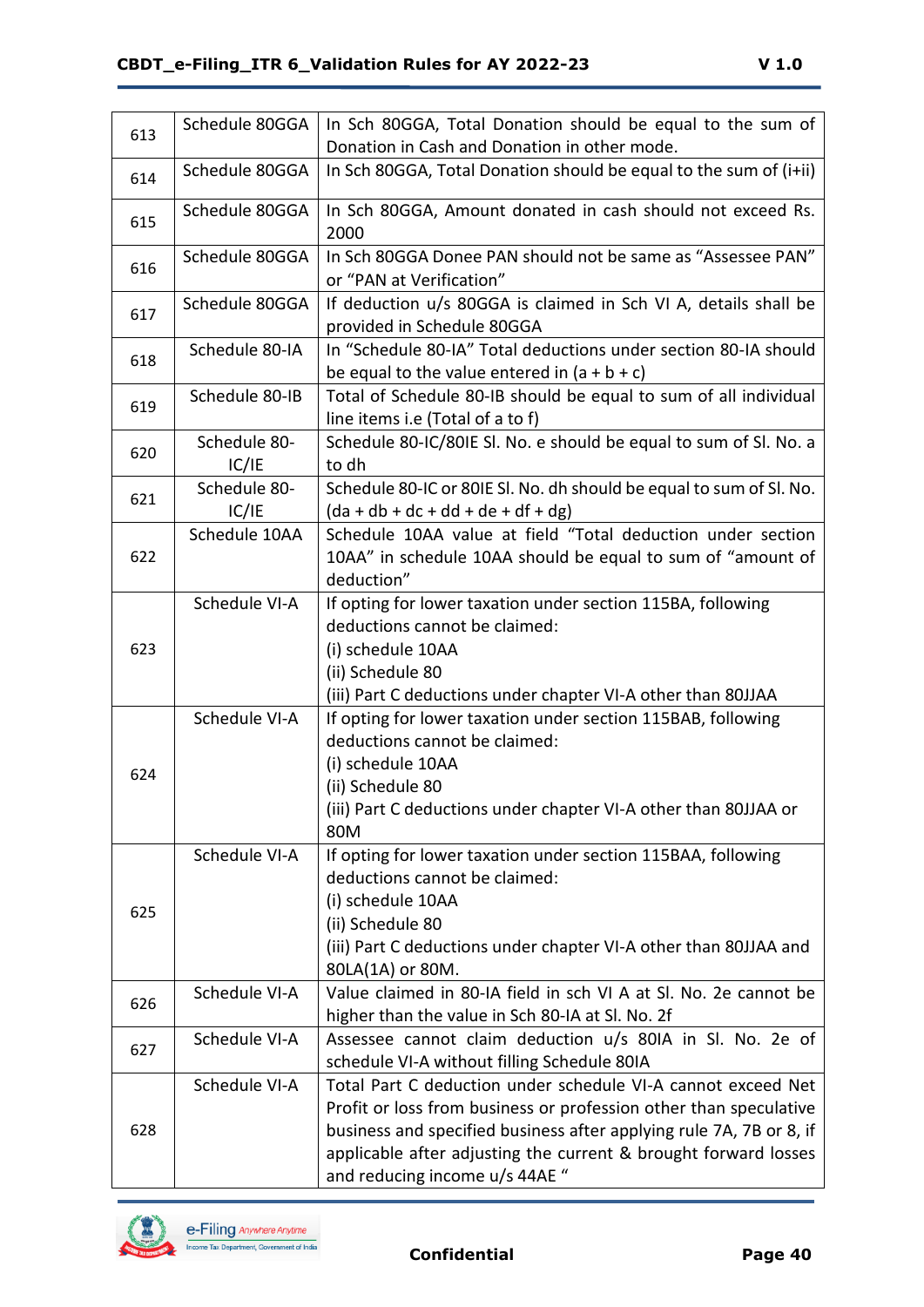| 629 | Schedule VI-A | Value claimed in 80-IB at Sl. No. 2h of Sch VI A cannot be higher<br>than the value in Sch 80-IB at "SI. No. K"                                                                                                                    |  |  |
|-----|---------------|------------------------------------------------------------------------------------------------------------------------------------------------------------------------------------------------------------------------------------|--|--|
| 630 | Schedule VI-A | In schedule VI-A, SI. No. $2h$ – Deduction $u/s$ 80-IB cannot be<br>claimed unless schedule 80-IB is filled                                                                                                                        |  |  |
| 631 | Schedule VI-A | Value claimed in 80-IC or 80IE at Sl. No. 2j in Sch VI A cannot be<br>higher than the value in Sch 80-IC/80IE (Sl. No. e)                                                                                                          |  |  |
| 632 | Schedule VI-A | In schedule VI-A, Sl. No. 2j, Deduction u/s 80-IC/IE cannot be<br>claimed unless schedule 80-IC/IE is filled.                                                                                                                      |  |  |
| 633 | Schedule VI-A | In Schedule VI-A SI. No. 3 should be equal to total of SI. No. 1 & 2                                                                                                                                                               |  |  |
| 634 | Schedule VI-A | In Schedule VI-A SI. No. 1"Total Deduction under Part B ( $a + b + c$<br>+ d)" should be equal to sum of Sl. No. a"80G" + b " section 80GGB<br>+ Sl. No. c "section 80GGA" + Sl. No. d " section 80GGC"                            |  |  |
| 635 | Schedule VI-A | In Schedule VIA SI. No. 1"Total Deduction under Part B ( $a + b + c$<br>+ d)" should be equal to sum of Sl. No. a "80G" + b "section 80GGB<br>+ Sl. No. c "section 80GGA" + Sl. No. d "section 80GGC"                              |  |  |
| 636 | Schedule VI-A | In Schedule VIA SI. No. 2 "Part C - Deduction in respect of certain<br>incomes" should be equal to total of Sl. No. e "section 80-IA" to<br>Sl. No. p "section 80PA"                                                               |  |  |
| 637 | Schedule VI-A | Sl. No.1(c) of Part B in Schedule VI-A: 80GGA is only allowed to<br>assessee having no Business Income.                                                                                                                            |  |  |
| 638 | Schedule VI-A | In schedule VI A, date of distribution of dividend cannot be after<br>"one month prior to the date for furnishing the return of income<br>under sub-section (1) of section 139" for deduction claimed<br>under section 80M         |  |  |
| 639 | Schedule VI-A | In Schedule VIA, both 80LA(1) and 80LA(1A) cannot be claimed<br>together                                                                                                                                                           |  |  |
| 640 | Schedule VI-A | In Sch VIA 80LA(1A) can be claimed only if in Part A General,<br>"Whether assessee is located in an International Financial<br>Services Centre and derives income solely in convertible foreign<br>exchange?" is selected as "Yes" |  |  |
| 641 | Schedule VI-A | In Sch VIA 80LA(1) can be claimed only if in Part A General,<br>"Whether assessee is located in an International Financial<br>Services Centre and derives income solely in convertible foreign<br>exchange?" is selected as "No"   |  |  |
| 642 | Schedule VI-A | Deduction claimed u/s 80M cannot exceed dividend income<br>offered in schedule OS and schedule BP subject to maximum of<br>balance income at sl. no. xiii(5) and ii(5) of schedule BFLA                                            |  |  |
| 643 | Schedule VI-A | Foreign company cannot claim deduction u/s 80M                                                                                                                                                                                     |  |  |
| 644 | Schedule VI-A | Deduction u/s 80PA shall not be allowed if the nature of business<br>code is selected other than 1001 to 1018 from schedule nature of<br>business                                                                                  |  |  |
| 645 | Schedule VI-A | In schedule VI-A if deduction u/s section 80M is claimed then it is<br>mandatory to select one of the option from dropdown as<br>Schedule OS or Schedule BP as applicable                                                          |  |  |

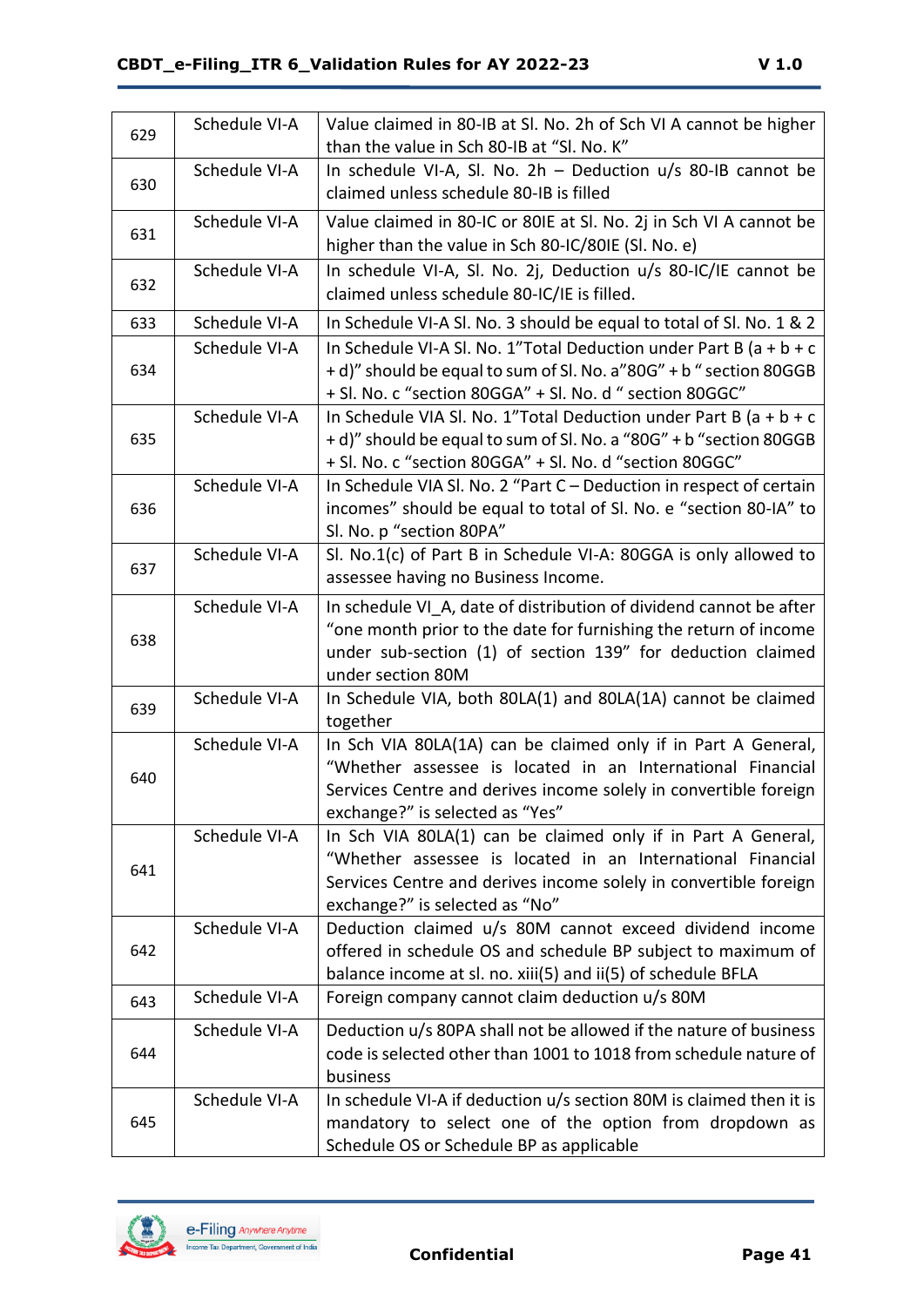| 646 | Verification | In Part A General "Name of the representative, Capacity of the   |
|-----|--------------|------------------------------------------------------------------|
|     |              | representative, Address of the representative and Permanent      |
|     |              | Account Number (PAN)/ Aadhaar of the representative" is          |
|     |              | mandatory if in schedule "Verification" Verification capacity is |
|     |              | selected as "Representative" from drop down                      |
|     | Verification | In case of domestic company, PAN entered at "Verification"       |
| 647 |              | should match with any of the PAN entered at "Key persons"        |
|     |              |                                                                  |

# <span id="page-41-0"></span>**2.2 Category B:**

#### **Table 3: Category B Rules**

| <b>S. No.</b> | <b>Schedule</b>  | <b>Scenarios</b>                                                      |  |  |
|---------------|------------------|-----------------------------------------------------------------------|--|--|
| 1             | Part A - General | if assessee is liable to audit u/s 44AB, then it is mandatory to file |  |  |
|               | Information      | tax audit report u/s 3CA-3CD / Form 3CB-3CD online.                   |  |  |
|               | Part A - General | if income declared in section 44AD then it is mandatory to upload     |  |  |
|               | Information      | Audit report u/s 44DA in Form 3CE on or before due date.              |  |  |
|               | Schedule TDS     | As per Rule 37BA of the Income Tax Rules, 1962, read with             |  |  |
|               |                  | Section 199 of the Income Tax Act, 1961, credit of tax deducted       |  |  |
|               |                  | at source shall be given for the assessment year for which such       |  |  |
| 3             |                  | income is assessable. Thus, please ensure that the schedules          |  |  |
|               |                  | contain the details of the receipts and are not left blank. Further,  |  |  |
|               |                  | ensure that all the receipts / income on which credit is claimed      |  |  |
|               |                  | as per 26AS are appearing in the return.                              |  |  |

# <span id="page-41-1"></span>**2.3 Category D:**

### **Table 4: Category D Rules**

| <b>S. No.</b>  | <b>Schedule</b>  | <b>Scenarios</b>                                                     |  |  |  |
|----------------|------------------|----------------------------------------------------------------------|--|--|--|
|                | Part A - General | In case assessee is showing capital gain/loss on slump sale basis,   |  |  |  |
|                | Information      | form 3CEA is required to be uploaded on or before due date.          |  |  |  |
| $\overline{2}$ | Part A - General | If assessee is liable to audit u/s 92E as per the Income Tax Return, |  |  |  |
|                | Information      | then Form 3CEB is required to be uploaded on or before due date.     |  |  |  |
|                | Part A - General | Benefit of lower tax rates u/s 115BA will be allowed only if Form    |  |  |  |
| 3              | Information      | 10IB is uploaded on or before due date of filing of return of        |  |  |  |
|                |                  | income                                                               |  |  |  |
|                | Part A - General | Benefit of lower tax rates u/s 115BAA will be allowed only if Form   |  |  |  |
| 4              | Information      | 10ID is uploaded on or before due date of filing of return of        |  |  |  |
|                |                  | income                                                               |  |  |  |
|                | Part A - General | Benefit of lower tax rates u/s 115BAB will be allowed only if Form   |  |  |  |
| 5              | Information      | 10IE is uploaded on or before due date of filing of return of        |  |  |  |
|                |                  | income                                                               |  |  |  |

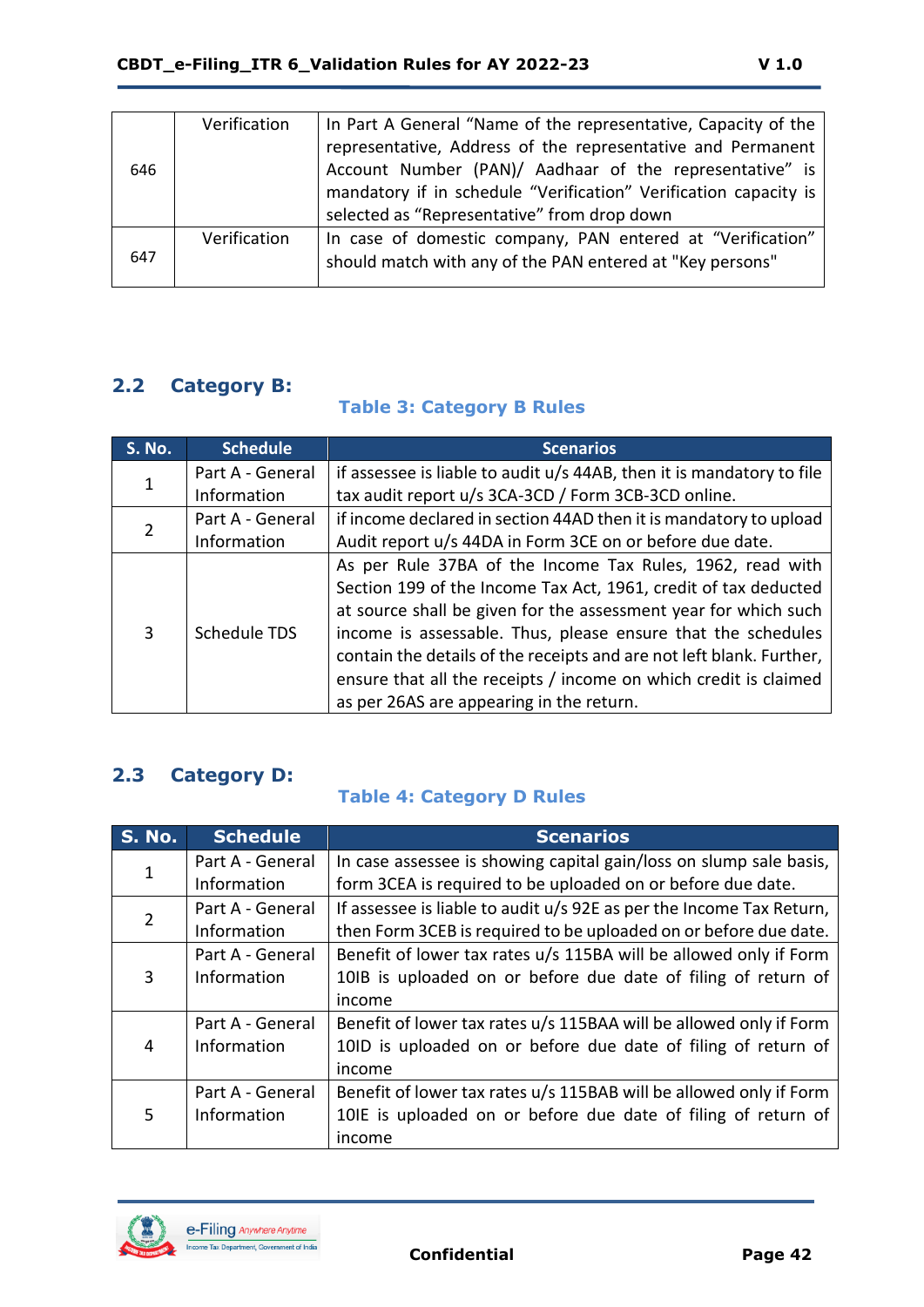| 6  | Schedule BP   | If assessee showed income under tonnage scheme but form 66 is<br>not yet filed.                                                      |  |  |
|----|---------------|--------------------------------------------------------------------------------------------------------------------------------------|--|--|
| 7  | Schedule BP   | In schedule BP, income offered u/s 44DAat Sl. No. 36(viii) should<br>be equal to income as per form 3CE (Income will be increased if |  |  |
|    |               | amount is more in Form 44DA)                                                                                                         |  |  |
|    | Schedule BP   | In schedule BP, income offered u/s "Chapter-XII-G (tonnage)"                                                                         |  |  |
| 8  |               | should be equal to income as per form 66 (Income will be                                                                             |  |  |
|    |               | increased if amount is more in Form 66)                                                                                              |  |  |
|    | Schedule OS   | in schedule OS, Income offered u/s 115BBF have to mandatorily                                                                        |  |  |
| 9  |               | accompanied with form 3CFA, otherwise income will be<br>chargeable at Normal rates                                                   |  |  |
|    | Schedule OS   | To offer income u/s 115BBF, Taxpayer has to be resident and                                                                          |  |  |
| 10 |               | return has to be filed within the due date, and should be in receipt                                                                 |  |  |
|    |               | of such income                                                                                                                       |  |  |
| 11 | Schedule DOA  | Schedule DOA Sl. No. 17 should be equal to sum of Sl. No. 5+8-3-                                                                     |  |  |
|    |               | $4 - 7 - 16$                                                                                                                         |  |  |
| 12 | Schedule DPM  | Schedule DPM, value at Sl. No. 20 should be equal to " $5 + 8 - 3 - 1$                                                               |  |  |
|    |               | 4 -7 - 19". Please enter properly                                                                                                    |  |  |
|    | Schedule MAT  | In schedule MAT SI. No. 9 "Book Profits" should be equal to book                                                                     |  |  |
| 13 |               | profits at per Form 29B" Report under section 115JB of the<br>Income-tax Act, 1961 for computing Book profits and Minimum            |  |  |
|    |               | Alternate Tax "(Income will be increased if amount is more in                                                                        |  |  |
|    |               | Form 29B)                                                                                                                            |  |  |
|    | Part B - TI   | In Part BTI Part C - Deduction can be claimed if the return is filed                                                                 |  |  |
| 14 |               | on or before the due date specified u/s 139(1)                                                                                       |  |  |
|    | Part B-TI     | In Part BTI, Sl. No. 12 "Deduction u/s 10AA" can be claimed only if                                                                  |  |  |
|    |               | the return is filed on or before the due date specified $u/s$ 139(1)                                                                 |  |  |
| 15 |               |                                                                                                                                      |  |  |
|    | Part B-TI     | In Part B TI, Sl. No. 11B>0 and Value at field (I) of Part C-Deduction                                                               |  |  |
| 16 |               | in Schedule VI-A is greater than ZERO and Form 10DA has not                                                                          |  |  |
|    |               | been filed                                                                                                                           |  |  |
| 17 | Part B-TTI    | If assessed claiming relief u/s 90 & 91 then it is mandatory to file                                                                 |  |  |
|    |               | form 67                                                                                                                              |  |  |
| 18 | Part B-TTI    | It is mandatory to file form 29B if tax as per MAT is more than tax                                                                  |  |  |
|    | Schedule 80   | as per Normal provisions of the act.<br>Deduction u/s 80-I(7) or u/s 80-IA(7) or u/s 80-IB or u/s. 80 IC or                          |  |  |
| 19 |               | u/s. 80IE is claimed but Form 10CCB is not filed / 10CCB is not filed                                                                |  |  |
|    |               | within due date for the AY 2022-23 or date as extended                                                                               |  |  |
|    | Schedule 10AA | Deduction u/s 10AA is claimed in the Income Tax Return but Form                                                                      |  |  |
| 20 |               | 56F is not yet filed                                                                                                                 |  |  |
|    | Schedule 10AA | In schedule 10AA there is an inconsistency in the deduction                                                                          |  |  |
| 21 |               | claimed u/s 10AA and amount mentioned in Form 56F (deduction                                                                         |  |  |
|    |               | will be reduced based on the entries in the form)                                                                                    |  |  |
| 22 | Schedule VI-A | Ensure filing of form 10CCF within specified due date in order to                                                                    |  |  |
| 23 | Schedule VI-A | claim benefit of section 80LA/80lA(1A)"<br>In schedule VI A, deduction claimed u/s 80JJAA at SI. No. 2l should                       |  |  |

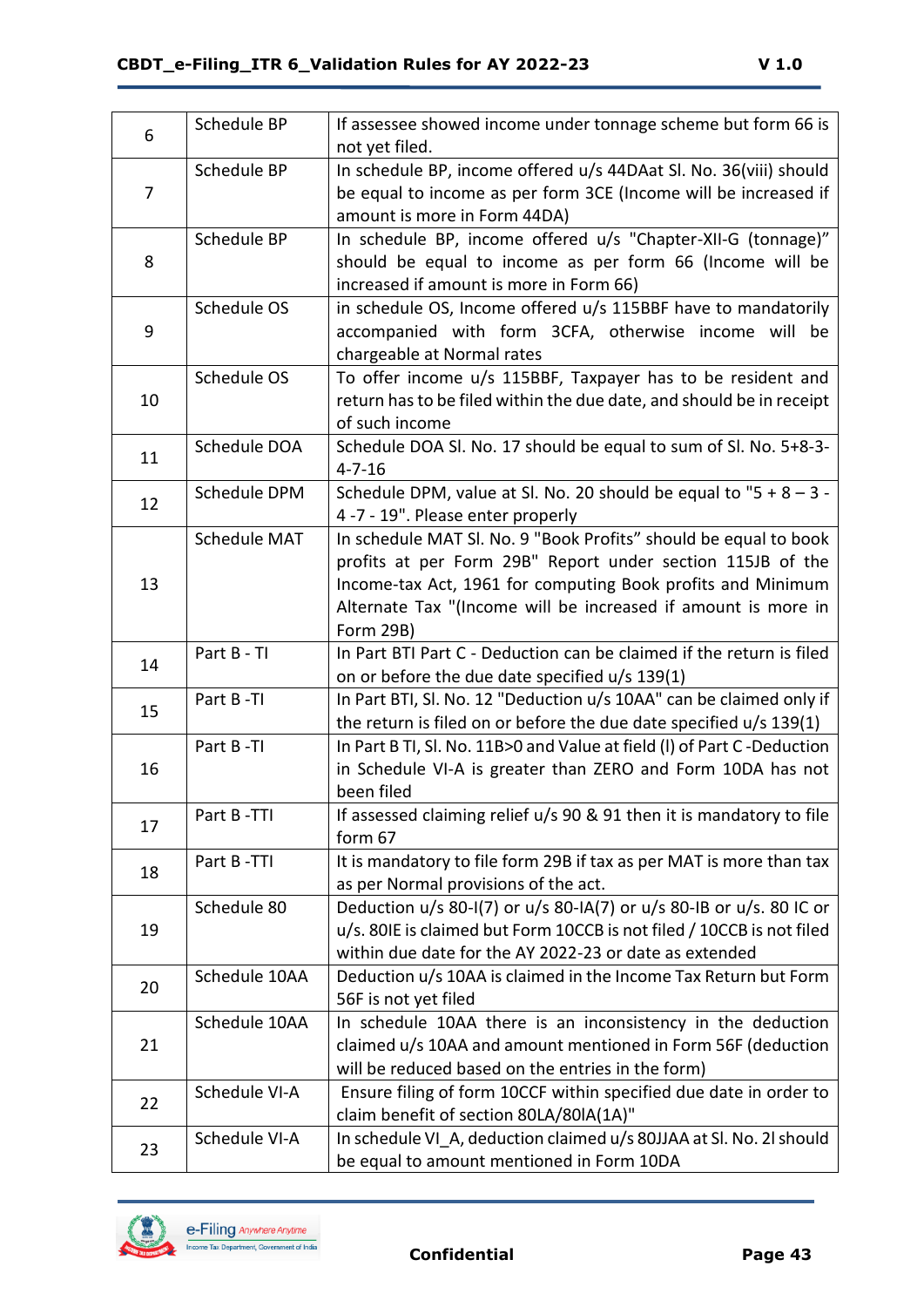|    | Schedule VI-A | In schedule VI A, deduction claimed u/s 80LA(1)/80LA(1A) at SI.    |  |  |  |
|----|---------------|--------------------------------------------------------------------|--|--|--|
| 24 |               | No. 2m/n should be equal to amount mentioned in Form 10CCF         |  |  |  |
|    |               | (Deduction will be reduced based on the entries in the form)       |  |  |  |
| 25 | Schedule VI-A | In schedule VI_A, deduction claimed u/s 80IA at Sl. No. 2e should  |  |  |  |
|    |               | be equal to sum of amount mentioned in Form 10CCB                  |  |  |  |
| 26 | Schedule VI-A | In schedule VI_A, deduction claimed u/s 80IB at Sl. No. 2h should  |  |  |  |
|    |               | be equal to sum of amount mentioned in Form 10CCB                  |  |  |  |
| 27 | Schedule VI-A | In schedule VI_A, deduction claimed u/s 80IAB at SI. No. 2f should |  |  |  |
|    |               | be equal to sum of amount mentioned in Form 10CCB                  |  |  |  |
| 28 | Schedule VI-A | In schedule VI A, deduction claimed u/s 80IAC at SI. No. 2g should |  |  |  |
|    |               | be equal to sum of amount mentioned in Form 10CCB                  |  |  |  |
| 29 | Schedule VI-A | In schedule VI A, deduction claimed u/s 80IC/80ID at Sl. No. 2j    |  |  |  |
|    |               | should be equal to sum of amount mentioned in Form 10CCB           |  |  |  |
|    | Schedule EI   | In Schedule EI at SI. No. 3a, if amount mentioned for section      |  |  |  |
| 30 |               | 10(23FF) is more than zero please ensure to file form 10-II before |  |  |  |
|    |               | one month of due date of filling of return                         |  |  |  |
|    | Schedule EI   | In Schedule EI at SI. No. 3a, if amount mentioned for section      |  |  |  |
| 31 |               | 10(4D) is more than zero please ensure to file form 10-IK before   |  |  |  |
|    |               | one month of due date of filling of return                         |  |  |  |
|    |               | All the effects reported in the audit reports Form 3CD are         |  |  |  |
|    |               | expected to be routed through Schedule OI and Schedule BP,         |  |  |  |
| 32 |               | based on the mappings provided. Mapping related to these rules     |  |  |  |
|    |               | are provided in Annexure 1 below                                   |  |  |  |

#### **Annexure 1**

Following fields of ITR should be tallied with corresponding amount mentioned in Tax Audit report i.e Form 3CD

| <b>Schedule</b><br>Name in ITR          | <b>Field Name in ITR</b>       | <b>Field in</b><br><b>ITR</b> | <b>Field in Form 3CD</b>      |
|-----------------------------------------|--------------------------------|-------------------------------|-------------------------------|
| <b>Schedule OI</b><br><b>Section 28</b> |                                |                               |                               |
|                                         | the items falling within the   | SI.                           | No.<br>Form 3CD clause 16 (a) |
|                                         | scope of section 28            | 5(a)                          |                               |
|                                         | proforma credits,<br>The       | SI.                           | No.<br>Form 3CD clause 16 (b) |
|                                         | drawbacks, refund of duty of   | 5(b)                          |                               |
|                                         | customs or excise or service   |                               |                               |
|                                         | tax, or refund of sales tax or |                               |                               |
|                                         | value added tax, or refund of  |                               |                               |
|                                         | GST, where such credits,       |                               |                               |
|                                         | drawbacks or refunds are       |                               |                               |
|                                         | admitted as due by the         |                               |                               |
|                                         | authorities concerned          |                               |                               |
|                                         |                                |                               |                               |
|                                         |                                |                               | Form 3CD clause 16 (c)        |
|                                         |                                |                               |                               |

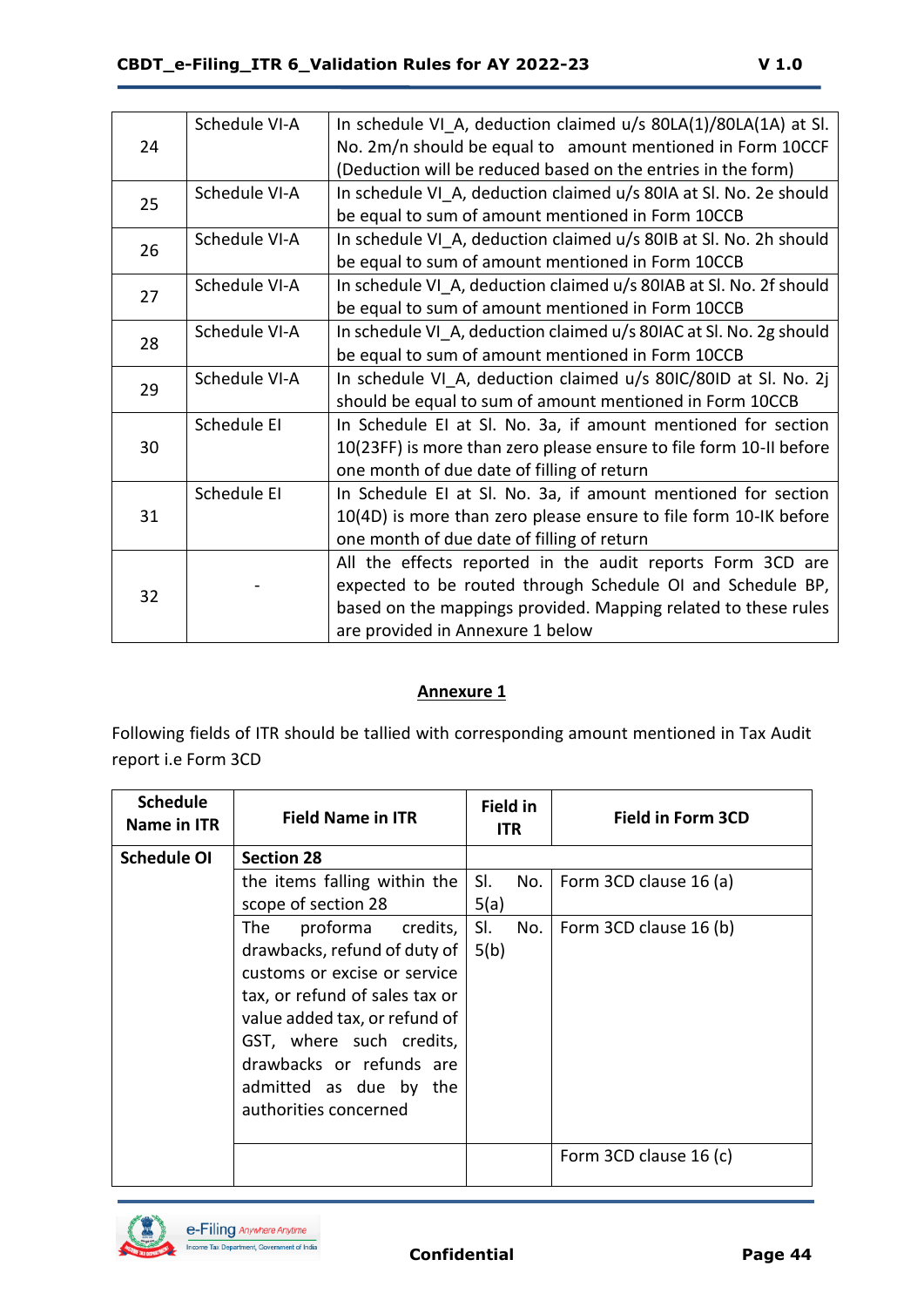| escalation claims accepted                                     | SI.         | No. |                                     |
|----------------------------------------------------------------|-------------|-----|-------------------------------------|
| during the previous year                                       | 5(c)        |     |                                     |
| Any other item of income                                       | SI.<br>5(d) | No. | Form 3CD clause 16 (d)              |
|                                                                |             |     |                                     |
|                                                                |             |     |                                     |
| <b>Section 36</b>                                              |             |     |                                     |
| sum<br>paid<br>Any<br>to<br>an                                 | SI.         | No. | Form 3CD clause 20(a)               |
| employee<br>as<br>bonus<br>or<br>for<br>commission<br>services | 6(c)        |     |                                     |
| rendered, where such sum                                       |             |     |                                     |
| was otherwise payable to                                       |             |     |                                     |
| him<br>profits<br>as<br>or                                     |             |     |                                     |
| dividend.[36(1)(ii)]                                           |             |     |                                     |
| Any amount of interest paid                                    | SI.         | No. | Form 3CD clause 21(i)               |
| respect of borrowed<br>in                                      | 6(d)        |     |                                     |
| capital $[36(1)(iii)]$                                         |             |     |                                     |
| Any sum received from                                          | SI.         | No. | 3CD<br>20(b)<br>Form<br>clause      |
| employees as contribution<br>to any provident fund or          | 6(k)        |     | of $(1+2+3+4+5)$<br>Sum             |
| superannuation fund or any                                     |             |     | as<br>mentioned below:              |
| fund set up under ESI Act or                                   |             |     |                                     |
| any other fund for the                                         |             |     | 1) if Actual date or due date or    |
| welfare of employees to the                                    |             |     | both are blank or null or 0 then    |
| extent not credited to the                                     |             |     | sum received from employees         |
| employees account on or                                        |             |     | 2) if Actual date is before FY (1st |
| before the<br>due<br>date                                      |             |     | April 2021), then sum received      |
| [36(1)(va)]                                                    |             |     | from employees                      |
|                                                                |             |     |                                     |
|                                                                |             |     | 3) if Actual date & due date are    |
|                                                                |             |     | beyond the due date of filing of    |
|                                                                |             |     | return then sum received from       |
|                                                                |             |     | employees                           |
|                                                                |             |     | 4) If amount is paid after due      |
|                                                                |             |     | date of payment or due date of      |
|                                                                |             |     | payment of date of payment is       |
|                                                                |             |     | blank/null/invalid<br>then<br>sum   |
|                                                                |             |     | received from employees             |
|                                                                |             |     | 5) If actual amount paid is within  |
|                                                                |             |     | the due date of payment then        |
|                                                                |             |     | difference of sum received from     |
|                                                                |             |     | employees as reduced by actual      |
|                                                                |             |     | amount paid if the difference is    |



**Confidential Page 45**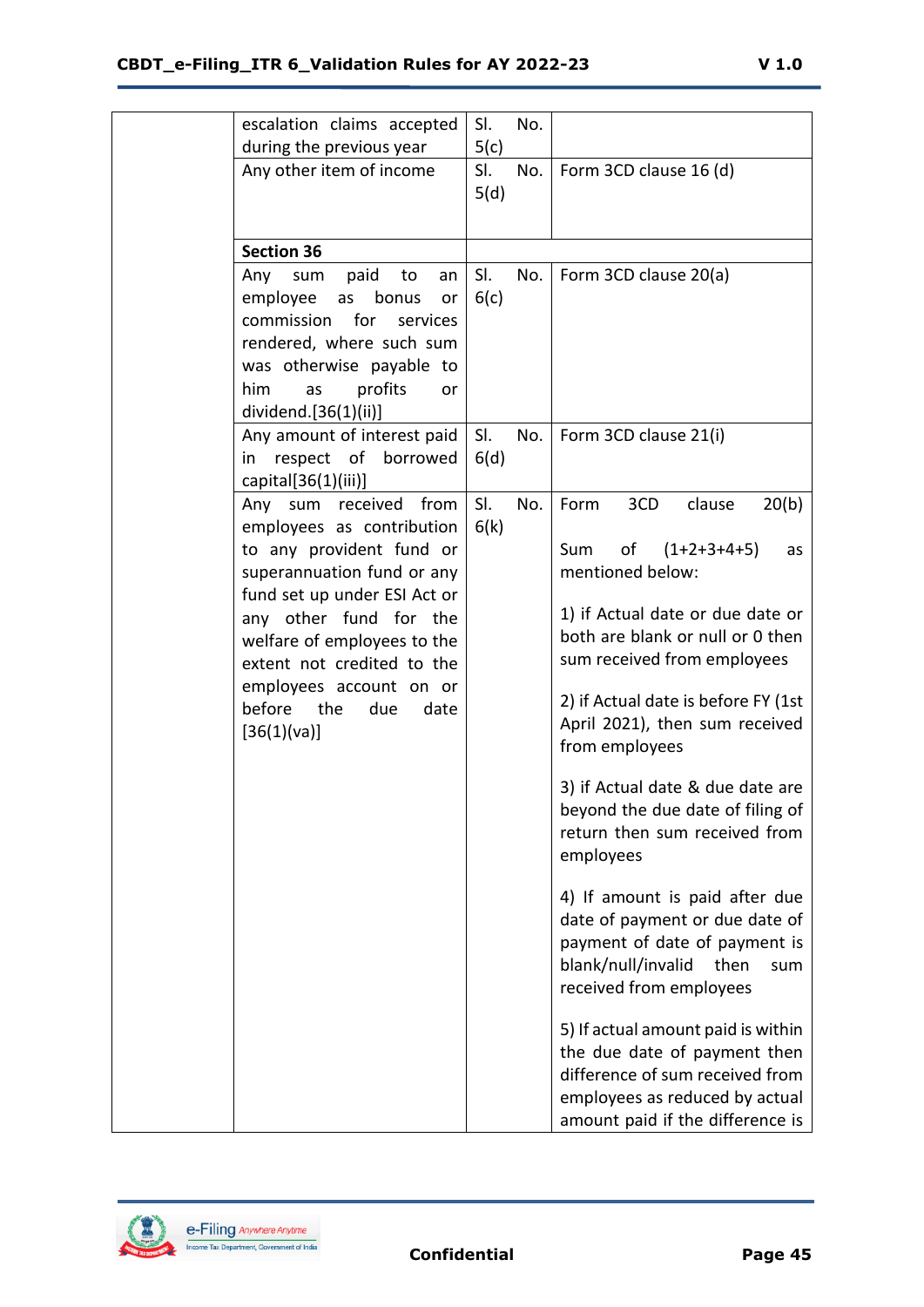|                                                                                                                                                                         |                     | positive and sum received from<br>employees is greater than 'zero'                                                                                                                                                                           |
|-------------------------------------------------------------------------------------------------------------------------------------------------------------------------|---------------------|----------------------------------------------------------------------------------------------------------------------------------------------------------------------------------------------------------------------------------------------|
| <b>Section 37</b>                                                                                                                                                       |                     |                                                                                                                                                                                                                                              |
| Expenditure<br>of<br>capital<br>nature [37(1)]                                                                                                                          | SI.<br>No.<br>7(a)  | Form 3CD, Clause 21 (a) "field<br>Capital Expenditure" Column<br>"Amount"                                                                                                                                                                    |
| of<br>Expenditure<br>personal<br>nature;[37(1)]                                                                                                                         | SI.<br>No.<br>7(b)  | Form 3CD, Clause 21 (a) "field<br>Personal Expenditure" Column<br>"Amount"                                                                                                                                                                   |
| Expenditure<br>on<br>advertisement<br>in<br>any<br>souvenir, brochure,<br>tract,<br>the<br>pamphlet<br>or<br>like,<br>published<br>political<br>by a<br>party; [37(2B)] | SI.<br>No.<br>7(d)  | Form 3CD, Clause 21 (a) "field<br>Advertisement<br>expenditure"<br>column "Amount"                                                                                                                                                           |
| Expenditure<br>by way<br>of<br>penalty or fine for violation<br>of any law for the time being<br>in force;                                                              | SI.<br>No.<br>7(e)  | Form 3CD, Clause 21 (a) "field<br>penalty or fine by violation of<br>any law" column "Amount"                                                                                                                                                |
| Any other penalty or fine;                                                                                                                                              | SI.<br>No.<br>7(f)  | Form 3CD, Clause 21 (a) "field<br>any other Penalty or fine "<br>column "Amount"                                                                                                                                                             |
| Expenditure incurred for any<br>purpose which is an offence<br>or which is prohibited by<br>law;                                                                        | SI.<br>No.<br>7(g)  | Form<br>3CD, Clause<br>21<br>(a)<br>"Expenditure incurred for any<br>purpose which is an offence or<br>which is prohibited by law "<br>column "Amount"                                                                                       |
| Amount of any liability of a<br>contingent nature                                                                                                                       | SI.<br>No.<br>7(i)  | From Form 3CD, Clause 21 (g)<br>"Particulars of any liability<br>contingent in nature" column<br>"Amount"                                                                                                                                    |
| <b>Section 40</b>                                                                                                                                                       |                     |                                                                                                                                                                                                                                              |
| Amount disallowable under<br>section 40 (a)(i), on account<br>of<br>non-compliance<br>with<br>provisions of Chapter XVII-B                                              | SI.<br>No.<br>8A(a) | Form 3CD, clause 21(b)(i) sum of<br>21(b)(i)(A) field "Disallowance "<br>and 21(b)(i)(B) field "amount of<br>payment"                                                                                                                        |
| Amount disallowable under<br>section 40(a)(ia) on account<br>of non-compliance with the<br>provisions of Chapter XVII-B                                                 | SI.<br>No.<br>8A(b) | 30% of Form<br>3CD, clause<br>21(b)(ii) sum of 21(b)(ii)(A) field<br>"Disallowance " and 21(b)(ii)(B)<br>field "{(amount of tax deducted<br>-amount<br>of<br>tax<br>deposited)/Amount<br>οf<br>tax<br>deducted}*<br>of<br>amount<br>payment" |

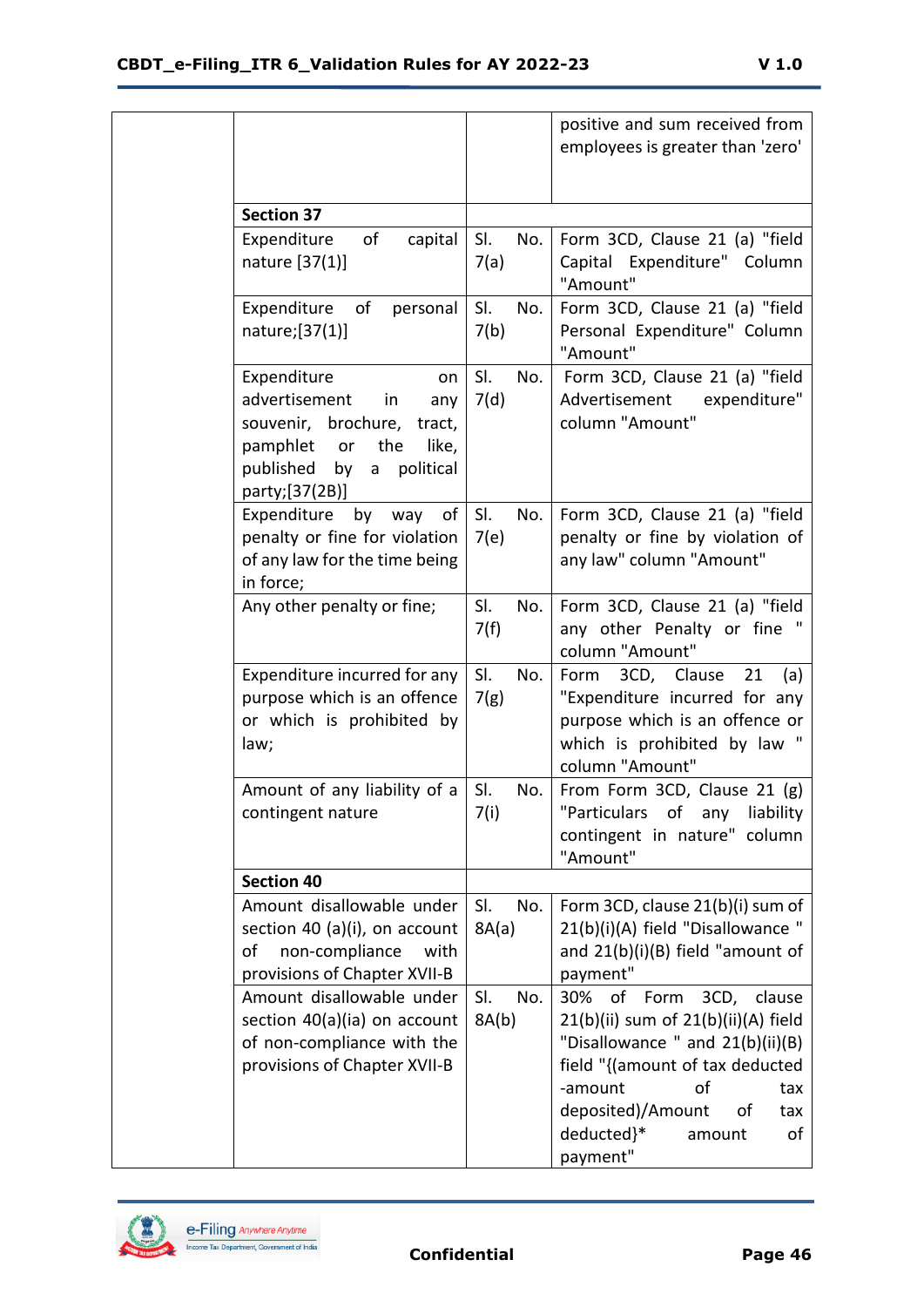of non-compliance with the

Amount disallowable under | SI. section 40(a)(ib) on account 8A(c)

No.

| Cause 21(b)(iii) sum<br>οf        |
|-----------------------------------|
| 21(b)(iii)(A) field "amount of    |
| payment" and 21(b)(iii)(B) field  |
| "{(amount of tax deducted -       |
| Ωf<br>amount<br>tax               |
| deposited)/Amount<br>of<br>tax    |
| deducted}*<br>οf<br>amount        |
| payment"                          |
| Form 3CD, clause 21(b)(vii) field |
| "Amount of payment"               |

| provisions of Chapter VIII of<br>the Finance Act, 2016                                                                                                                                                                                                                              |                     | "{(amount of tax deducted -<br>of<br>amount<br>tax<br>deposited)/Amount<br>of<br>tax<br>deducted}*<br>of<br>amount<br>payment" |
|-------------------------------------------------------------------------------------------------------------------------------------------------------------------------------------------------------------------------------------------------------------------------------------|---------------------|--------------------------------------------------------------------------------------------------------------------------------|
| Amount disallowable under<br>section 40(a)(iii) on account<br>of non-compliance with the<br>provisions of Chapter XVII-B                                                                                                                                                            | SI.<br>No.<br>8A(d) | Form 3CD, clause 21(b)(vii) field<br>"Amount of payment"                                                                       |
| Amount paid as wealth<br>$\text{tax}[40(a)(iia)]$                                                                                                                                                                                                                                   | SI.<br>No.<br>8A(f) | Form 3CD, clause $21(b)(v)$                                                                                                    |
| Amount paid by way of<br>royalty, license fee, service<br>fee etc.<br>as per<br>section<br>40(a)(iib)                                                                                                                                                                               | SI.<br>No.<br>8A(g) | Form 3CD, clause 21(b)(vi)                                                                                                     |
| Amount of interest, salary,<br>bonus, commission<br>or<br>remuneration paid to any<br>partner<br>member<br>or<br>inadmissible under section<br>[40(b)/40(ba)]                                                                                                                       | SI.<br>No.<br>8A(h) | From<br>Form<br>3CD,"Total<br>of<br>column "Amount Inadmissible"<br>as per Sl. No. 21(c) of form 3CD                           |
| <b>Section 40A</b>                                                                                                                                                                                                                                                                  |                     |                                                                                                                                |
| paid, otherwise<br>Amount<br>than<br>by account<br>payee<br>cheque or account payee<br>bank draft or<br>use<br>οf<br>electronic clearing system<br>through a bank account or<br>through<br>such<br>electronic<br>mode as may be prescribed,<br>disallowable under section<br>40A(3) | SI.<br>No.<br>9(b)  | Form 3CD, clause 21(d)(A) field "<br>Amount"                                                                                   |
| Provision for payment of<br>gratuity[40A(7)]                                                                                                                                                                                                                                        | SI.<br>No.<br>9(c)  | Form 3CD, clause 21(e)                                                                                                         |
| paid<br>by the<br>sum<br>any<br>assessee as an employer for<br>setting up or as contribution<br>to any fund, trust, company,<br>AOP, or BOI or society or any<br>other institution;[40A(9)]                                                                                         | SI.<br>No.<br>9(d)  | Form 3CD, clause 21(f)                                                                                                         |

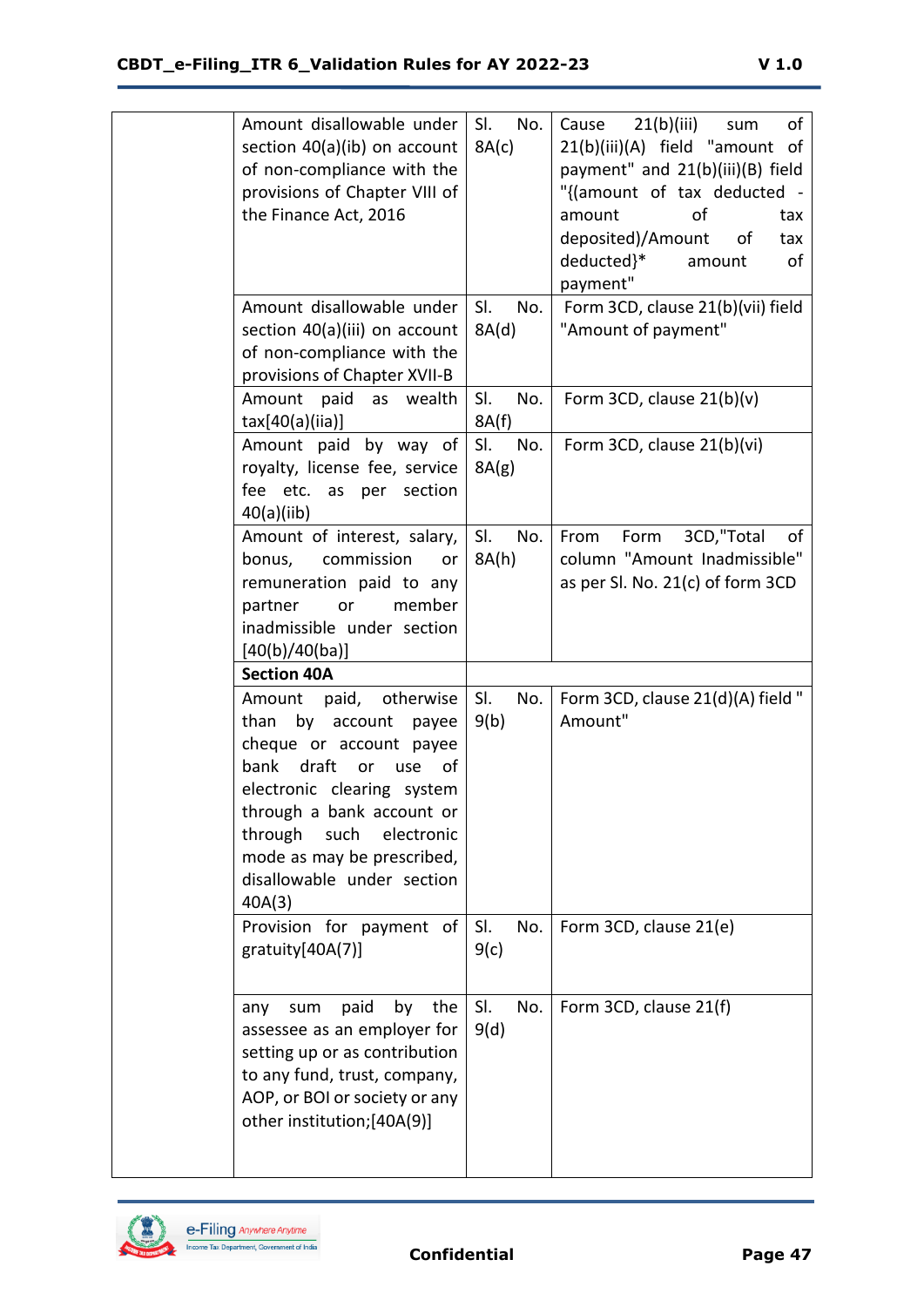| <b>Section 43B (Allowable)</b>                                                                                                                                                                                                                 |                     |                                                                                                             |
|------------------------------------------------------------------------------------------------------------------------------------------------------------------------------------------------------------------------------------------------|---------------------|-------------------------------------------------------------------------------------------------------------|
| Any sum in the nature of tax,<br>duty, cess or fee under any<br>law                                                                                                                                                                            | SI.<br>No.<br>10(a) | Form 3CD "Clause 26(A)(a)" Sum<br>of figure mentioned at column<br>"Amount" if clause 43B(a) is<br>selected |
| Any sum payable by way of<br>contribution<br>to<br>any<br>provident<br>fund<br>or<br>fund<br>superannuation<br>or<br>gratuity fund or any other<br>fund for the welfare<br>ാf<br>employees                                                     | Sr.no<br>10(b)      | Form 3CD "Clause 26(A)(a)" Sum<br>of figure mentioned at column<br>"Amount" if clause 43B(b) is<br>selected |
| Any sum payable to<br>an<br>employee<br>bonus<br>as<br>or<br>commission<br>for<br>services rendered                                                                                                                                            | SI.<br>No.<br>10(c) | Form 3CD "Clause 26(A)(a)" Sum<br>of figure mentioned at column<br>"Amount" if clause 43B(c) is<br>selected |
| Any sum payable as interest<br>on any loan or borrowing<br>from any public financial<br>institution<br>State<br>or<br>a<br>financial corporation or a<br>State Industrial investment<br>corporation                                            | SI.<br>No.<br>10(d) | Form 3CD "Clause 26(A)(a)" Sum<br>of figure mentioned at column<br>"Amount" if clause 43B(d) is<br>selected |
| Any sum payable as interest<br>on any loan or borrowing<br>from any scheduled bank or<br>a co-operative bank other<br>than a primary agricultural<br>credit society or a primary<br>co-operative<br>agricultural<br>and rural development bank | SI.<br>No.<br>10(e) | Form 3CD "Clause 26(A)(a)" Sum<br>of figure mentioned at column<br>"Amount" if clause 43B(e) is<br>selected |
| Any sum payable towards<br>leave encashment                                                                                                                                                                                                    | SI.<br>No.<br>10(f) | Form 3CD "Clause 26(A)(a)" Sum<br>of figure mentioned at column<br>"Amount" if clause 43B(f) is<br>selected |
| Any sum payable to the<br>Indian Railways for the use<br>of<br>railway<br>assets                                                                                                                                                               | SI.<br>No.<br>10(g) | Form 3CD "Clause 26(A)(a)" Sum<br>of figure mentioned at column<br>"Amount" if clause 43B(g) is<br>selected |
| <b>Section 43B (Disallowable)</b>                                                                                                                                                                                                              |                     |                                                                                                             |
| Any sum in the nature of tax,<br>duty, cess or fee under any<br>law                                                                                                                                                                            | SI.<br>No.<br>11(a) | Form 3CD "Clause 26(B)(b)" Sum<br>of figure mentioned at column<br>"Amount" if clause 43B(a) is<br>selected |

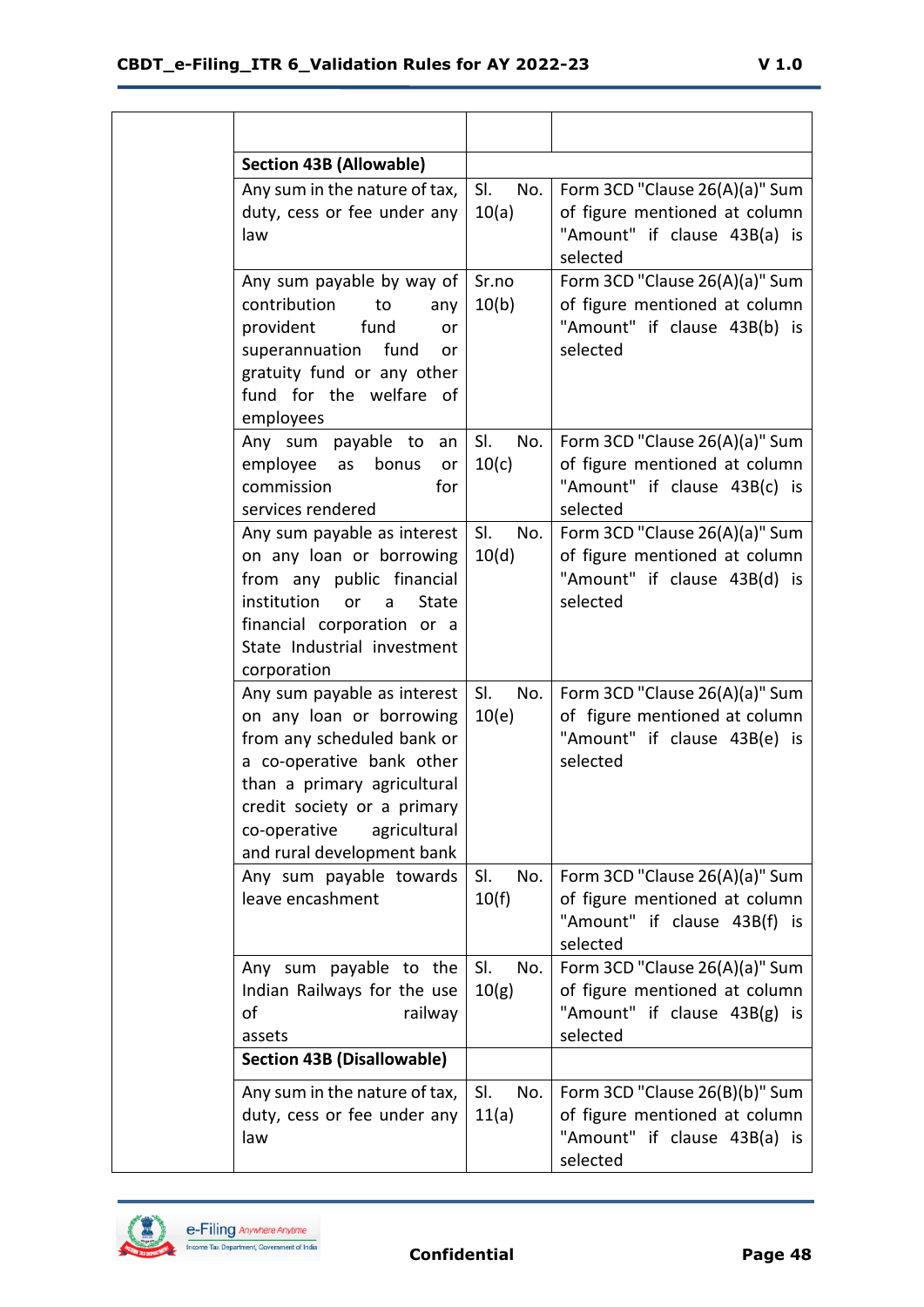| Any sum payable by way of<br>contribution<br>to<br>any<br>provident<br>fund<br>or<br>superannuation<br>fund<br>or<br>gratuity fund or any other<br>fund for the welfare of<br>employees                                                                                                                                                                   | SI.<br>No.<br>11(b)  | Form 3CD "Clause 26(B)(b)" Sum<br>of figure mentioned at column<br>"Amount" if clause 43B(b) is<br>selected  |
|-----------------------------------------------------------------------------------------------------------------------------------------------------------------------------------------------------------------------------------------------------------------------------------------------------------------------------------------------------------|----------------------|--------------------------------------------------------------------------------------------------------------|
| Any sum payable to<br>an<br>employee<br>as<br>bonus<br>or<br>commission<br>for<br>services<br>rendered                                                                                                                                                                                                                                                    | SI.<br>No.<br>11(c)  | Form 3CD "Clause 26(B)(b)" Sum<br>of figure mentioned at column<br>"Amount" if clause 43B(c) is<br>selected  |
| Any sum payable as interest<br>on any loan or borrowing<br>from any public financial<br>institution<br><b>State</b><br>or<br>a<br>financial corporation or a<br>State Industrial investment<br>corporation                                                                                                                                                | SI.<br>No.<br>11(d)  | Form 3CD "Clause 26(B)(b)" Sum<br>of figure mentioned at column<br>"Amount" if clause 43B(d) is<br>selected  |
| Any sum payable by the<br>assessee as interest on any<br>loan or borrowing from a<br>deposit taking non-banking<br>financial<br>company<br>or<br>systemically important non-<br>deposit taking non-banking<br>financial<br>company,<br>in<br>accordance with the terms<br>conditions<br>of<br>the<br>and<br>agreement governing such<br>loan or borrowing | SI.<br>No.<br>11(da) | Form 3CD "Clause 26(B)(b)" Sum<br>of figure mentioned at column<br>"Amount" if clause 43B(da) is<br>selected |
| any sum payable by the<br>assessee as interest on any<br>loan or borrowing from a<br>scheduled bank or a co-<br>operative bank other than a<br>primary agricultural credit<br>society or a primary co-<br>operative agricultural and<br>rural development bank                                                                                            | SI.<br>No.<br>11(e)  | Form 3CD "Clause 26(B)(b)" Sum<br>of figure mentioned at column<br>"Amount" if clause 43B(e) is<br>selected  |
| Any sum payable towards<br>leave encashment                                                                                                                                                                                                                                                                                                               | SI.<br>No.<br>11(f)  | Form 3CD "Clause 26(B)(b)" Sum<br>of figure mentioned at column<br>"Amount" if clause 43B(f) is<br>selected  |
| Any sum payable to the<br>Indian Railways for the use<br>of railway assets                                                                                                                                                                                                                                                                                | SI.<br>No.<br>11(g)  | Form 3CD "Clause 26(B)(b)" Sum<br>of figure mentioned at column<br>"Amount" if clause 43B(g) is<br>selected  |

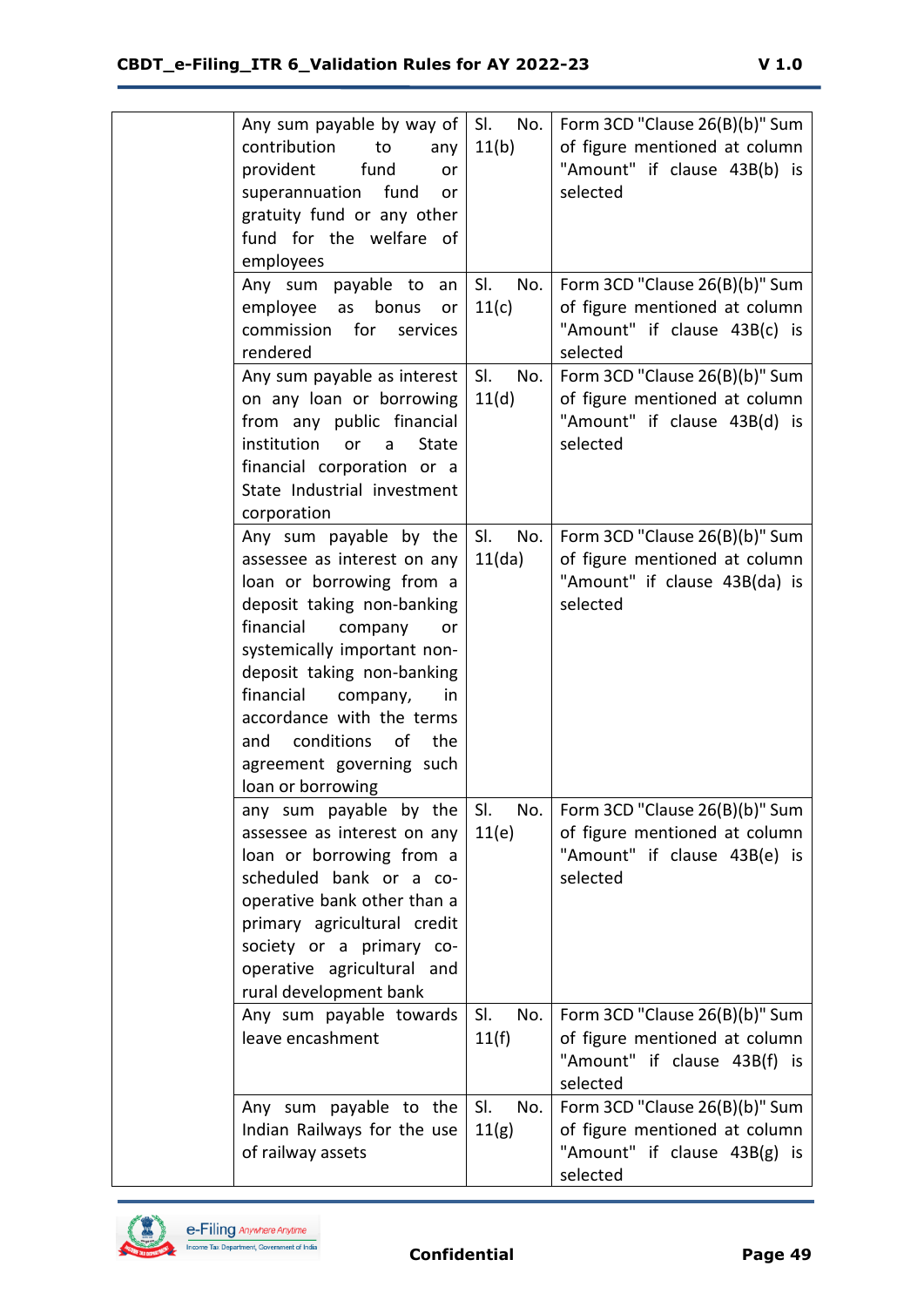|                     | of<br>profit<br>amount<br>Any<br>chargeable to tax<br>under                                                                     | SI.<br>No.<br>14                                                      | Form 3CD, Clause 25                                                                                                                                          |
|---------------------|---------------------------------------------------------------------------------------------------------------------------------|-----------------------------------------------------------------------|--------------------------------------------------------------------------------------------------------------------------------------------------------------|
|                     | section 41<br>of<br>expenditure<br>Amount<br>disallowed u/s 14A                                                                 | SI.<br>No.<br>16                                                      | Form 3CD clause 21(h)                                                                                                                                        |
| <b>Schedule BP</b>  | Interest disallowable under<br>section 23 of the Micro,<br>Medium<br>Small<br>and<br>Enterprises<br>Development<br>Act, 2006    | SI.<br>No.<br>19                                                      | Form 3CD clause 22                                                                                                                                           |
| <b>Schedule ESR</b> | Col 2 " Amount, if any,<br>debited to profit and loss<br>$(2)$ "<br>account<br>Section " 35(1)(i)"<br>Col 2"<br>Amount, if any, | Col. 2 of<br>schedule<br>ESR,<br>Section<br>35(1)(i)<br>Col. 2 of $ $ | Clause 19 of form 3CD amount<br>mentioned at Column "Amount<br>debited to profit & loss account"<br>in "section $35(1)(i)$ "<br>Clause 19 of form 3CD amount |
|                     | debited to profit and loss<br>$(2)$ "<br>account<br>Section " 35(1)(ii)"                                                        | schedule<br>ESR,<br>Section<br>35(1)(ii)                              | mentioned at Column "Amount<br>debited to profit & loss account"<br>in "section 35(1)(ii)"                                                                   |
|                     | Col 2 " Amount, if any,<br>debited to profit and loss<br>$(2)$ "<br>account<br>Section " 35(1)(iia)"                            | Col. $2$ of<br>schedule<br>ESR,<br>Section<br>35(1)(ii)               | Clause 19 of form 3CD amount<br>mentioned at Column "Amount<br>debited to profit & loss account"<br>in "section 35(1)(iia)"                                  |
|                     | Col 2 " Amount, if any,<br>debited to profit and<br>loss<br>$(2)$ "<br>account<br>Section " 35(1)(iii)"                         | Col. 2 of<br>schedule<br>ESR,<br>Section<br>35(1)(iii)                | Clause 19 of form 3CD amount<br>mentioned at Column "Amount<br>debited to profit & loss account"<br>in "section 35(1)(iii)"                                  |
|                     | Col 2 " Amount, if any,<br>debited to profit and loss<br>$(2)$ "<br>account<br>Section " 35(1)(iv)"                             | Col. 2 of<br>schedule<br>ESR,<br>Section<br>35(1)(iv)                 | Clause 19 of form 3CD amount<br>mentioned at Column "Amount<br>debited to profit & loss account"<br>in "section $35(1)(iv)$ "                                |
|                     | Col 2 " Amount, if any,<br>debited to profit and loss<br>$(2)$ "<br>account<br>Section " 35(2AA)"                               | Col. $2$ of<br>schedule<br>ESR,<br>Section<br>35(2AA)                 | Clause 19 of form 3CD amount<br>mentioned at Column "Amount<br>debited to profit & loss account"<br>in "section 35(2AA)"                                     |
|                     | Col 2 " Amount, if any,<br>debited to profit and loss<br>$(2)$ "<br>account<br>Section " 35(2AB)"                               | Col. 2 of<br>schedule<br>ESR,<br>Section<br>35(2AB)                   | Clause 19 of form 3CD amount<br>mentioned at Column "Amount<br>debited to profit & loss account"<br>in "section 35(2AB)"                                     |

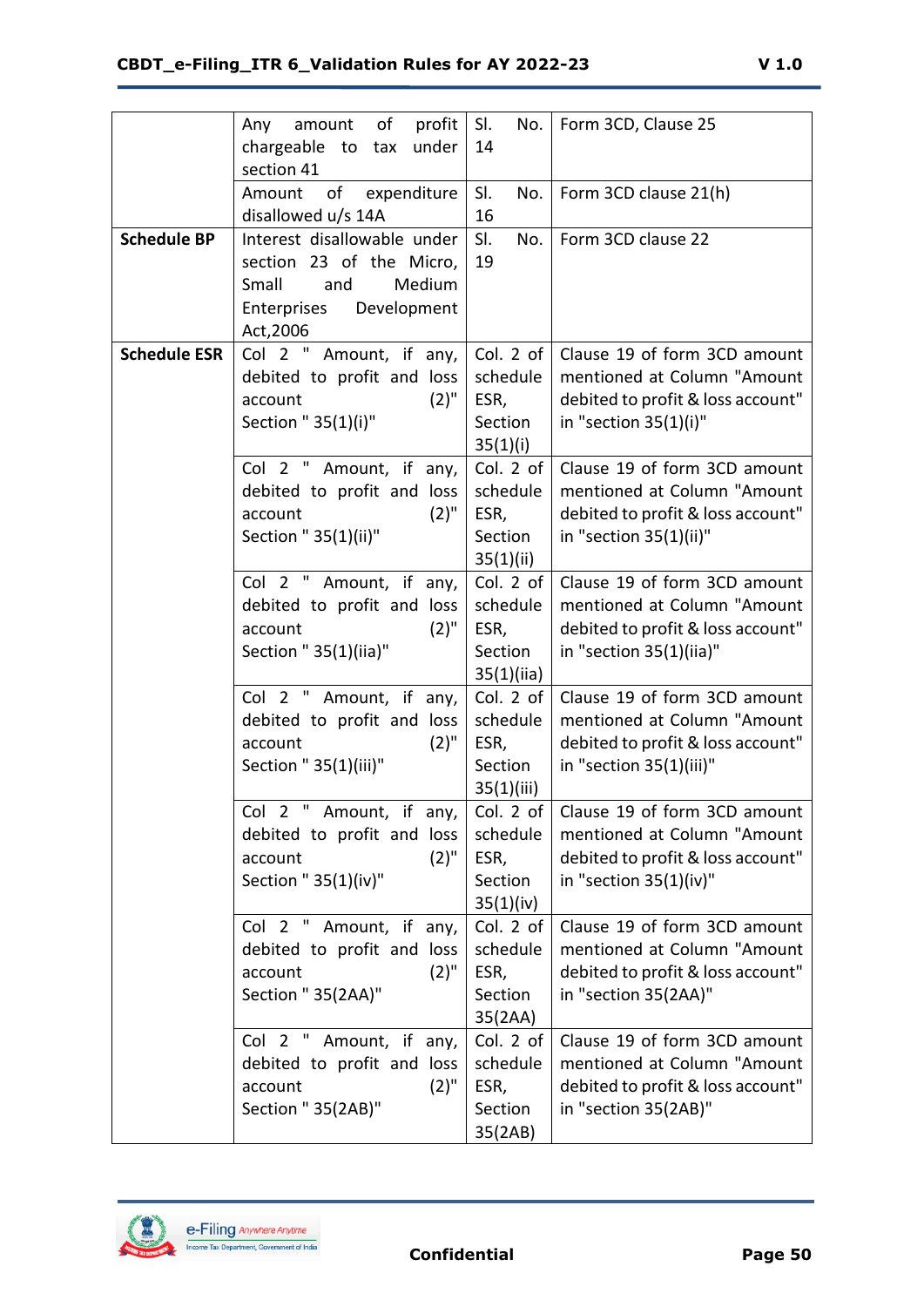| Col 2 " Amount, if any,<br>debited to profit and loss<br>$(2)$ "<br>account<br>Section " 35CCC"                     | Col. 2 of<br>schedule<br>ESR,<br>Section<br>35CCC      | Clause 19 of form 3CD amount<br>mentioned at Column "Amount<br>debited to profit & loss account"<br>in "section 35CCC"                                                                                                                                                                                   |
|---------------------------------------------------------------------------------------------------------------------|--------------------------------------------------------|----------------------------------------------------------------------------------------------------------------------------------------------------------------------------------------------------------------------------------------------------------------------------------------------------------|
| Col 2 " Amount, if any,<br>debited to profit and loss<br>$(2)$ "<br>account<br>Section " 35CCD"                     | Col. 2 of<br>schedule<br>ESR,<br>Section<br>35CCD      | Clause 19 of form 3CD amount<br>mentioned at Column "Amount<br>debited to profit & loss account"<br>in "section 35CCD"                                                                                                                                                                                   |
| Col 3 " Amount of deduction<br>$(3)$ "<br>allowable<br>Section " 35(1)(i)"                                          | Col. 3 of<br>schedule<br>ESR,<br>Section<br>35(1)(i)   | Clause 19 of form 3CD amount<br>mentioned at Column "Amounts<br>admissible as per the provisions<br>of the Income-tax Act, 1961, and<br>also fulfils the conditions, if any<br>specified under the relevant<br>other guidelines, circular, etc.,<br>issued in this behalf." in "section<br>$35(1)(i)$ "  |
| $\mathbf{u}$<br>Col 3 of Schedule ESR<br>of<br>deduction<br>Amount<br>allowable(3)"<br>Section<br>"35(1)(ii)"       | Col. 3 of<br>schedule<br>ESR,<br>Section<br>35(1)(ii)  | Clause 19 of form 3CD amount<br>mentioned at Column "Amounts<br>admissible as per the provisions<br>of the Income-tax Act, 1961, and<br>also fulfils the conditions, if any<br>specified under the relevant<br>other guidelines, circular, etc.,<br>issued in this behalf" in "section<br>$35(1)(ii)$ "  |
| $\mathbf{u}$<br>Col 3 of Schedule ESR<br>Amount<br>deduction<br>of<br>$(3)$ "<br>allowable<br>Section " 35(1)(iia)" | Col. 3 of<br>schedule<br>ESR,<br>Section<br>35(1)(ii)  | Clause 19 of form 3CD amount<br>mentioned at Column "Amounts<br>admissible as per the provisions<br>of the Income-tax Act, 1961, and<br>also fulfils the conditions, if any<br>specified under the relevant<br>other guidelines, circular, etc.,<br>issued in this behalf." in "section<br>$35(1)(ii)$ " |
| ш<br>Col 3 of Schedule ESR<br>оf<br>deduction<br>Amount<br>allowable<br>$(3)$ "<br>Section " 35(1)(iii)"            | Col. 3 of<br>schedule<br>ESR,<br>Section<br>35(1)(iii) | Clause 19 of form 3CD amount<br>mentioned at Column "Amounts<br>admissible as per the provisions<br>of the Income-tax Act, 1961, and<br>also fulfils the conditions, if any<br>specified under the relevant<br>other guidelines, circular, etc.,<br>issued in this behalf." in "section<br>35(1)(iii)"   |